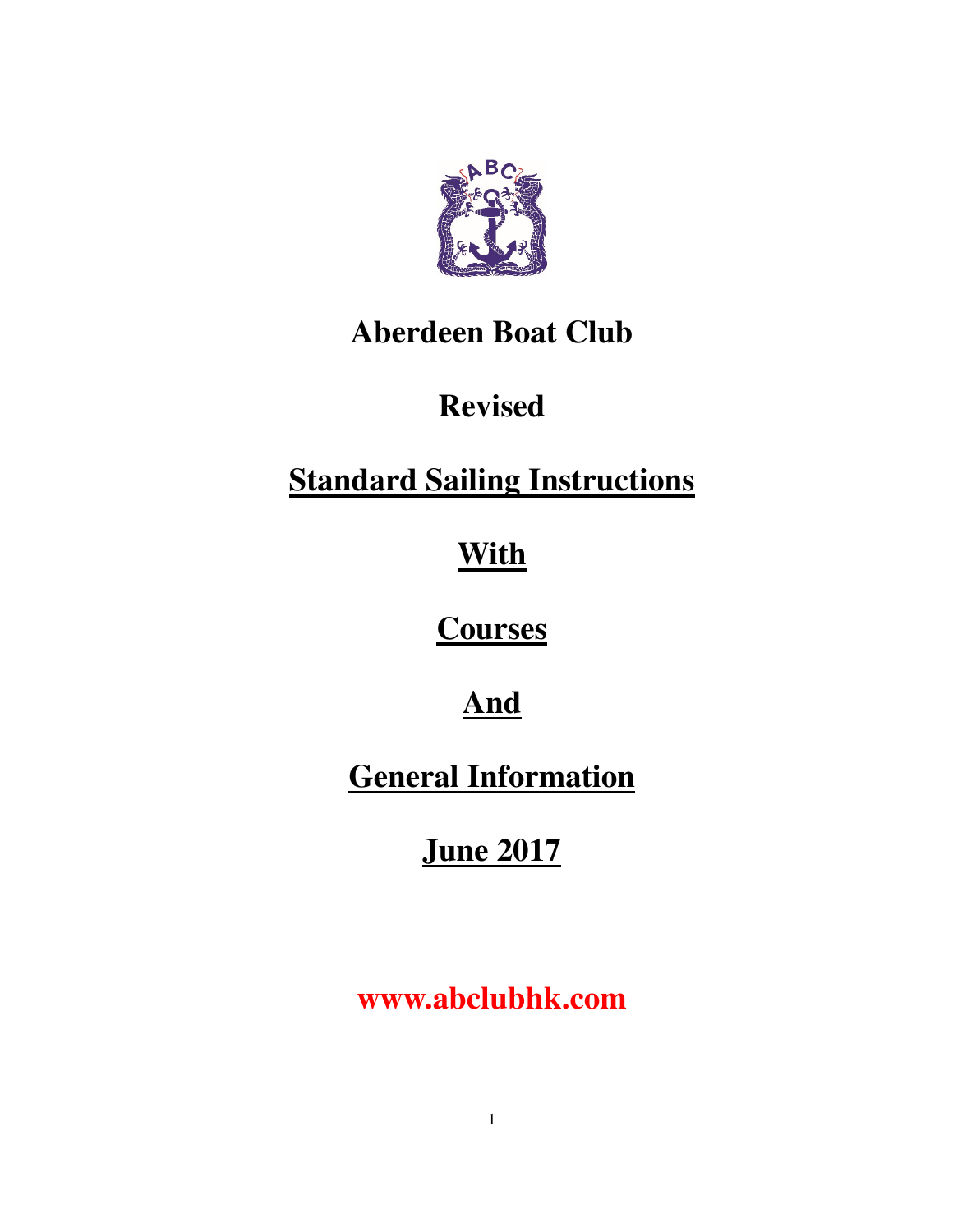# **CONTENTS**

## GENERAL INFORMATION

## STANDARD SAILING INSTRUCTIONS

|                                        | PAGE            |
|----------------------------------------|-----------------|
| ORGANISING AUTHORITY                   | 5.              |
| <b>RULES</b>                           | 5.              |
| NOTICES TO COMPETITORS                 | 5.              |
| <b>CHANGES TO SAILING INSTRUCTIONS</b> | 5.              |
| <b>DIVISIONS &amp; ENTRY</b>           | 5.              |
| <b>SCHEDULE OF RACES</b>               | 6.              |
| DIVISION FLAGS AND STARTING SIGNALS    | 6.              |
| <b>COURSES</b>                         | 7.              |
| RACING AREAS                           | 7.              |
| <b>MARKS</b>                           | 7.              |
| AREAS THAT ARE OBSTRUCTIONS            | 7.              |
| THE START                              | 8.              |
| <b>THE FINISH</b>                      | 8.              |
| <b>TIME LIMITS</b>                     | 9.              |
| PROTESTS AND REQUESTS FOR REDRESS      | 9.              |
| <b>SCORING &amp; RESULTS</b>           | 9.              |
| <b>SAFETY</b>                          | 10 <sub>1</sub> |
| <b>ENVIRONMENT</b>                     | 10 <sub>1</sub> |
| <b>RADIO COMMUNICATION</b>             | 10.             |
| <b>PRIZES</b>                          | 11.             |
| DISCLAIMER OF LIABILITY                | 11.             |
| <b>INSURANCE</b>                       | 11.             |

#### ANNEXES

| A | WINDWARD/LEEWARD COURSES        | 12 <sub>1</sub> |
|---|---------------------------------|-----------------|
|   | <b>GEOMETRIC COURSES</b>        | 13.             |
| B | ISLAND & SUMMER SERIES COURSES  | 15.             |
| C | <b>SUMMER SERIES</b>            | 36.             |
| D | <b>ABC COASTAL RACES</b>        | 37.             |
| E | <b>TWO-LEGGED RACES</b>         | 39.             |
| F | <b>PURSUIT RACES</b>            | 40.             |
| G | <b>OTHER RACES</b>              | 41.             |
| H | <b>PRIZES</b>                   | 42.             |
| I | CONTACTS                        | 43.             |
| I | RACING AREA MAP AND LOCATION OF |                 |
|   | STANDARD COURSE MARKS           |                 |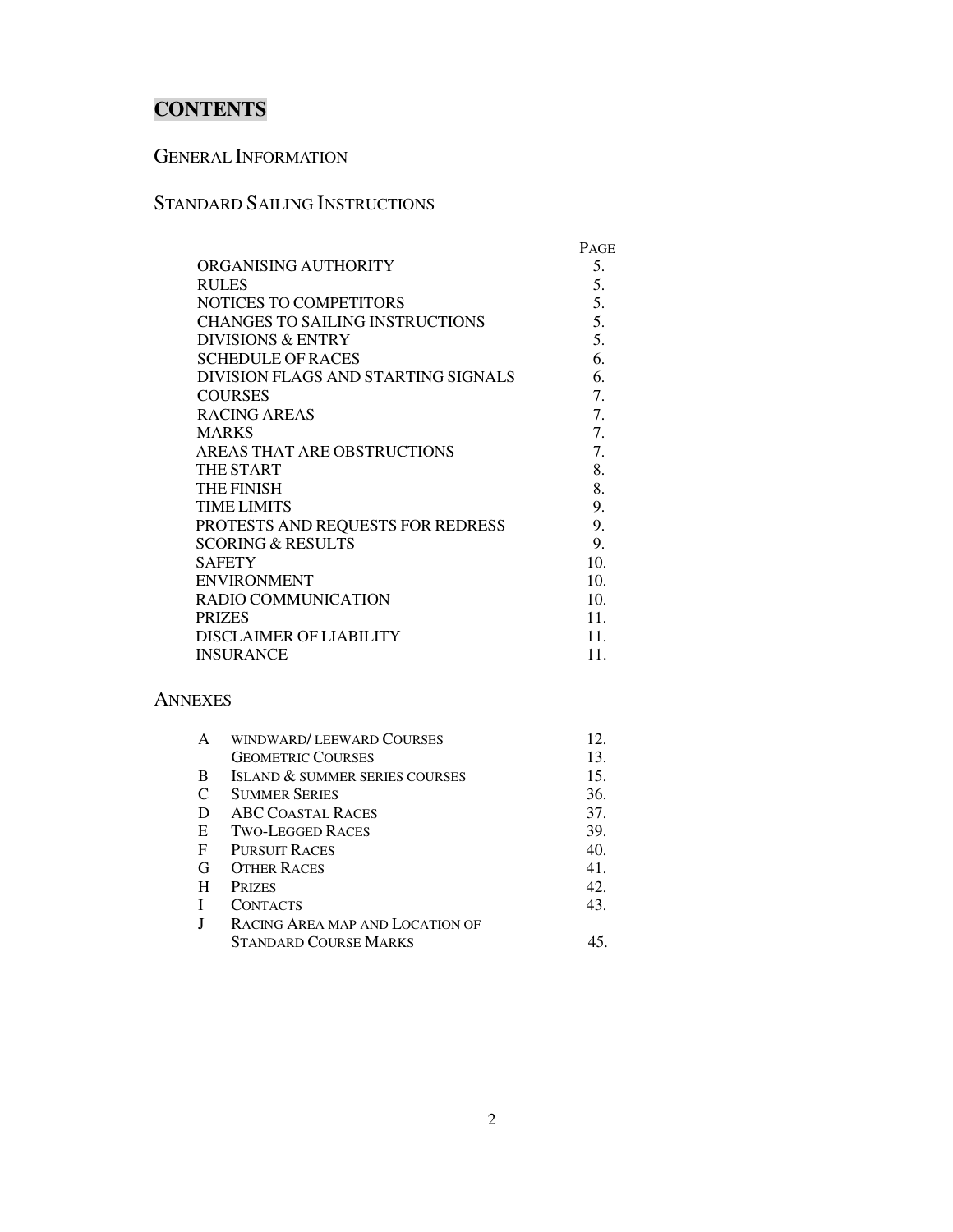# **GENERAL INFORMATION**

The Aberdeen Boat Club (ABC) is located on Shum Wan Road, beside Po Chong Wan Aberdeen Typhoon Shelter. It also has a clubhouse and moorings at Middle Island, near some of Hong Kong's best sailing waters. Racing highlights include the ABC Opening Regatta in September, the ABC Four Peaks Race in January or February, and the Classic Yacht Rally in May, together with the Waglan and Summer Series.

With the courses, these Standard Sailing Instructions (SSI) are equivalent to Sailing Instructions (SI) under RRS 90.2 and will apply to all Club organised races unless amended by separately published Notices of Race (NOR) or SI for a specific event which would then take precedence.

The online version of these SSI, all other SI and NOR can be found on the ABC website, with details of race fees.

### **Entry and fees**

Entry for races may be made by submitting a completed online entry form which includes a skipper's declaration at the Club's website at http://www.abclubhk.com, to the Club before 1700 hours on the respective Friday before racing takes place. Fees will be stated in the event Notice of Race.

Boats may enter on the water, on the day, by informing the committee boat at the discretion of the Race Officer but must submit an online entry form as soon as possible after the race and MUST submit a skipper's declaration prior to racing.

### **Fuel, water and provisions**

Water can be obtained at the Club pontoon. Ice, snacks and a selection of drinks in bulk are available from the Coffee Shop. Diesel and petrol can be obtained by cash from the fuel pier at the adjacent Aberdeen Marina Club.

### **Pontoons**

Berthing at the ABC main clubhouse pontoon by members is strictly limited to a maximum of 30 minutes in daylight Saturday-Sunday. Members who wish to leave their boats alongside for longer periods to do work aboard or take part in Club events may apply in advance for permission from the Marine Services Manager.

### **Visitors**

Visitors' boats may lie alongside pontoons for a maximum of 15 minutes for the purposes of embarking or disembarking, unless they have prior permission from the Marine Services Manager for an extended period of time.

Members of RHKYC and HHYC, or those with reciprocal arrangements, may, upon presentation of their parent club membership cards, sign chits on race days, at skippers' briefings and prize giving events. Other visiting sailors may purchase books of cash coupons from the Club office or the bar.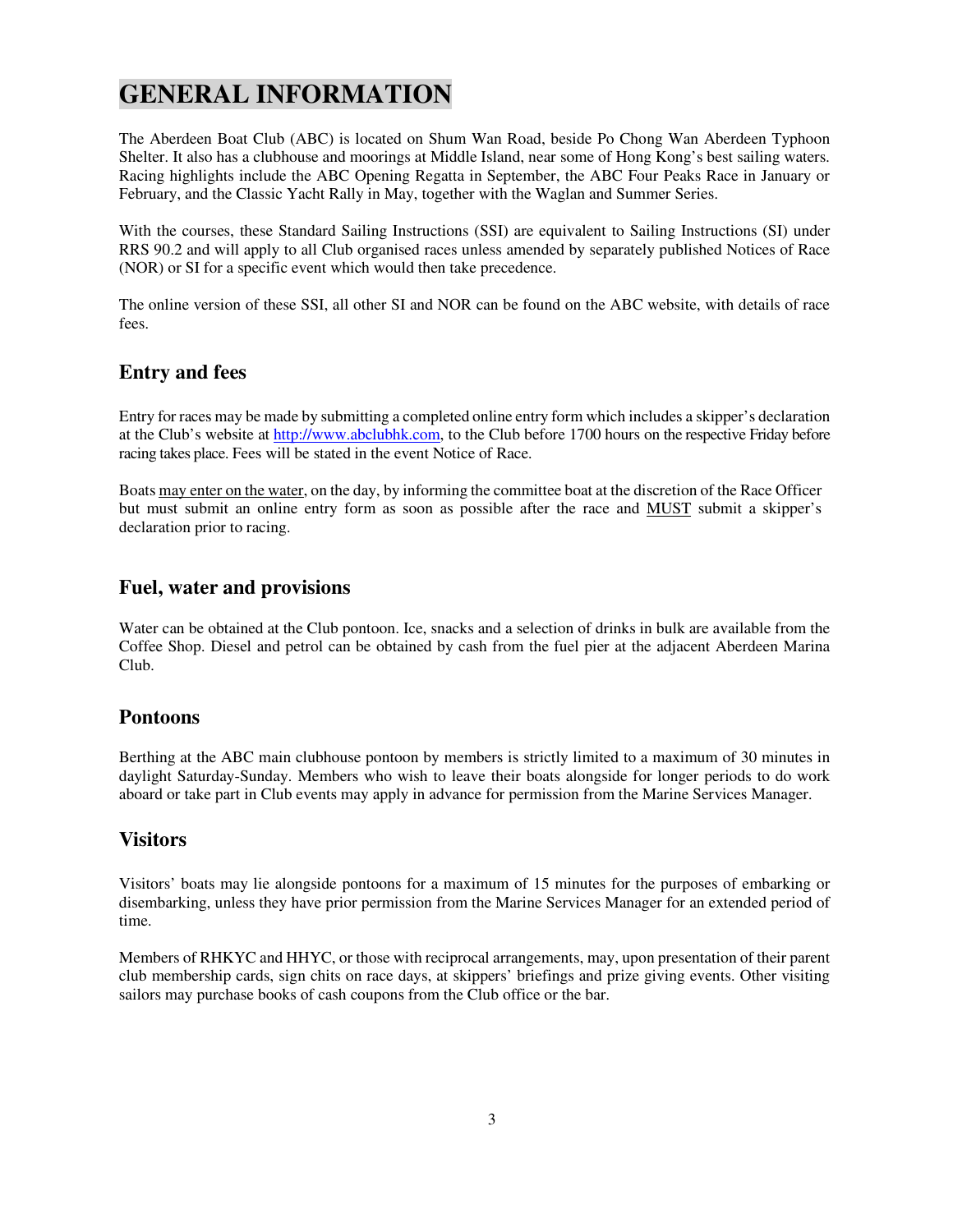## **Berthing and moorings**

Subject to availability, temporary berthing or moorings may be provided for yachts wishing to stay overnight before or after a race, either in Deep Water Bay or in Aberdeen Typhoon Shelter. Arrangements should be made in advance with the Marine and Sailing Office.

### **Ferry service**

A Club ferry service operates between the main clubhouse and the Middle Island clubhouse every half hour at weekends.

### **Regulations**

Please remember that we sail in the vicinity of Traffic Separation Schemes and that the onus remains with sailing vessels to keep clear of power driven vessels in the shipping channels. Any incident involving sailboats, no matter what the circumstances, may have an adverse effect on our ability to continue racing in the area. So please adhere to the International Regulations for Preventing Collisions at Sea and local MARDEP rules and sail safely. Please see Clause 10.1.

It is for that reason that the new racing courses do not cross the main Traffic Separation Zones.

Please also note the statutory obligations to report any collisions to the HK Marine Department including any incidents that happen during a race where it is likely that an insurance claim will be made.

Wishing you fair winds and a welcome to good sailing.

### **ABC Sailing & Marine Committee 2017**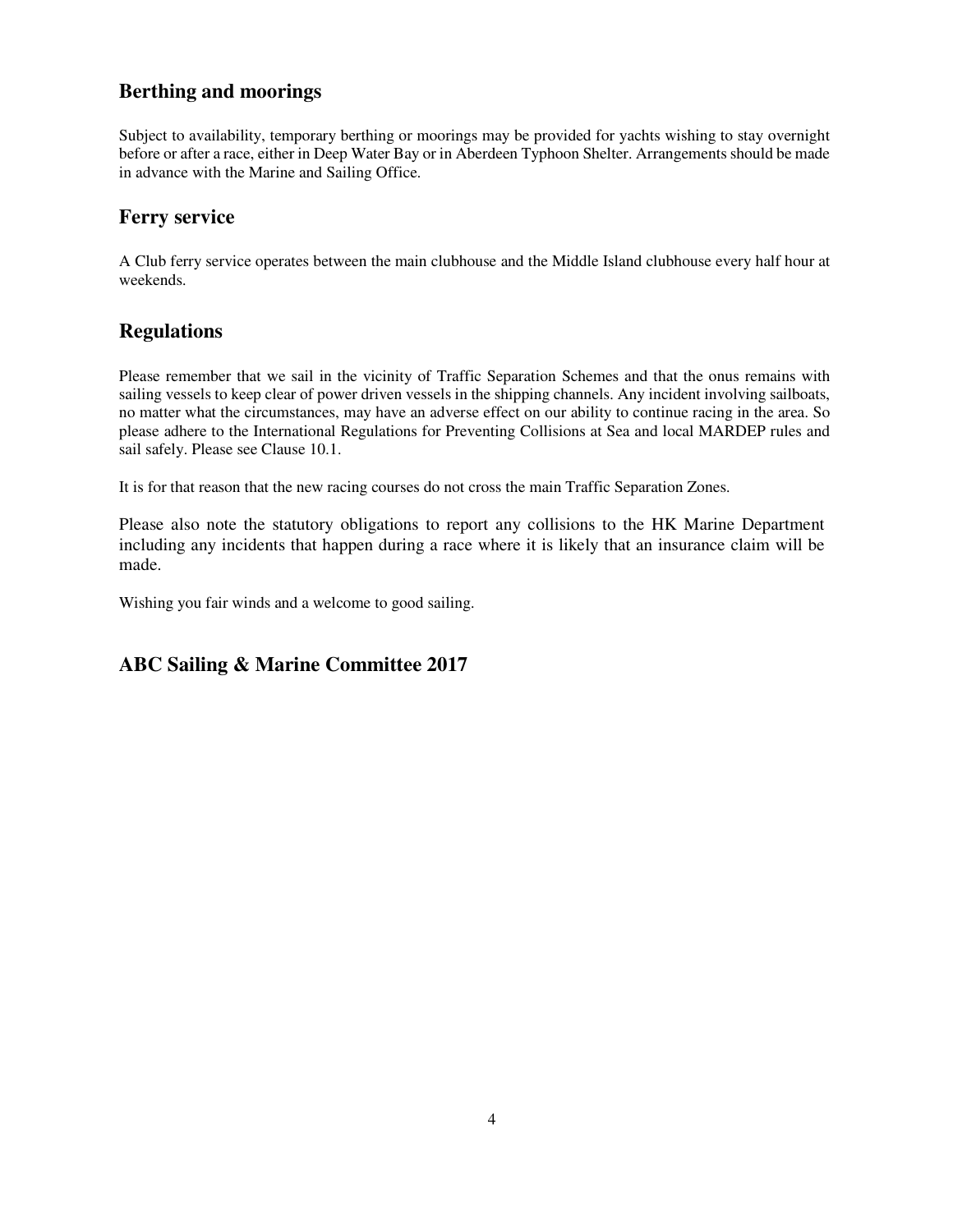# **STANDARD SAILING INSTRUCTIONS**

### **ORGANISING AUTHORITY**

The organising authority for all Club races is the Aberdeen Boat Club Ltd, 20 Shum Wan Road, Aberdeen, Hong Kong (the Club).

The ABC Sailing and Marine Committee is appointed as the Race Committee for all Club races. The Race Committee will appoint a Race Officer for each race and the Protest Committee.

### **1. RULES**

- 1.1 Races will be governed by the rules as defined in the current Racing Rules of Sailing (RRS).
- 1.2 Class rules apply, where applicable.
- 1.3 The Prescriptions of the Hong Kong Sailing Federation (HKSF), applicable Notices of Race (NOR) and these Standard Sailing Instructions (SSI) will apply to all races.
- 1.4 Separate Notices of Race (NOR) and Sailing Instructions (SI) may apply to special events.
- 1.5 Succeeding items in the above list will take precedence, subject to the provisions of RRS 86.
- 1.6 If there is any conflict between languages the English text will take precedence.

### **2. NOTICES TO COMPETITORS**

- 2.1 Notices to competitors will be posted on the Club's website and on the Yachting notice board, which is located opposite the Club offices, outside the Coffee Shop/Galley.
- 2.2 Competitors should be aware also of Notices to Mariners which are considered to be part of these SSI.

### **3. CHANGES TO SAILING INSTRUCTIONS**

Changes will be posted not later than 1800 hours, the day before the race, on the Club's website and on the Yachting notice board.

# **4. DIVISIONS & ENTRY**<br>4.1 Racing may be held in the fol

Racing may be held in the following divisions, depending on the weather conditions:

| IRC Division:           | Mono hulls sailing a Division A course.       |
|-------------------------|-----------------------------------------------|
| <b>HKPN</b> Division A: | Mono hulls sailing a Division A or B course.  |
| <b>HKPN</b> Division B: | Mono hulls sailing a Division B course.       |
| <b>HKPN</b> Division C: | Mono hulls sailing a Division B course.       |
| <b>HKPN</b> Division D: | Multi hulls sailing a Division A or B course. |

Division splits will be announced in the Notice of Race for both series and special races.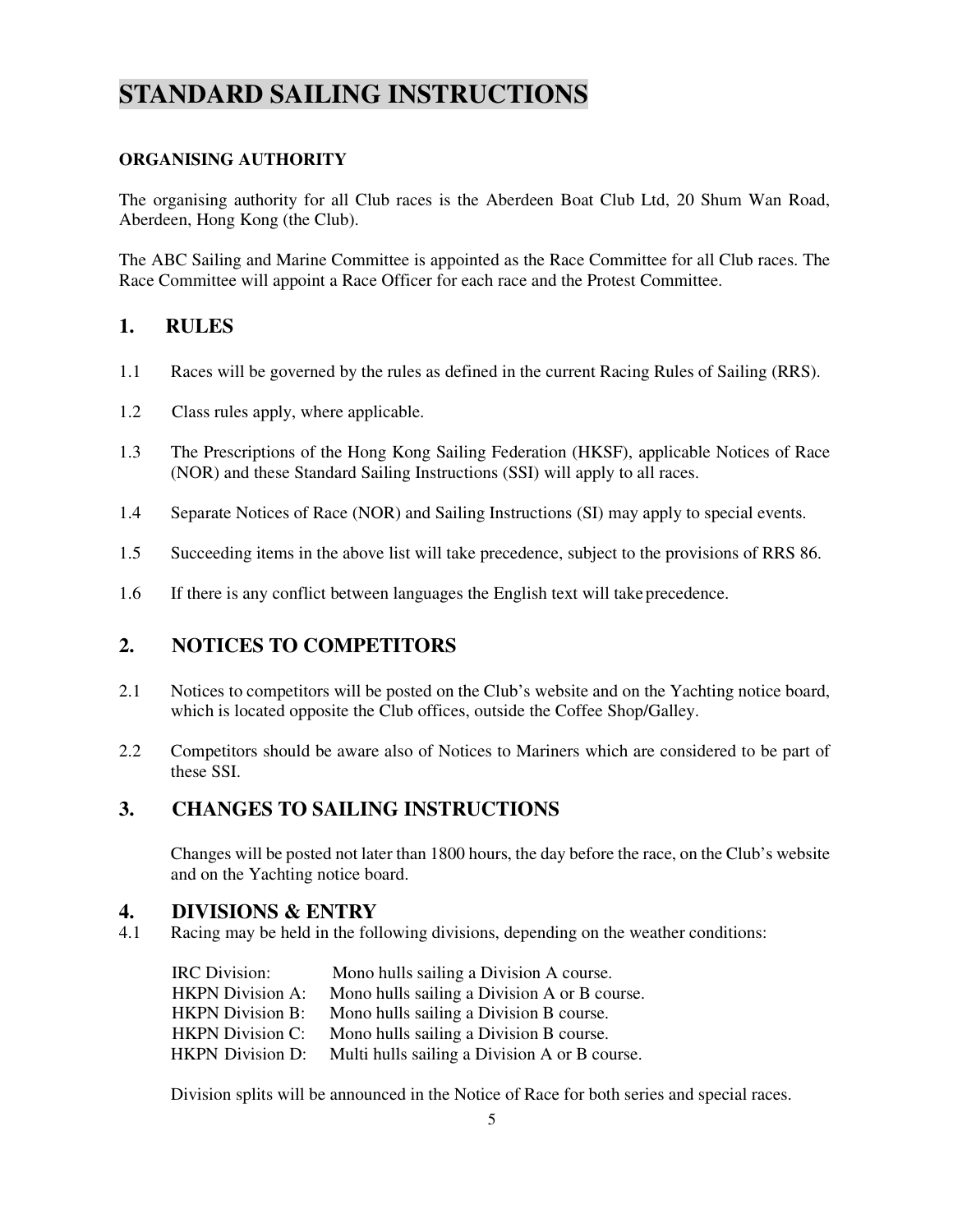- 4.2 Entry for races may be made by submitting a completed online entry form which includes a skipper's declaration at the Club's website at http://www.abclubhk.com, to the Club before 1700 hours on the respective Friday before racing takes place.
- 4.3 Boats may enter on the water, on the day, by informing the committee boat at the discretion of the Race Officer but must submit an online entry form as soon as possible after the race and MUST submit a skipper's declaration prior to racing.
- 4.4 A division shall be regarded as a class for RRS starting and signaling purposes.
- 4.5 Divisions may be combined for the purpose of race starts.
- 4.6 Three boats are required to be in the vicinity of the start line at the preparatory signal to constitute a race.

### **5. SCHEDULE OF RACES**

- 5.1 Races are scheduled according to the ABC Sailing Calendar as published on the website, or as may be amended by a Notice to Competitors.
- 5.2 No scheduled race will be started if Typhoon Signal no 3 or higher is hoisted.
- 5.3 In the event of severe weather, hoisting of strong monsoon signal or low visibility, the decision to race will be taken by the Race Officer. Any race so affected may be re-sailed on another date.
- 5.4 If a race which is part of a series is abandoned any re sail will be numbered in the sequence in which the re - sail takes place.

## **6. DIVISION FLAGS AND STARTING SIGNALS**

#### 6.1 Division flags:

| <b>DIVISION</b>          | <b>ICF</b> | <b>DEFINITION</b>                            |
|--------------------------|------------|----------------------------------------------|
| Yachts IRC               | G          | Keelboats with valid IRC certificates.       |
| Yachts HKPN: Class A     | T.         |                                              |
| Yachts HKPN: Class B     |            |                                              |
| Yachts HKPN: Class C     | W          |                                              |
| J/80s                    |            | Respectively OD level rating and HKPN        |
| Multihulls HKPN: Class D | M          | Catamarans/tri-marans under the HKPN system. |
| All boats                |            |                                              |

#### 6.2 **Starting signals**

The warning signal for IRC, HKPN, J/80s, Multihulls and All boats will be stated in the Notice of Race.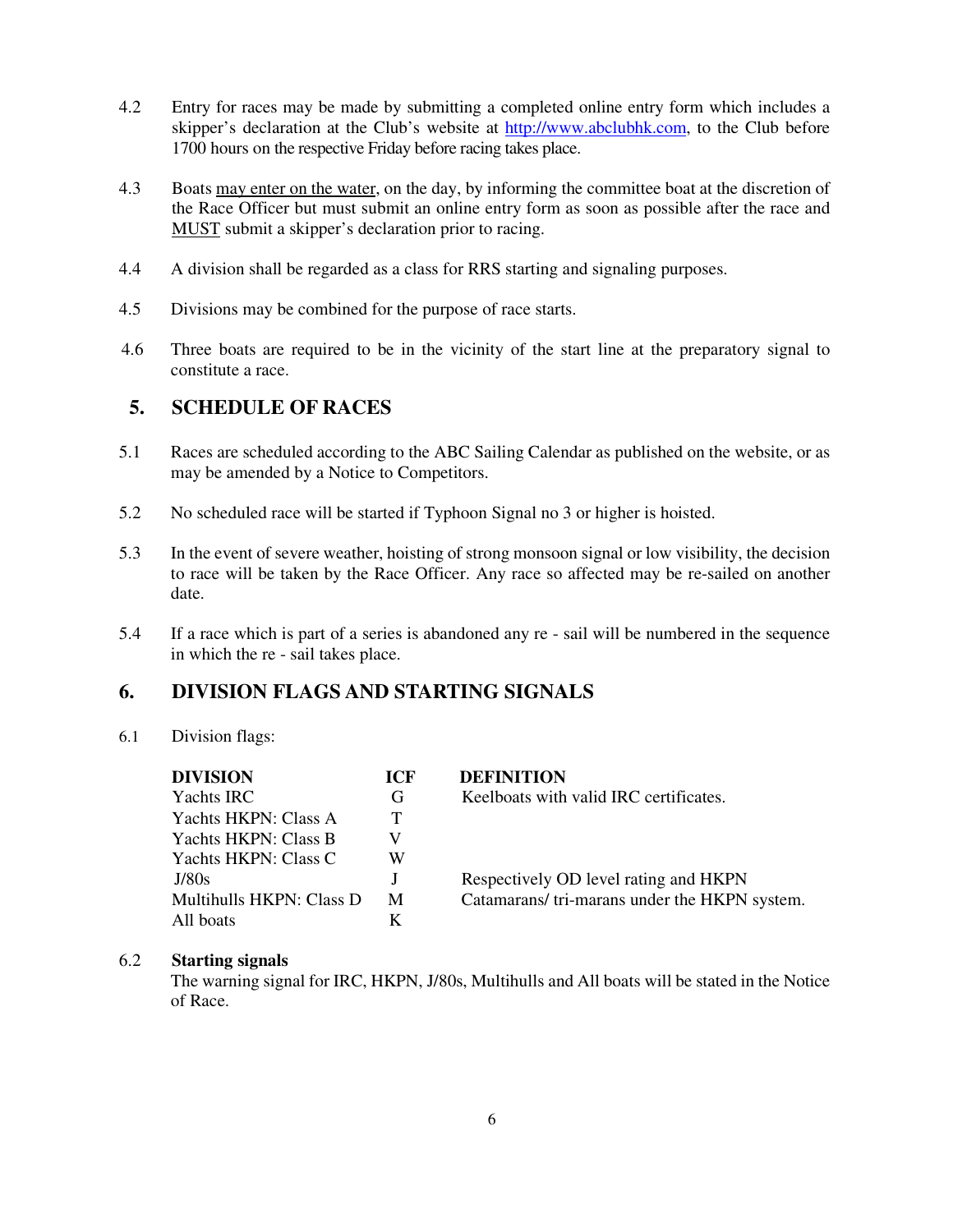## **7. COURSES**

- 7.1 Annexes A and B, which form part of these SSI, contain details of courses, including the order in which marks are to be passed and the side on which each is to be passed.
- 7.2 All marks will be rounding marks unless otherwise stated.
- 7.3 No later than the warning signal, the committee boat will display a numeral pennant to indicate the course to be sailed, for the relevant division.
- 7.4 If a windward mark is laid for Island Courses, the committee boat shall display a red or green flag or board to indicate that the mark is to be rounded to port or starboard, respectively.

## **8. RACING AREAS**

Annexe J shows the racing area and location of standard course marks.

### **9. MARKS**

- 9.1 The marks of the course will be a combination of Club marks, government buoys, beacons, and islands.
- 9.2 Approximate locations are given in Annexe J.
- 9.3 Club marks shall be black and spherical with ABC identification letters in white.
- 9.4 Starting and finishing marks, and the windward mark, if used in island courses, shall be orange and cylindrical.
- 9.5 Depending on sponsorship, marks may display a sponsor's logo.

## **10. AREAS THAT ARE OBSTRUCTIONS**

- 10.1 At all times, including when not racing, boats shall be careful to avoid sailing into close quarters with commercial vessels. Where boats unavoidably enter or cross Traffic Separation Zones, boats are required to limit time in such zones to the minimum and to avoid any disruption to the passage or track of commercial vessels. All commercial vessels of over 40 metres length overall (for vessels under tow, this length is from the bow of the towing vessel to the stern of the towed vessel) shall be given a "Moving Prohibited Zone" around the vessel when the vessel is under way, as detailed below. This Moving Prohibited Zone ranks as an obstruction for the purposes of RRS19, and is defined by:
	- Ahead of the vessel, 200 metres or two lengths of the vessel, whichever is greater.
	- Abeam of the vessel, 100 metres or two widths of the vessel, whichever is greater.
	- Astern of the vessel, 50 metres.
	- No boat shall enter a Moving Prohibited Zone.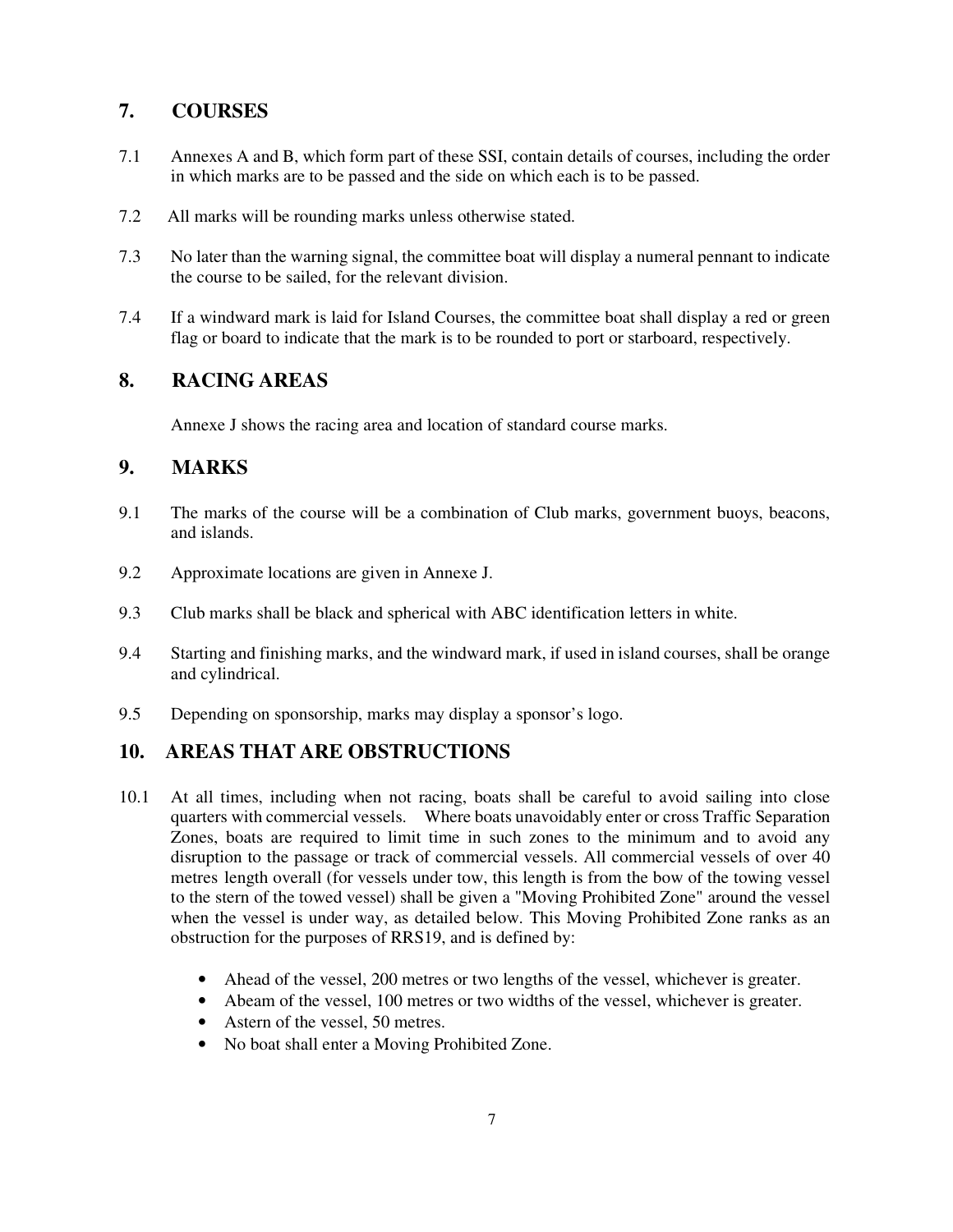- 10.2 No boat shall enter any area within 100m from the low water mark on Waglan Island due to the exclusion zone.
- 10.3 Special or cautionary buoys (usually yellow or orange) may be laid to indicate the boundaries of areas where there are underwater structures or other dangers to navigation. Areas enclosed by such buoys rank as an obstruction and are prohibited zones.
- 10.4 The minimum penalty for a breach of this sailing instruction, upheld by a protest committee, will be 30 minutes on corrected time.
- 10.5 It is the intention of SSI 10 to provide a framework for safe and fair sailing, in accordance with the spirit of the Racing Rules of Sailing and the International Regulations for Preventing Collisions at Sea.
- 10.6 Nothing in these sailing instructions shall relieve a boat from its obligations not to impede the passage of any commercial vessel that can navigate only within a narrow channel, fairway, or Traffic Separation Zone.

### **11. THE START**

- 11.1 Races will be started by using RRS 26 with the warning signal made 5 minutes before the starting signal. The warning signal for each succeeding division will be made with, or after, the starting signal of the preceding division's course.
- 11.2 The starting line will be a line between a signal mast displaying an orange flag on the committee boat at the starboard end and a buoy laid as an ODM at the port end of the line.
- 11.3 Races will start in the vicinity of Round Island for Eastern Courses and the Lamma/Wong Chuk Kok Race area for Western Courses. See Annex J for positions.
- 11.4 For geometric and windward and leeward courses, the starting line will be laid to the east or southeast of Lamma Island.
- 11.5 A boat starting more than 10 minutes after its start, or when the committee boat is no longer on station, will be scored Did Not Start (DNS).
- 11.6 An orange round buoy acting as an IDM may also be laid on the line and, if laid, boats shall start by passing between the IDM and ODM.
- 11.7 Boats whose warning signal has not been made shall avoid the starting area during the starting sequence for other divisions.

### **12. THE FINISH**

12.1 For island courses, the finishing line will be a line between a signal mast displaying an orange flag on the committee boat at the starboard end and a buoy laid as an ODM at the port end of the line. Boats shall finish by passing between the committee boat and the ODM in the direction of the course from the previous mark. When on station at the finishing line, the committee boat will fly a blue flag.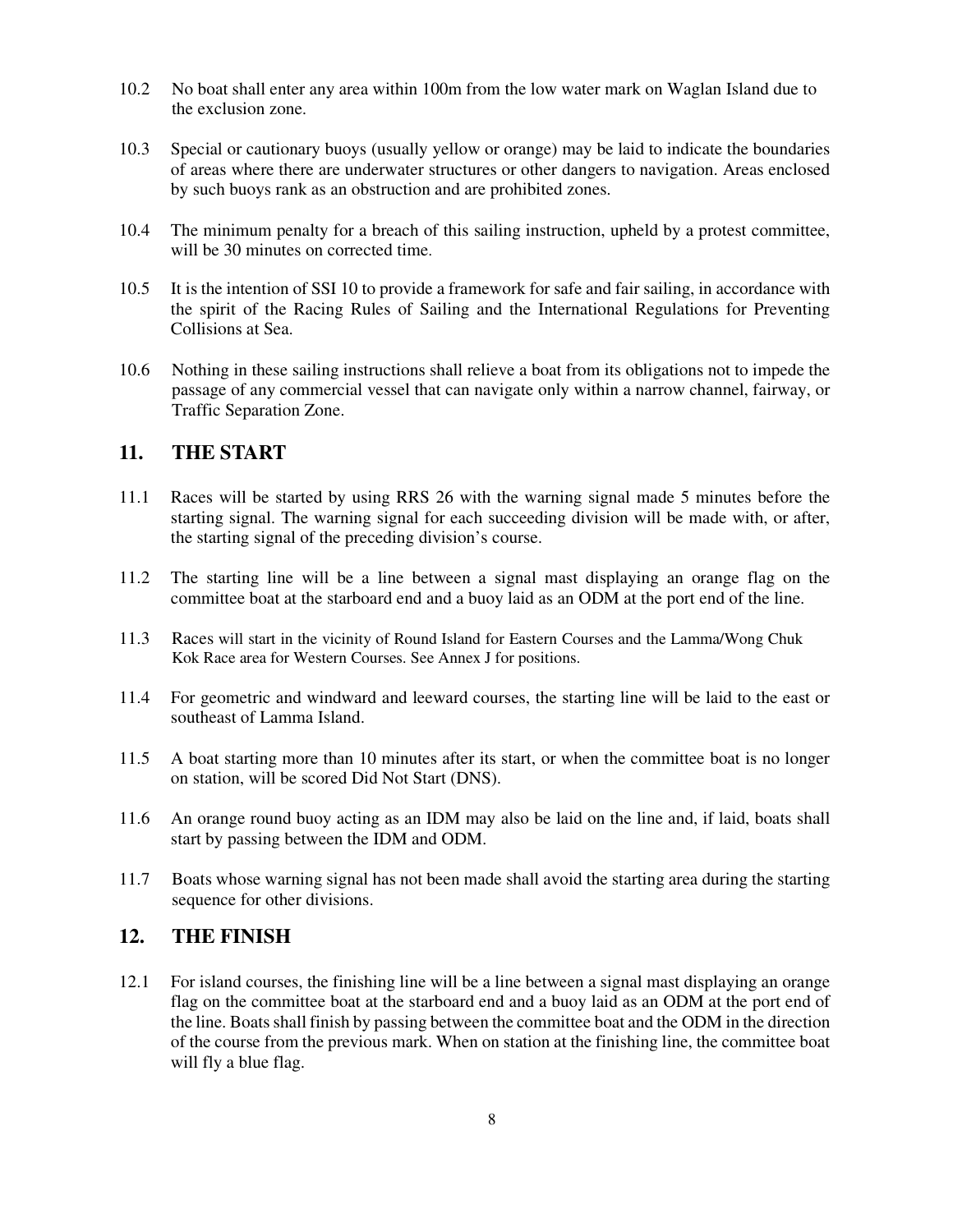- 12.2 For geometric courses and windward and leeward courses, the finish line will be a line between a signal mast displaying an orange and blue flags on the committee boat and a mark of the course or a buoy laid as an ODM. Boats shall finish by passing between the committee boat to starboard and the mark of the course or ODM in the direction of the course from the previous mark.
- 12.3 When a course is shortened it will be indicated by ICF S and the relevant class flags on the committee boat or other club boat. The RO will also announce on the VHF Channel # 72. The finishing line ODM may be either a Club buoy, a rounding mark of the course or at a gate in accordance with the RRS 32.2.
- 12.4 For the location of the Finish for Eastern or Western Courses, set on the day see Annex J.

### **13. TIME LIMITS**

- 13.1 When island courses are sailed, the time limit for the first boat in all divisions will be 1500 hours. The race will be abandoned if the first boat has not finished within this time limit.
- 13.2 Any boat that has not finished an island course by 1700 hours will be scored: Did Not Finish (DNF).
- 13.3 When geometric courses are sailed, irrespective of a course being shortened, if the first boat in any Divisions has not finished within 90 minutes of the start time, the race may be abandoned.
- 13.4 When geometric courses are sailed, any boat that has not finished within 35 minutes of the first boat in any Divisions will be scored DNF.

### **14. PROTESTS AND REQUESTS FOR REDRESS**

- 14.1 Protests and requests for redress shall be delivered in writing (email included), to the Race Officer or a member of the Race Committee as soon as possible after the race. The protest time limit is 2 hours after the last boat has finished the last race of the day.
- 14.2 Notices of protests by the Race Committee or Protest Committee will be posted on the club's sailing event notice board and website to inform boats under RRS 61.1(b).
- 14.3 It is the responsibility of competitors to ascertain whether they are required to attend a hearing, and if so, to attend at the correct time, with witnesses as necessary.
- 14.4 The Protest Committee and its Chairman will be appointed by the Race Committee.
- 14.5 A Protest Committee will consist of at least three members.
- 14.6 Hearings will normally be held in The Bridge, located on the third floor of the ABC Main clubhouse, as soon as convenient after the protest deadline **or** at a designated time and date agreed between the parties and the Protest Committee Chairman. Protests may also be held at ABC Middle Island for certain events: e.g. ABC Opening Yacht Regatta – see event Notice of Race.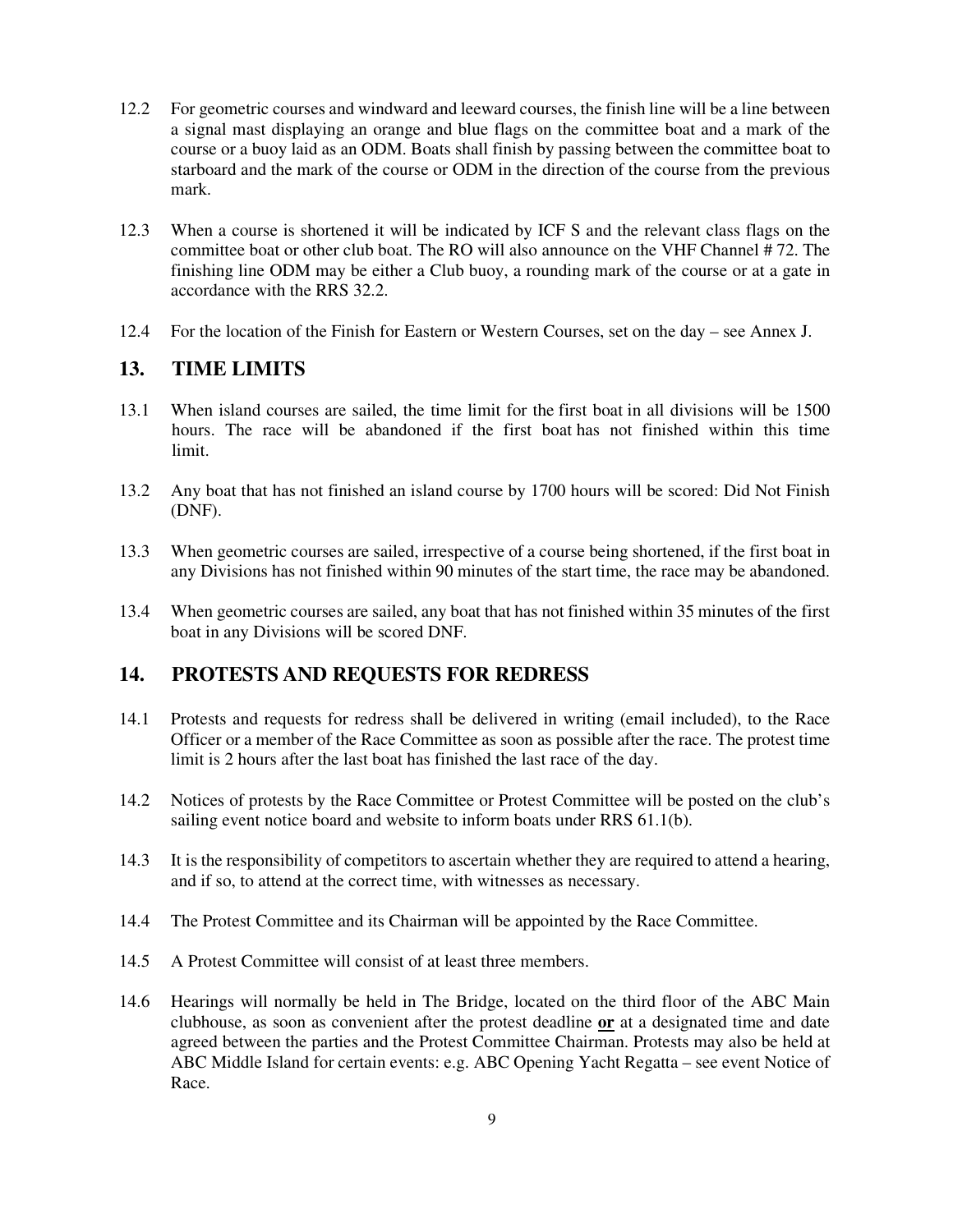### **15. SCORING & RESULTS**

- 15.1 Scoring shall be in accordance with RRS Appendix A and the Low Point System A4 except as below.
- 15.2 One race will constitute a series.
- 15.3 For a series comprising up to six completed races there will be one discard.
- 15.4 For a series comprising more than six completed races there will be two discards.
- 15.5 All boats, depending on the division entered, shall be scored using their current valid IRC rating **or** HKPN handicap published on the HKSF website on the day of the race. The Race Committee may at its sole discretion issue a provisional HKPN number for unlisted boats.
- 15.6 Boats with valid IRC ratings may have results scored under Division A HKPN for reference only but results only count for the division entered.
- 15.7 Boats may also be scored as a One Design class with a minimum of three boats.

### **16. SAFETY**

- 16.1 Boats shall carry adequate lifesaving equipment for all persons on board.
- 16.2 No anchors shall be carried on deck forward of the bow or end of a fixed bowsprit while racing.
- 16.3 A boat that retires from the race shall notify the Race Officer or the Race Committee as soon as possible, by hailing, calling on VHF Channel # 72 or by telephoning the Race Officer. The Club should also be informed of safe return. See Annexe I Contacts for telephone numbers.

### **17. ENVIRONMENT**

 Attention is drawn to the Basic Principles of the RRS regarding the protection of the environment.

### **18. RADIO COMMUNICATION**

- 18.1 All boats are required to carry a fixed or portable VHF radio capable of transmitting and receiving on channel 16 and 72. Normally VHF Channel 72 is used for race communications and a listening watch should be maintained on this channel.
- 18.2 The Race Officer will, where possible, communicate relevant information to the fleet before and during races. Provision of such information, or the lack thereof, shall not be grounds for redress. Except in an emergency, a boat shall neither make radio transmissions while racing nor receive radio communications not available to other boats. This restriction also applies to mobile telephones.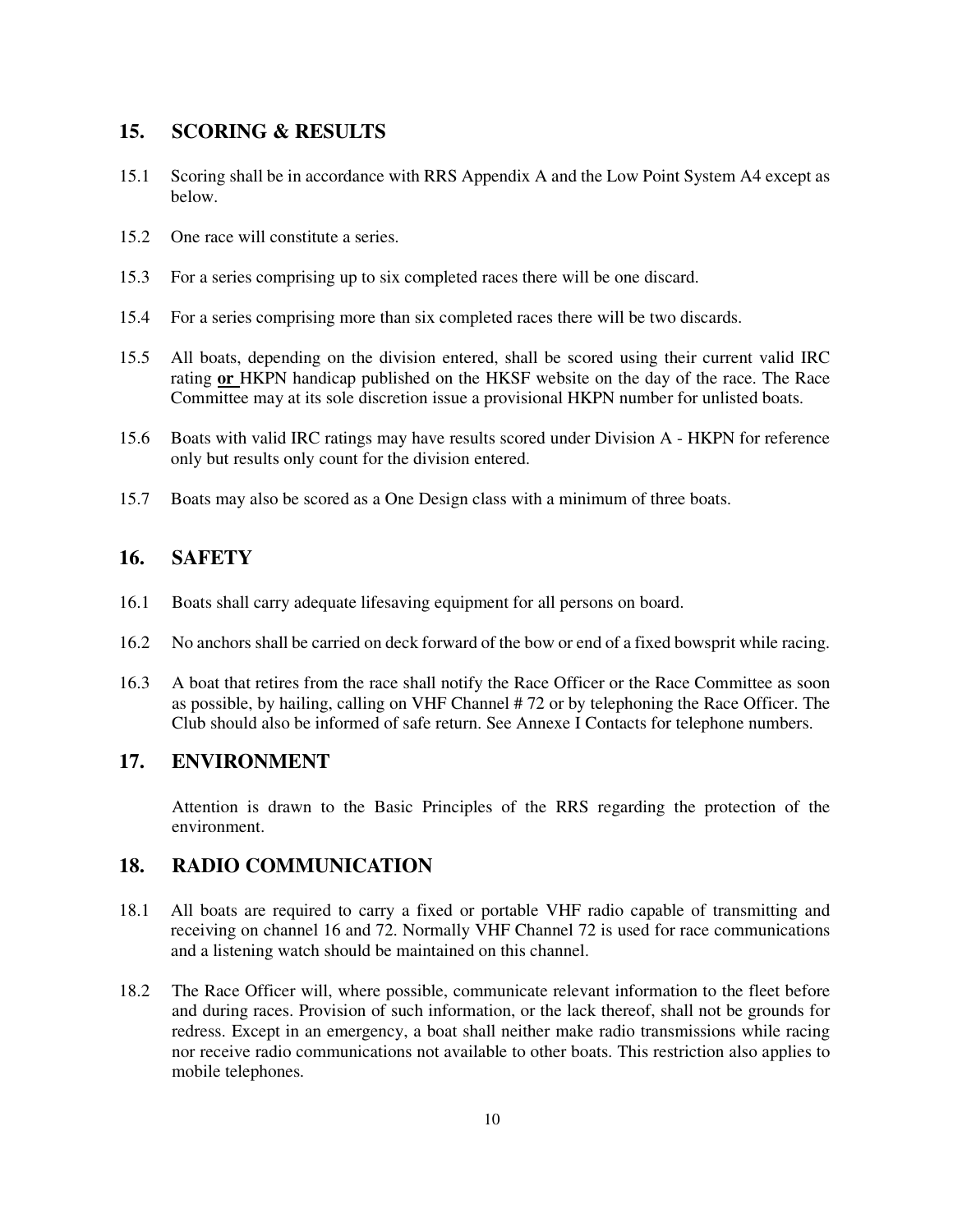## **19. PRIZES**

- 19.1 Trophies for the series winners and the individual race winners will be awarded in accordance with the table in Annexe H.
- 19.2 Other prizes may also be awarded at the discretion of the Race Committee.

## **20. DISCLAIMER OF LIABILITY**

- 20.1 The Aberdeen Boat Club, the Organising Committee, the Race Committee, Race Sponsors and their respective representatives, officers, members, staff and volunteers accept no liability whatsoever for any loss of life or property, personal injury and damage caused by, or arising out of the race, regatta or series.
- 20.2 The responsibility for a boat's decision to participate in a race or to continue racing is hers alone. (RRS Fundamental Rule 4). In addition competitors' attention is drawn to ISAF Offshore Special Regulation 1.02 (first point) which begins "The safety of a yacht and her crew is the sole and inescapable responsibility of the Person-in-charge..." Competitors participate in races, series and regattas entirely at their own risk.
- 20.3 Owners and skippers are invited to co-operate with the Organising Authority, Race Committee and ABC Sailing Office in completing the formalities of their boat entries by submitting of all required information, certificates, forms, etc. within the deadline dates quoted throughout these SSI. Failure to comply will result in a boat not entering the series correctly and will require supporting evidence to be presented to the race committee to be re -instated.

### **21. INSURANCE**

- 21.1 Each participating boat shall have valid third-party liability insurance with a minimum cover to at least the Hong Kong Marine Department stipulated minimum.
- 21.2 Boats which compete in the race divisions of any ABC race or sailing event must have sufficient race insurance for the class or division they are racing in.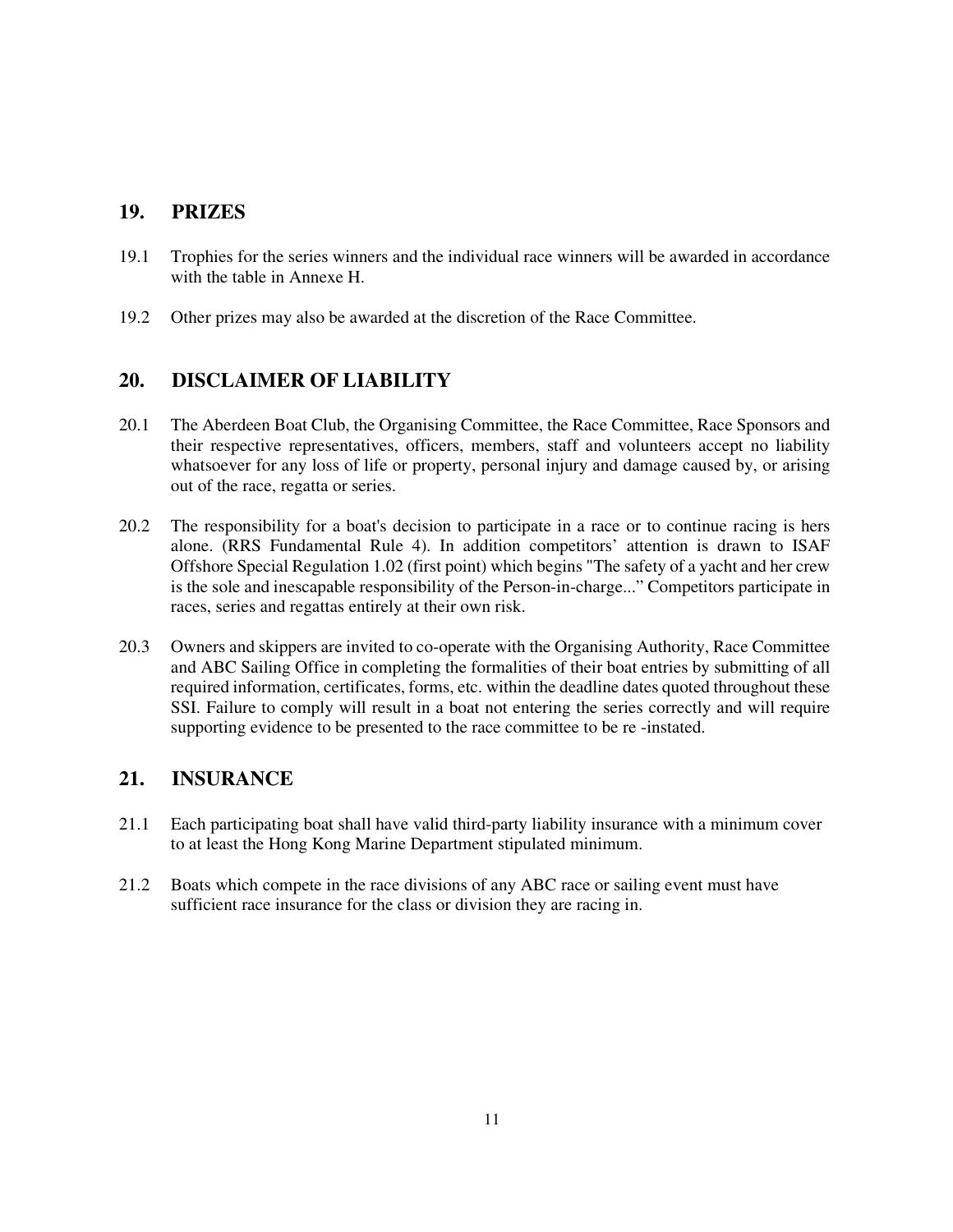# **Annexe A: Windward and Leeward Courses**

**COURSE DIAGRAMS AND DESCRIPTIONS FOR WINDWARD/LEEWARD COURSES**

After starting and before finishing all marks will be rounded to Port in the following order:

| Course 1        | <b>Start</b> |    |    |    |        |    | Finish |
|-----------------|--------------|----|----|----|--------|----|--------|
| <b>Course 2</b> | <b>Start</b> |    |    |    | Finish |    |        |
| Course 3        | <b>Start</b> | 1A | 3A | IА | 3A     | lΑ | Finish |
| Course 4        | Start        | 1A | 3A | A  | Finish |    |        |

- The Starting Outer Distance Mark (ODM) will be an orange cylindrical buoy
- The Finishing Outer Distance Mark will be an orange cylindrical buoy
- Mark 1 will be a large black spherical buoy
- Mark 1A will be a large yellow cylindrical buoy
- Mark 3 will be large black spherical buoy
- Mark 3A will be a large yellow cylindrical buoy
- For Mark 1 the Course Change Mark will be a black spherical buoy with a white contrasting band.
- For Mark 1A the Course Change Mark will be a yellow cylindrical buoy with a white cover.

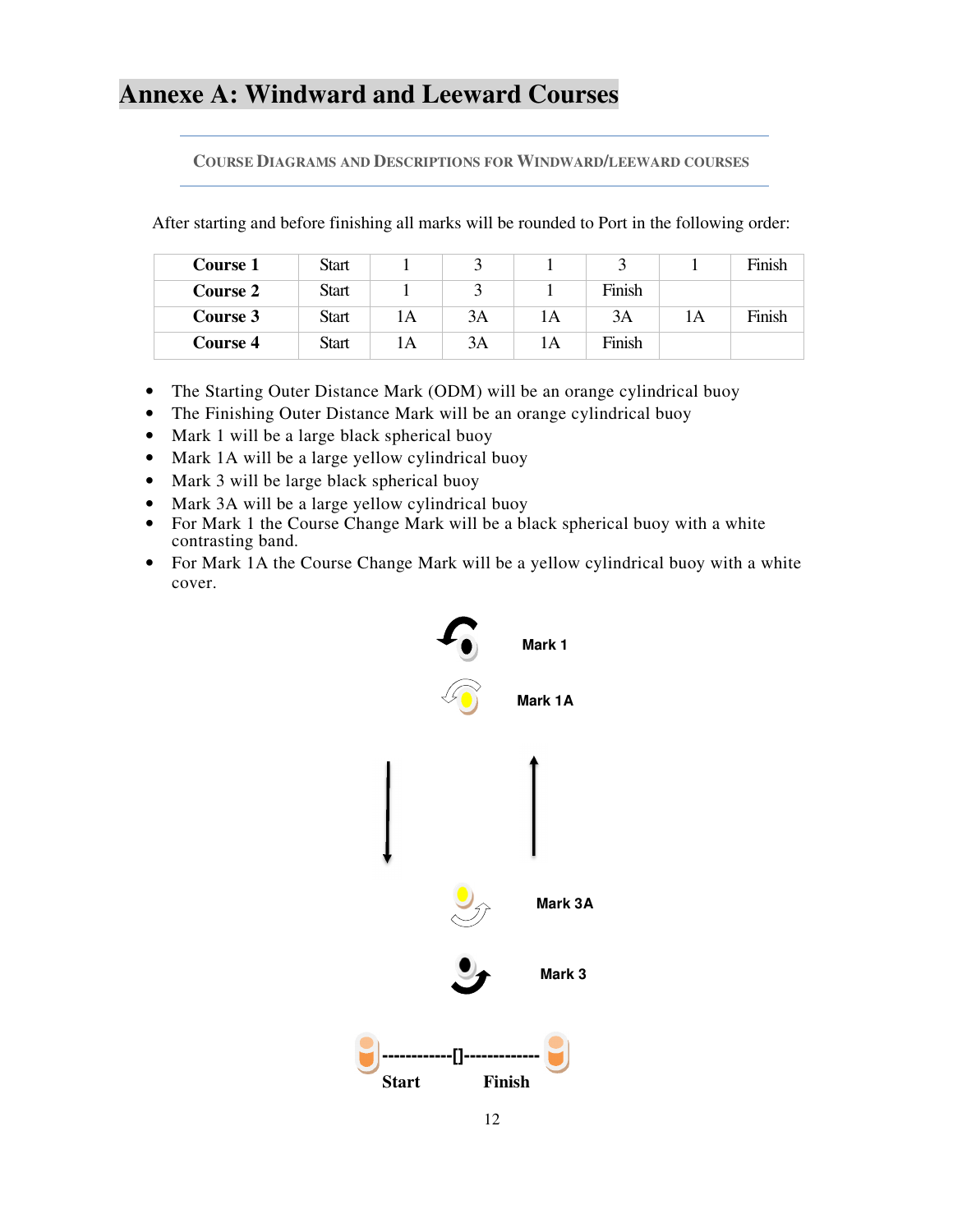# **Geometric Courses**

### **Marks**

|               | Laid as windward mark         |
|---------------|-------------------------------|
| -B            | Laid as gybing mark           |
| $\mathcal{C}$ | Laid as leeward mark          |
| Offset        | Laid as an offset from mark A |
| <b>ODM</b>    | <b>Outer Distance Mark</b>    |
|               | <b>Inner Distance Mark</b>    |

Club marks are black and spherical with ABC identification letters in white. IDM, ODM and offset marks, if used, shall be orange and cylindrical.

### **Notes**

- (1) All marks are to be rounded to port.
- (2) Mark A will be laid before the starting signal.
- (3) Mark B (if applicable) may be laid after the starting signal but shall be laid before the leading yacht rounds the previous mark.
- (4) Mark C may be laid after the starting signal, but shall be laid before the leading yacht rounds the previous mark.
- (5) An offset mark may be laid. If laid, it shall be laid approximately 50m to port of Mark A. This will be indicated by hoisting Flag O with a red flag, or attached to, the course number. If laid it shall rank as a mark of the course and shall be rounded after Mark A and left on the same side as the other marks of the course as displayed by the Committee Boat.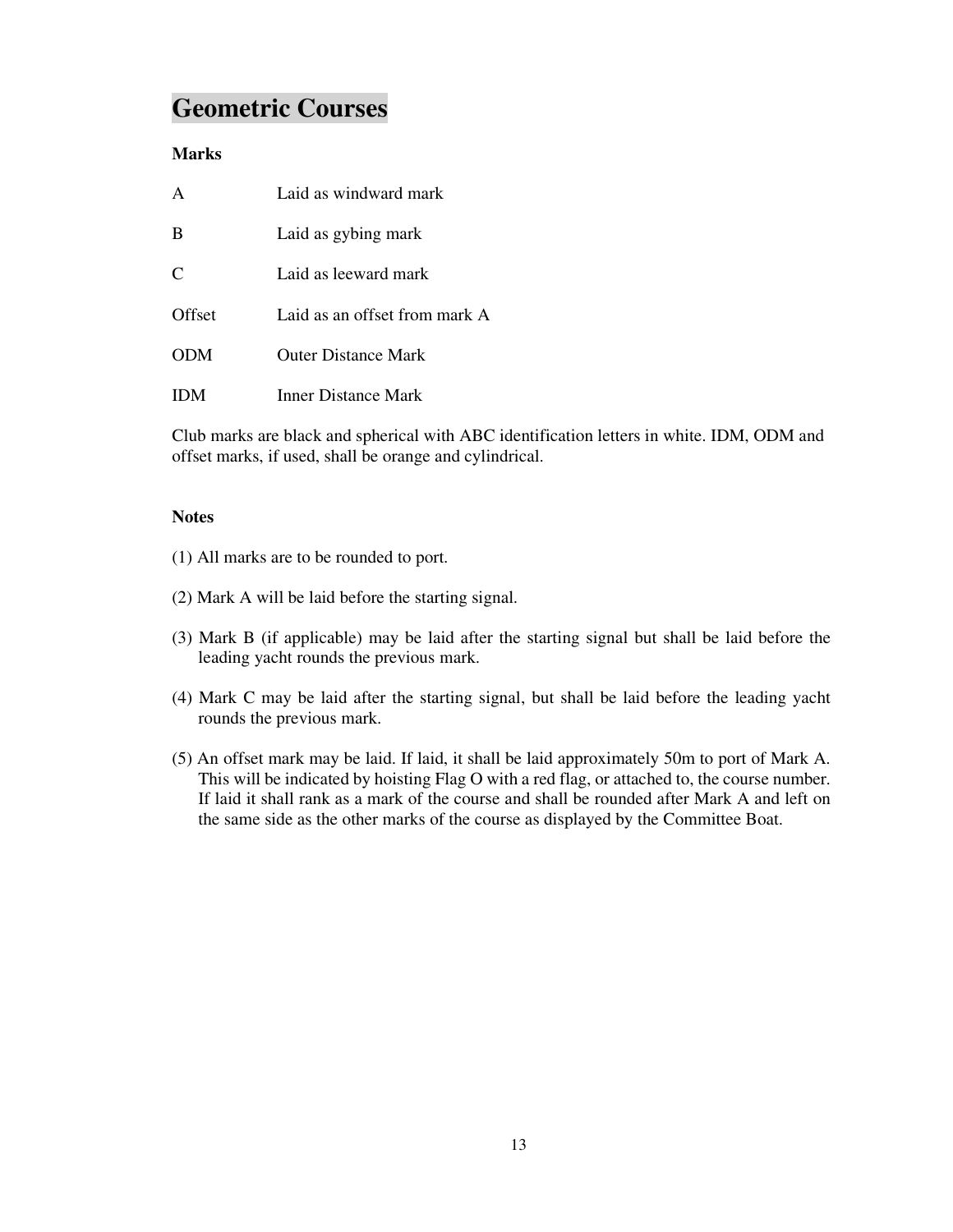#### **COURSE 5**

Round 1 Start –  $A - B - C$ Round  $2 - A - C$ Round  $3 - A - B - C - F$ inish

#### **COURSE 6**

Round 1 Start –  $A - B - C$ Round 2 A – Finish

### **COURSE 7**

Round 1 Start –  $A - B - C$ Round  $2 - A - C$ Round  $3 - A - C$  – Finish

#### **COURSE 8**

Round 1 Start –  $A - B - C$ Round  $2 - A - B - C$ Round  $3 - A - C$  – Finish

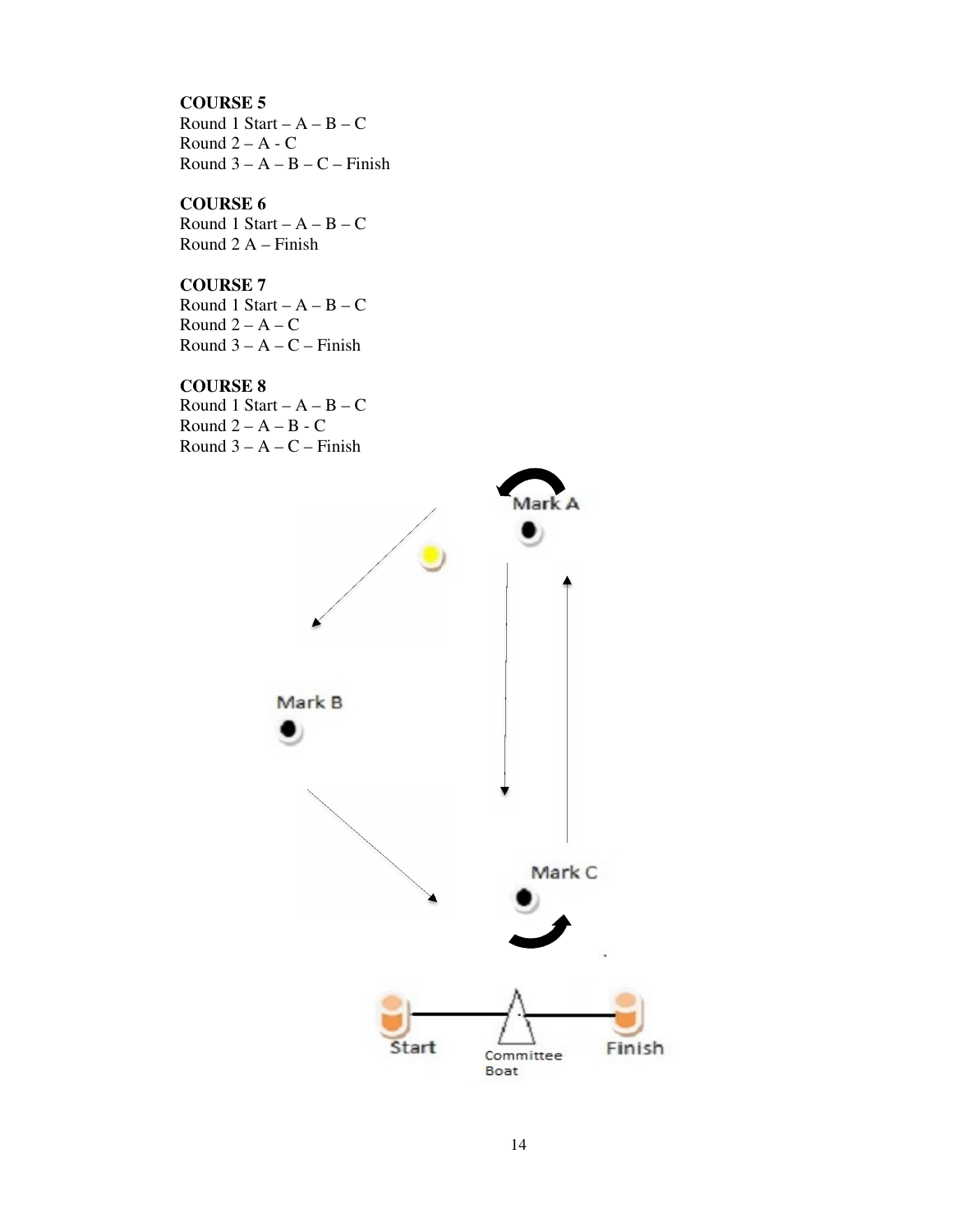# **Annexe B Island Courses**

- 1. Other courses may be used for races with separate instructions.
- 2. In the event of any apparent contradiction between English and Chinese versions, the English language shall prevail.
- 3. Cutoffs are for Division B and C only. Bearing is from boat to mark.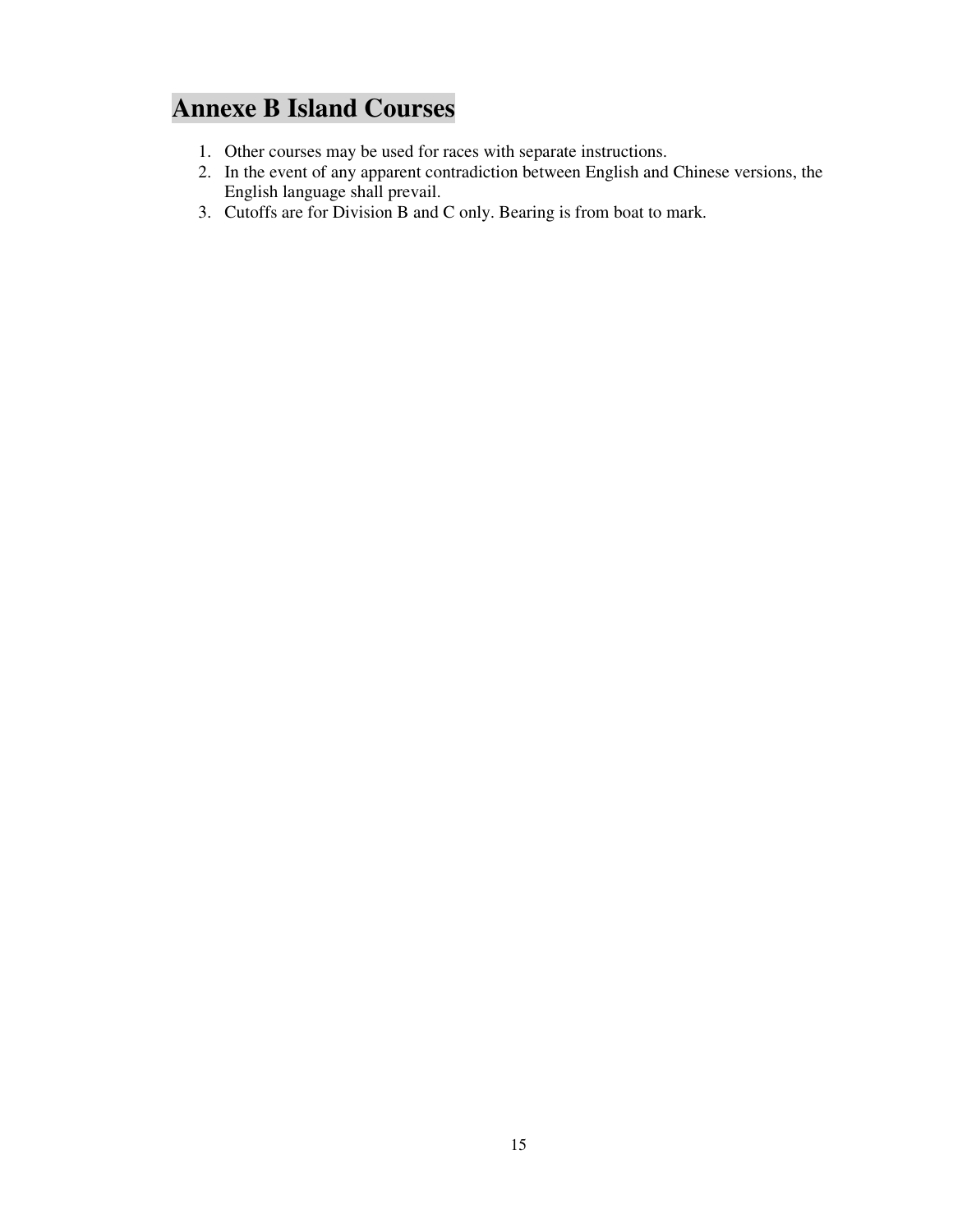|                  |                                     | <b>Eastern Courses - Round Island Start Line</b> |                                                                     |                    |
|------------------|-------------------------------------|--------------------------------------------------|---------------------------------------------------------------------|--------------------|
| Course<br>Number | <b>IRC/Division A</b>               |                                                  | <b>Division B/C</b>                                                 |                    |
| 11               | Round Island Start line<br>銀洲起點     |                                                  | Round Island Start line<br>銀洲起點                                     |                    |
|                  | Beaufort Island (Passing)<br>螺洲(經過) | S                                                | Beaufort Island (Passing)<br>螺洲(經過)                                 | S                  |
|                  | Fury Rocks<br>宋崗排                   | P                                                | Fury Rocks<br>宋崗排                                                   | S                  |
|                  | Shek O Rock<br>石澳排                  | P                                                | <b>Beaufort Island</b><br>螺洲                                        | S                  |
|                  | <b>Beaufort Island</b><br>螺洲        | S                                                | Cutoff: Beaufort Island Brg 000° to east shore<br>賽事縮短處: 螺洲東岸 000°  |                    |
|                  | Chesterman Buoy<br>黃麻角海事浮標          | S                                                | Chesterman Buoy<br>黃麻角海事浮標                                          | $(7.6$ NM $)$<br>S |
|                  | Finish: Round Island<br>終點: 銀洲      | (17.6NM)                                         | Finish: Round Island<br>終點: 銀洲                                      | (12.7NM)           |
| 12               | Round Island Start line<br>銀洲起點     |                                                  | Round Island Start line<br>銀洲起點                                     |                    |
|                  | Chesterman Buoy<br>黃麻角海事浮標          | P                                                | Chesterman Buoy<br>黃麻角海事浮標                                          | P                  |
|                  | Po Toi Island<br>蒲台島                | P                                                | Po Toi Island<br>蒲台島                                                | $\mathsf{P}$       |
|                  | Waglan Island<br>橫瀾島                | P                                                |                                                                     |                    |
|                  | Shek O Rock<br>石澳排                  | P                                                |                                                                     |                    |
|                  | Castle Rock<br>白排                   | S                                                | <b>Castle Rock</b><br>白排                                            | S                  |
|                  |                                     |                                                  | Cutoff: Castle Rock Brg 000° to highest point<br>賽事縮短處: 白排最高點方位000° |                    |
|                  | Chesterman Buoy<br>黃麻角海事浮標          | S                                                | Chesterman Buoy<br>黃麻角海事浮標                                          | (10.9NM)<br>S      |
|                  | Finish: Round Island<br>終點: 銀洲      | (22.3NM)                                         | Finish: Round Island<br>終點: 銀洲                                      | (14.9NM)           |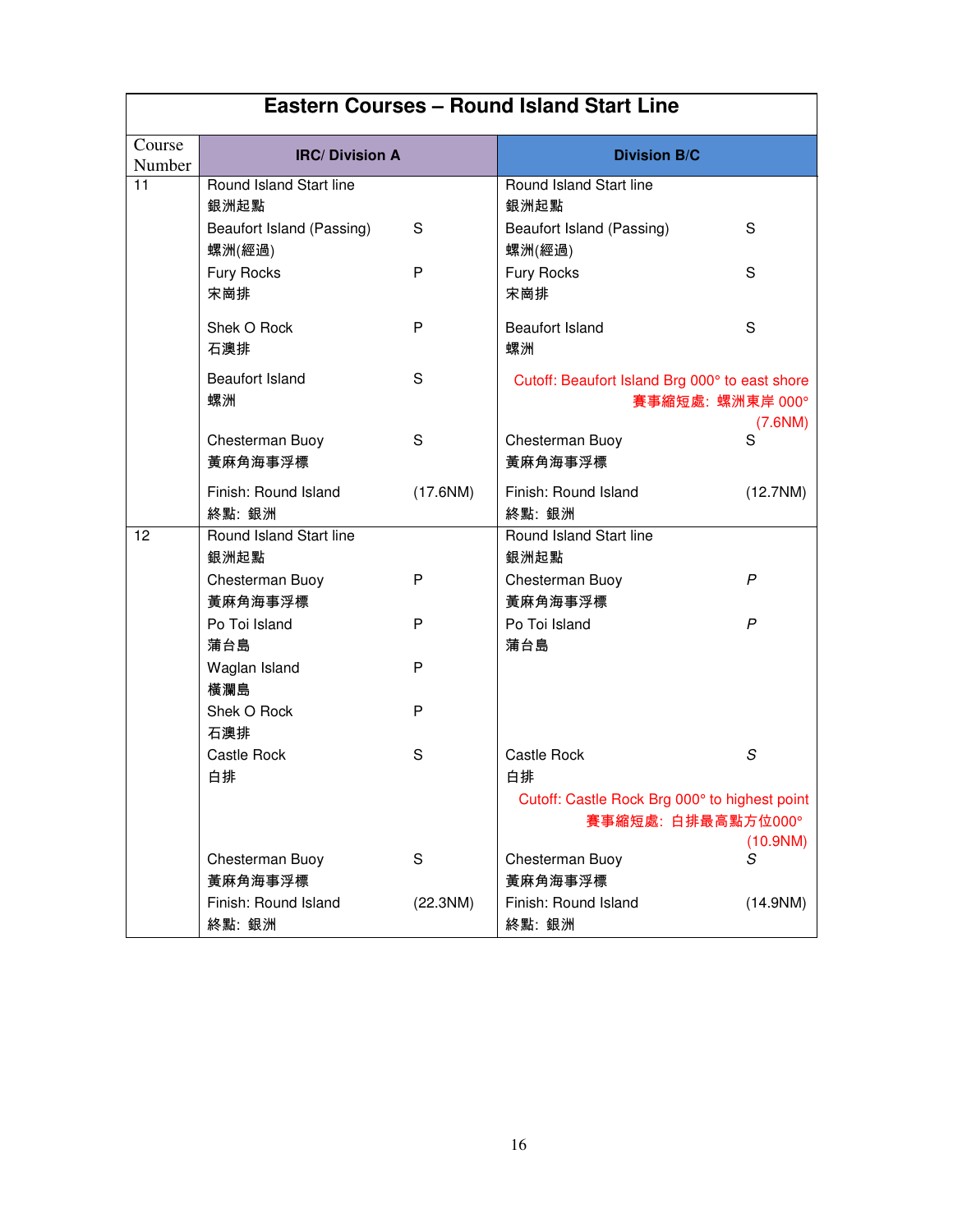| Course<br>Number | <b>IRC/Division A</b>               |             | <b>Division B/C</b>                 |                       |
|------------------|-------------------------------------|-------------|-------------------------------------|-----------------------|
| 13               | Round Island Start line<br>銀洲起點     |             | Round Island Start line<br>銀洲起點     |                       |
|                  | Beaufort Island (Passing)<br>螺洲(經過) | S           | Beaufort Island (Passing)<br>螺洲(經過) | S                     |
|                  | Waglan Island<br>橫瀾島                | S           |                                     |                       |
|                  | Po Toi Island<br>蒲台島                | S           | Po Toi Island<br>蒲台島                | S                     |
|                  |                                     |             | Cutoff: Po Toi Island Brg 045°      | to Nam Kok Tsui Light |
|                  |                                     |             | 賽事縮短處: 蒲台島南角咀燈塔方位 045°              | $(8.8$ NM $)$         |
|                  | Chesterman Buoy<br>黃麻角海事浮標          | S           | Chesterman Buoy<br>黃麻角海事浮標          | S                     |
|                  | Finish: Round Island<br>終點: 銀洲      | (17.3NM)    | Finish: Round Island<br>終點: 銀洲      | (14.1NM)              |
| 14               | Round Island Start line<br>銀洲起點     |             | Round Island Start line<br>銀洲起點     |                       |
|                  | Beaufort Island (Passing)<br>螺洲(經過) | S           | Beaufort Island (Passing)<br>螺洲(經過) | S                     |
|                  | Fury Rocks<br>宋崗排                   | S           |                                     |                       |
|                  | <b>Beaufort Island</b><br>螺洲        | S           |                                     |                       |
|                  | Castle Rock<br>白排                   | S           | Castle Rock<br>白排                   | S                     |
|                  | Tai Tam Club Mark<br>大潭浮標           | P           | Tai Tam Club Mark<br>大潭浮標           | P                     |
|                  |                                     |             | Cutoff: Tai Tam Club Mark Brg 090°  |                       |
|                  |                                     |             | 賽事縮短處: 大潭浮標方位 090°                  | $(8.8$ NM $)$         |
|                  | Chesterman Buoy<br>黃麻角海事浮標          | $\mathsf S$ | Chesterman Buoy<br>黃麻角海事浮標          | S                     |
|                  | Finish: Round Island<br>終點: 銀洲      | (14NM)      | Finish: Round Island<br>終點: 銀洲      | (12.8NM)              |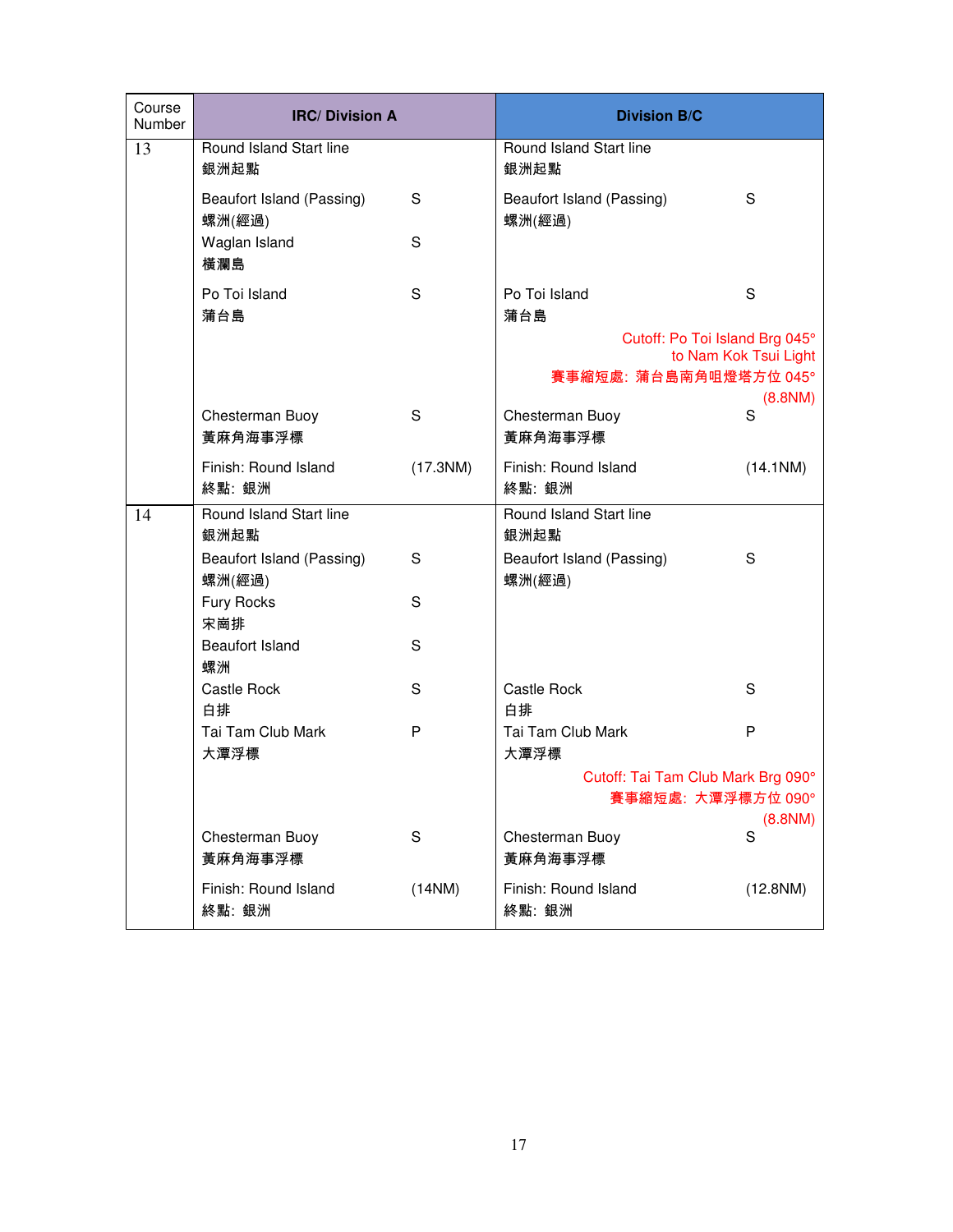| Course<br>Number | <b>IRC/Division A</b>   |                        | <b>Division B/C</b>                           |          |
|------------------|-------------------------|------------------------|-----------------------------------------------|----------|
| 15               | Round Island Start line |                        | Round Island Start line                       |          |
|                  | 銀洲起點                    |                        | 銀洲起點                                          |          |
|                  | Chesterman Buoy         | P                      | Chesterman Buoy                               | P        |
|                  | 黃麻角海事浮標                 |                        | 黃麻角海事浮標                                       |          |
|                  | Castle Rock             | P                      | Castle Rock                                   | P        |
|                  | 白排                      |                        | 白排                                            |          |
|                  | Tai Tam Club Mark       | S                      | Tai Tam Club Mark                             | S        |
|                  | 大潭浮標                    |                        | 大潭浮標                                          |          |
|                  | TCS <sub>2</sub>        | S                      | <b>Beaufort Island</b>                        | S        |
|                  | TCS 2 浮標                |                        | 螺洲                                            |          |
|                  | Castle Rock             | P                      | Castle Rock (passing)                         | P        |
|                  | 白排                      |                        | 白排(經過)                                        |          |
|                  | Chesterman Buoy         | S                      | Chesterman Buoy                               | S        |
|                  | 黃麻角海事浮標                 |                        | 黃麻角海事浮標                                       |          |
|                  | Finish: Round Island    | (18.7NM)               | Finish: Round Island                          | (14.2NM) |
|                  | 終點: 銀洲                  |                        | 終點: 銀洲                                        |          |
| 16               | Round Island Start line |                        | Round Island Start line                       |          |
|                  | 銀洲起點                    |                        | 銀洲起點                                          |          |
|                  | Castle Rock             | P                      | Castle Rock                                   | P        |
|                  | 白排                      |                        | 白排                                            |          |
|                  | <b>Beaufort Island</b>  | P                      | <b>Beaufort Island</b>                        | P        |
|                  | 螺洲                      |                        | 螺洲                                            |          |
|                  | Shek O Rock             | P                      |                                               |          |
|                  | 石澳排                     |                        |                                               |          |
|                  | Castle Rock             | S                      | Castle Rock                                   | S        |
|                  | 白排                      |                        | 白排                                            |          |
|                  |                         |                        | Cutoff: Castle Rock Brg 000° to highest point |          |
|                  |                         |                        | 賽事縮短處: 白排最高點方位 000°                           |          |
|                  |                         |                        |                                               | (8.2NM)  |
|                  | Chesterman Buoy         | S                      | Chesterman Buoy                               | S        |
|                  | 黃麻角海事浮標                 |                        | 黃麻角海事浮標                                       |          |
|                  | Finish: Round Island    | (17.2 N <sub>M</sub> ) | Finish: Round Island                          | (12.3NM) |
|                  | 終點: 銀洲                  |                        | 終點: 銀洲                                        |          |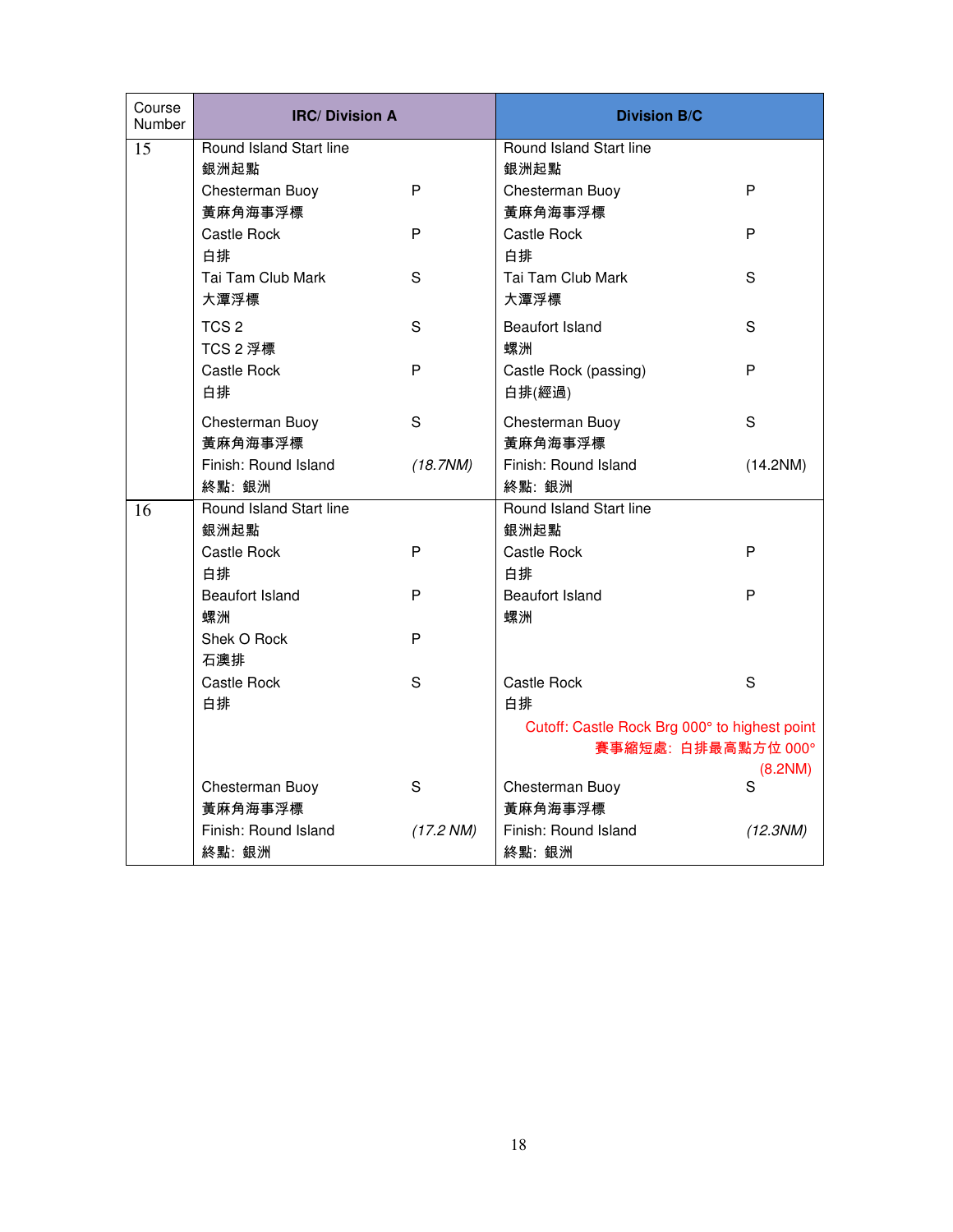| Course<br>Number | <b>IRC/Division A</b>           |          | <b>Division B/C</b>                |                            |
|------------------|---------------------------------|----------|------------------------------------|----------------------------|
| 17               | Round Island Start line<br>銀洲起點 |          | Round Island Start line<br>銀洲起點    |                            |
|                  | Chesterman Buoy<br>黃麻角海事浮標      | P        | Chesterman Buoy<br>黃麻角海事浮標         | P                          |
|                  | Tai Tam Club Mark<br>大潭浮標       | S        | Tai Tam Club Mark<br>大潭浮標          | S                          |
|                  | Sung Kong<br>宋崗                 | P        | Fury Rocks<br>宋崗排                  | S                          |
|                  | Shek O Rock<br>石澳排              | P        |                                    |                            |
|                  | Tai Tam Club Mark<br>大潭浮標       | P        | Tai Tam Club Mark<br>大潭浮標          | P                          |
|                  |                                 |          | Cutoff: Tai Tam Club Mark Brg 225° |                            |
|                  |                                 |          | 賽事縮短處: 大潭浮標方位 225°                 | (10.4NM)                   |
|                  | Chesterman Buoy<br>黃麻角海事浮標      | S        | Chesterman Buoy<br>黃麻角海事浮標         | S                          |
|                  | Finish: Round Island<br>終點: 銀洲  | (20NM)   | Finish: Round Island<br>終點: 銀洲     | (14.6NM)                   |
| 18               | Round Island Start line<br>銀洲起點 |          | Round Island Start line<br>銀洲起點    |                            |
|                  | Chesterman Buoy<br>黃麻角海事浮標      | P        | Chesterman Buoy<br>黃麻角海事浮標         | P                          |
|                  | Tai Tam Club Mark<br>大潭浮標       | S        | Tai Tam Club Mark<br>大潭浮標          | S                          |
|                  | Fury Rocks<br>宋崗排               | P        | <b>Beaufort Island</b><br>螺洲       | S                          |
|                  | Sung Kong<br>宋崗                 | S        | Castle Rock<br>白排                  | S                          |
|                  |                                 |          | Cutoff: Castle Rock Brg 000°       | 賽事縮短處:白排方位 000°<br>(8.5NM) |
|                  | Castle Rock<br>白排               | S        |                                    |                            |
|                  | Chesterman Buoy<br>黃麻角海事浮標      | S        | Chesterman Buoy<br>黃麻角海事浮標         | S                          |
|                  | Finish: Round Island<br>終點: 銀洲  | (16.2NM) | Finish: Round Island<br>終點: 銀洲     | (12.5NM)                   |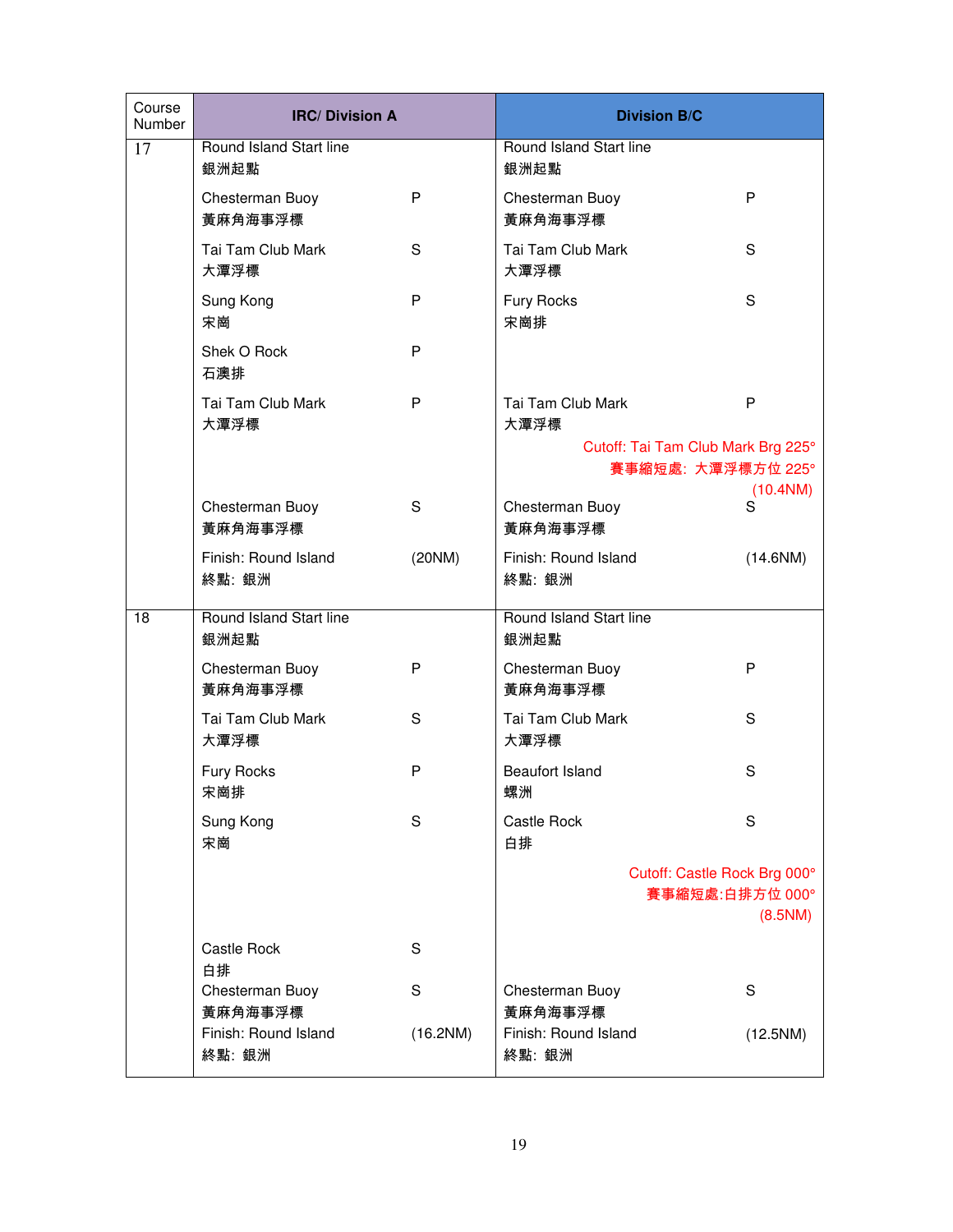| Course<br>Number | <b>IRC/Division A</b>           |             | <b>Division B/C</b>                                                     |              |
|------------------|---------------------------------|-------------|-------------------------------------------------------------------------|--------------|
| 19               | Round Island Start line<br>銀洲起點 |             | <b>Round Island Start line</b><br>銀洲起點                                  |              |
|                  | Chesterman Buoy<br>黃麻角海事浮標      | P           | Chesterman Buoy<br>黃麻角海事浮標                                              | P            |
|                  | Castle Rock<br>白排               | $\mathbf S$ | Castle Rock<br>白排                                                       | S            |
|                  | Po Toi Island<br>蒲台島            | P           | Po Toi Island<br>蒲台島                                                    | $\mathsf{P}$ |
|                  | Sung Kong<br>宋崗                 | $\mathbf S$ |                                                                         |              |
|                  | Waglan Island<br>橫瀾島            | P           |                                                                         |              |
|                  | TCS <sub>2</sub><br>TCS 2 浮標    | P           |                                                                         |              |
|                  | Fury Rocks<br>宋崗排               | $\mathbf S$ | <b>Beaufort Island</b><br>螺洲                                            | S            |
|                  | <b>Beaufort Island</b><br>螺洲    | S           | Cutoff: Beaufort Island Brg 000° to highest point<br>賽事縮短處: 螺洲最高點方 000° | (10NM)       |
|                  | Castle Rock<br>白排               | $\mathbf S$ | Castle Rock<br>白排                                                       | $\mathsf S$  |
|                  | Chesterman Buoy<br>黃麻角海事浮標      | $\mathbf S$ | Chesterman Buoy<br>黃麻角海事浮標                                              | S            |
|                  | Finish: Round Island<br>終點: 銀洲  | (23.6NM)    | Finish: Round Island<br>終點: 銀洲                                          | (15NM)       |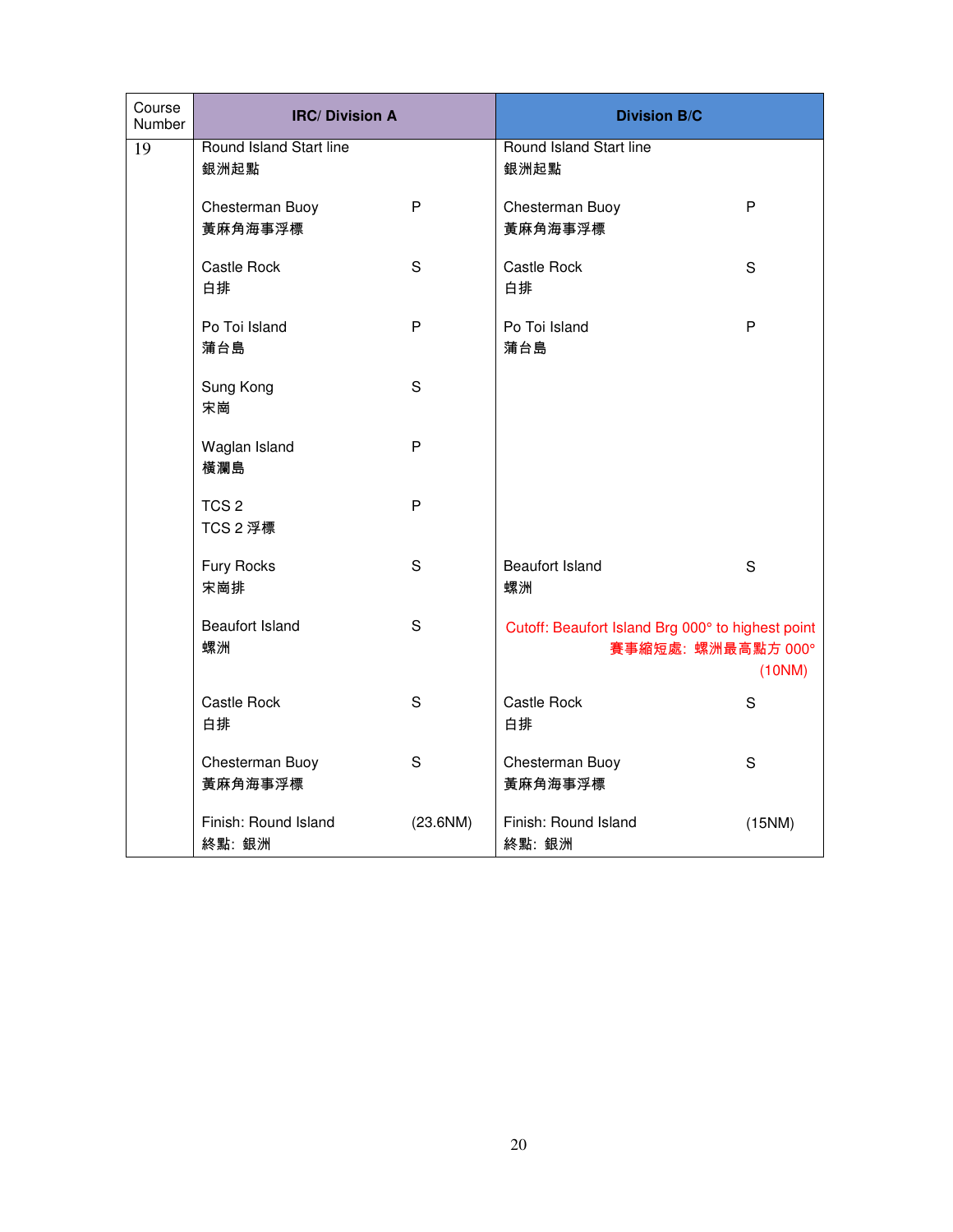| Course<br>Number | <b>IRC/Division A</b>   |          | <b>Division B/C</b>                           |          |
|------------------|-------------------------|----------|-----------------------------------------------|----------|
| 20               | Round Island Start line |          | Round Island Start line                       |          |
|                  | 銀洲起點                    |          | 銀洲起點                                          |          |
|                  | Chesterman Buoy         | P        | Chesterman Buoy                               | P        |
|                  | 黃麻角海事浮標                 |          | 黃麻角海事浮標                                       |          |
|                  | Castle Rock             | P        | Castle Rock                                   | P        |
|                  | 白排                      |          | 白排                                            |          |
|                  | <b>Beaufort Island</b>  | S        | <b>Beaufort Island</b>                        | S        |
|                  | 螺洲                      |          | 螺洲                                            |          |
|                  | TCS <sub>2</sub>        | S        |                                               |          |
|                  | TCS 2 浮標                |          |                                               |          |
|                  | Waglan Island           | S        |                                               |          |
|                  | 橫瀾島                     |          |                                               |          |
|                  | Sung Kong               | P        | Fury Rocks                                    | S        |
|                  | 宋崗                      |          | 宋崗排                                           |          |
|                  | Castle Rock             | S        | Castle Rock                                   | S        |
|                  | 白排                      |          | 白排                                            |          |
|                  |                         |          | Cutoff: Castle Rock Brg 000° to highest point |          |
|                  |                         |          | 賽事縮短處: 白排最高點方位 000°                           |          |
|                  |                         |          |                                               | (10.8NM) |
|                  | Chesterman Buoy         | S        | Chesterman Buoy                               | S        |
|                  | 黃麻角海事浮標                 |          | 黃麻角海事浮標                                       |          |
|                  | Finish: Round Island    | (21NM)   | Finish: Round Island                          | (14.6NM) |
|                  | 終點: 銀洲                  |          | 終點: 銀洲                                        |          |
| 21               | Round Island Start line |          | Round Island Start line                       |          |
|                  | 銀洲起點                    |          | 銀洲起點                                          |          |
|                  | Castle Rock             | P        | Castle Rock                                   | P        |
|                  | 白排                      |          | 白排                                            |          |
|                  | Po Toi Island           | S        | Po Toi Island                                 | S        |
|                  | 蒲台島                     |          | 蒲台島                                           |          |
|                  | Waglan Island           | P        |                                               |          |
|                  | 橫瀾島                     |          |                                               |          |
|                  | Sung Kong               | S        |                                               |          |
|                  | 宋崗                      |          |                                               |          |
|                  | Fury Rocks              | P        | Fury Rocks                                    | P        |
|                  | 宋崗排                     |          | 宋崗排                                           |          |
|                  | Tai Tam Club Mark       | P        | Tai Tam Club Mark                             | P        |
|                  | 大潭浮標                    |          | 大潭浮標                                          |          |
|                  |                         |          | Cutoff: Tai Tam Club Mark Brg 225°            |          |
|                  |                         |          | 賽事縮短處: 大潭浮標方位 225°                            |          |
|                  |                         |          |                                               | (9.5NM)  |
|                  | Finish: Round Island    | (17.3NM) | Finish: Round Island                          | (12.9NM) |
|                  | 終點: 銀洲                  |          | 終點: 銀洲                                        |          |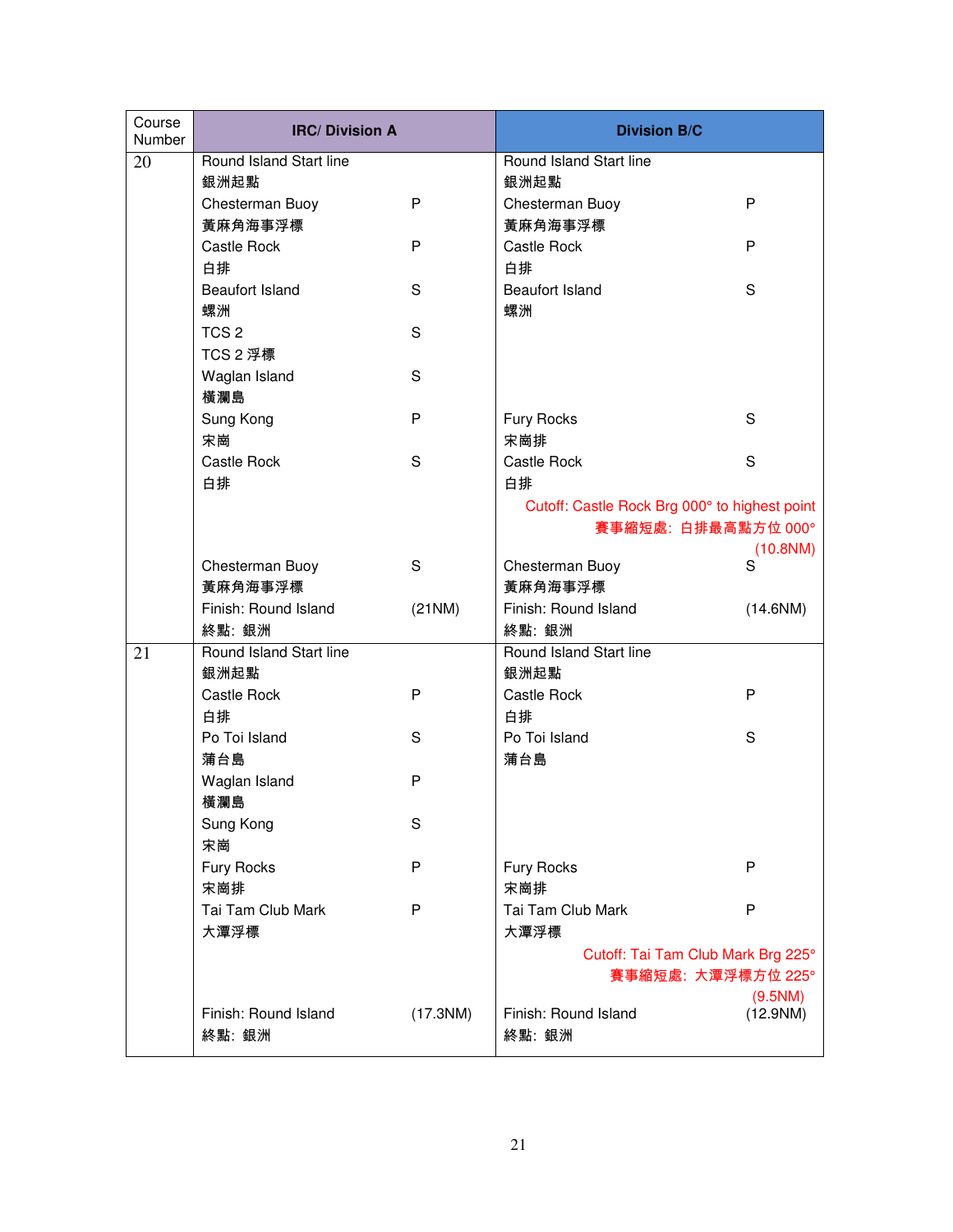| Course<br><b>Number</b> | <b>IRC/Division A</b>           |          | <b>Division B/C</b>                                                  |          |
|-------------------------|---------------------------------|----------|----------------------------------------------------------------------|----------|
| 22                      | Round Island Start line<br>銀洲起點 |          | Round Island Start line<br>銀洲起點                                      |          |
|                         | Castle Rock<br>白排               | P        |                                                                      |          |
|                         | Tai Tam Club Mark<br>大潭浮標       | S        | Tai Tam Club Mark<br>大潭浮標                                            | S        |
|                         | Shek O Rock<br>石澳排              | S        | Fury Rocks<br>宋崗排                                                    | S        |
|                         | Sung Kong<br>宋崗                 | P        | Tai Tam Club Mark<br>大潭浮標                                            | P        |
|                         |                                 |          | Cutoff: Tai Tam Club Mark Brg 225°<br>賽事縮短處: 大潭浮標方位 225°             |          |
|                         | Waglan Island                   | S        |                                                                      | (9.2NM)  |
|                         | 橫瀾島                             |          |                                                                      |          |
|                         | Po Toi Island                   | P        |                                                                      |          |
|                         | 蒲台島                             |          |                                                                      |          |
|                         | Castle Rock                     | S        | Castle Rock                                                          | S        |
|                         | 白排                              |          | 白排                                                                   |          |
|                         | Chesterman Buoy<br>黃麻角海事浮標      | S        | Chesterman Buoy<br>黃麻角海事浮標                                           | S        |
|                         | Finish: Round Island            | 23.6NM   | Finish: Round Island                                                 | 15.1 NM  |
|                         | 終點: 銀洲                          |          | 終點: 銀洲                                                               |          |
| 23                      | Round Island Start line<br>銀洲起點 |          | Round Island Start line<br>銀洲起點                                      |          |
|                         | Chesterman Buoy<br>黃麻角海事浮標      | P        | Chesterman Buoy<br>黃麻角海事浮標                                           | P        |
|                         | Castle Rock<br>白排               | P        | Castle Rock<br>白排                                                    | P        |
|                         | <b>Fury Rocks</b><br>宋崗排        | P        |                                                                      |          |
|                         | Tai Tam Club Mark<br>大潭浮標       | P        | Tai Tam Club Mark<br>大潭浮標                                            | P        |
|                         | Castle Rock<br>白排               | S        | Castle Rock<br>白排                                                    | S        |
|                         |                                 |          | Cutoff: Castle Rock Brg 270° to highest point<br>賽事縮短處: 白排最高點方位 270° |          |
|                         |                                 |          |                                                                      | (7.9NM)  |
|                         | Chesterman Buoy                 | S        | Chesterman Buoy                                                      | S        |
|                         | 黃麻角海事浮標                         |          | 黃麻角海事浮標                                                              |          |
|                         | Finish: Round Island            | (15.8NM) | Finish: Round Island                                                 | (12.2NM) |
|                         | 終點: 銀洲                          |          | 終點: 銀洲                                                               |          |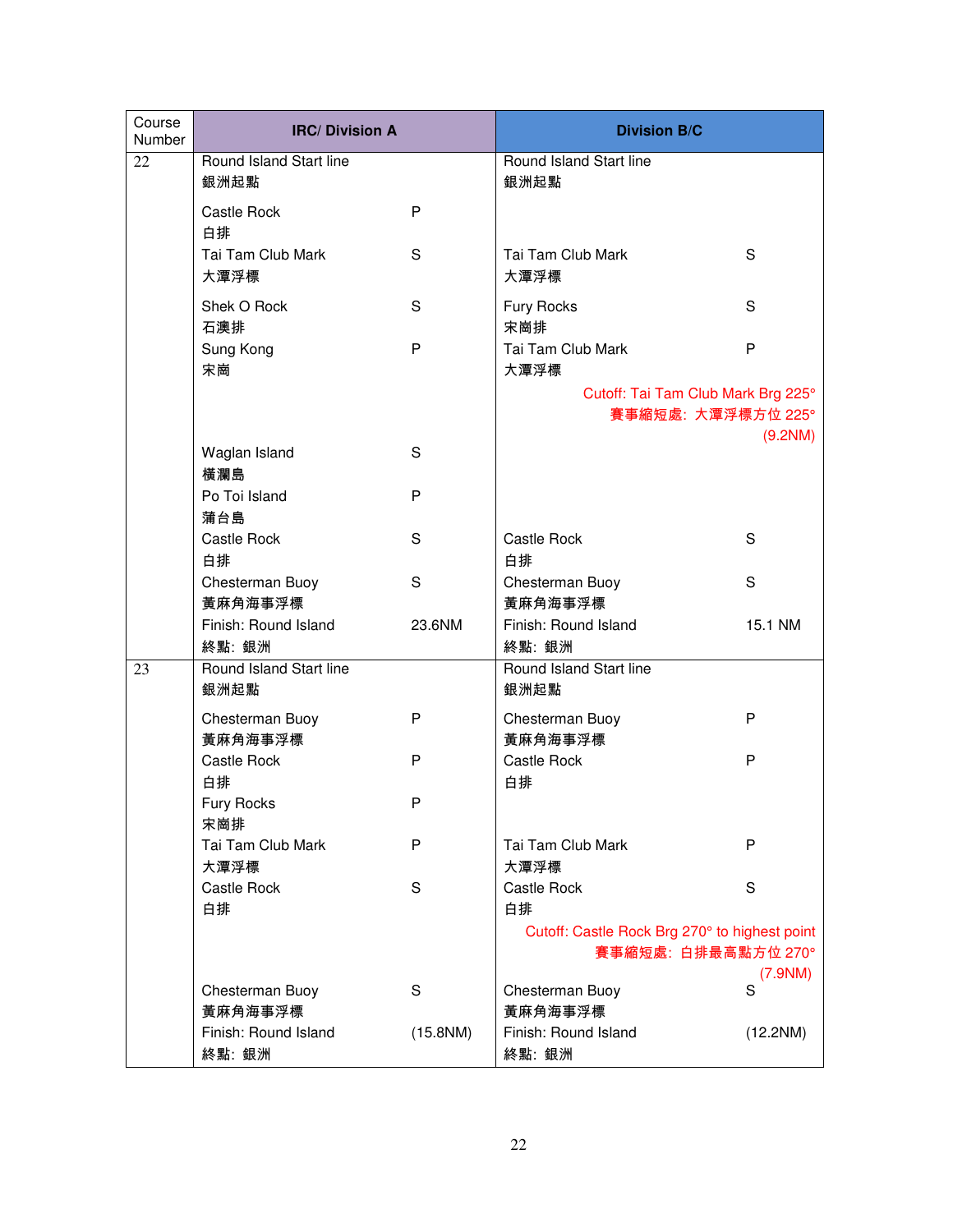|                  |                                                  |          | Western Courses - Lamma Start Line               |               |
|------------------|--------------------------------------------------|----------|--------------------------------------------------|---------------|
| Course<br>Number | <b>IRC/Division A</b>                            |          | <b>Division B/C</b>                              |               |
| 24               | Lamma Start line<br>南丫島起點                        |          | Lamma Start line<br>南丫島起點                        |               |
|                  | ABC Lamma Club Mark<br>ABC 南丫島浮標                 | P        | ABC Lamma Club Mark<br>ABC 南丫島浮標                 | P             |
|                  | Cheung Chau Rock<br>(Sham Shui Pai)<br>長洲排 (深水排) | S        | P1 Buoy<br>P1 海事浮標                               | S             |
|                  | ABC Lamma Club Mark<br>ABC 南丫島浮標                 | S.       | ABC Lamma Club Mark<br>ABC 南丫島浮標                 | S             |
|                  | Finish: Wong Chuk Kok<br>終點: 黃竹角                 | (14.3NM) | Finish: Wong Chuk Kok<br>終點: 黃竹角                 | (7.2NM)       |
| 25               | Lamma Start line<br>南丫島起點                        |          | Lamma Start line<br>南丫島起點                        |               |
|                  | ABC Lamma Club Mark<br>ABC 南丫島浮標                 | P        | ABC Lamma Club Mark<br>ABC 南丫島浮標                 | P             |
|                  | P1 Buoy<br>P1 海事浮標                               | S        | P1 Buoy<br>P1 海事浮標                               | S             |
|                  | Datum Rock<br>基準石                                | P        | Cheung Chau Rock<br>(Sham Shui Pai)<br>長洲排 (深水排) | S             |
|                  | Hei Ling Chau<br>喜靈洲                             | P        | P6 Buoy<br>P6 海事浮標                               | S             |
|                  | P1 Buoy<br>P1 海事浮標                               | S        | Cutoff: P6 Buoy Brg 270°<br>賽事縮短處: P6海事浮標方位270°  |               |
|                  |                                                  |          | P1 Buoy<br>P1 海事浮標                               | (10.2NM)<br>S |
|                  | ABC Lamma Club Mark<br>ABC 南丫島浮標                 | S        | ABC Lamma Club Mark<br>ABC 南丫島浮標                 | S             |
|                  | Finish: Wong Chuk Kok<br>終點: 黃竹角                 | (22.3NM) | Finish: Wong Chuk Kok<br>終點: 黃竹角                 | (15.3NM)      |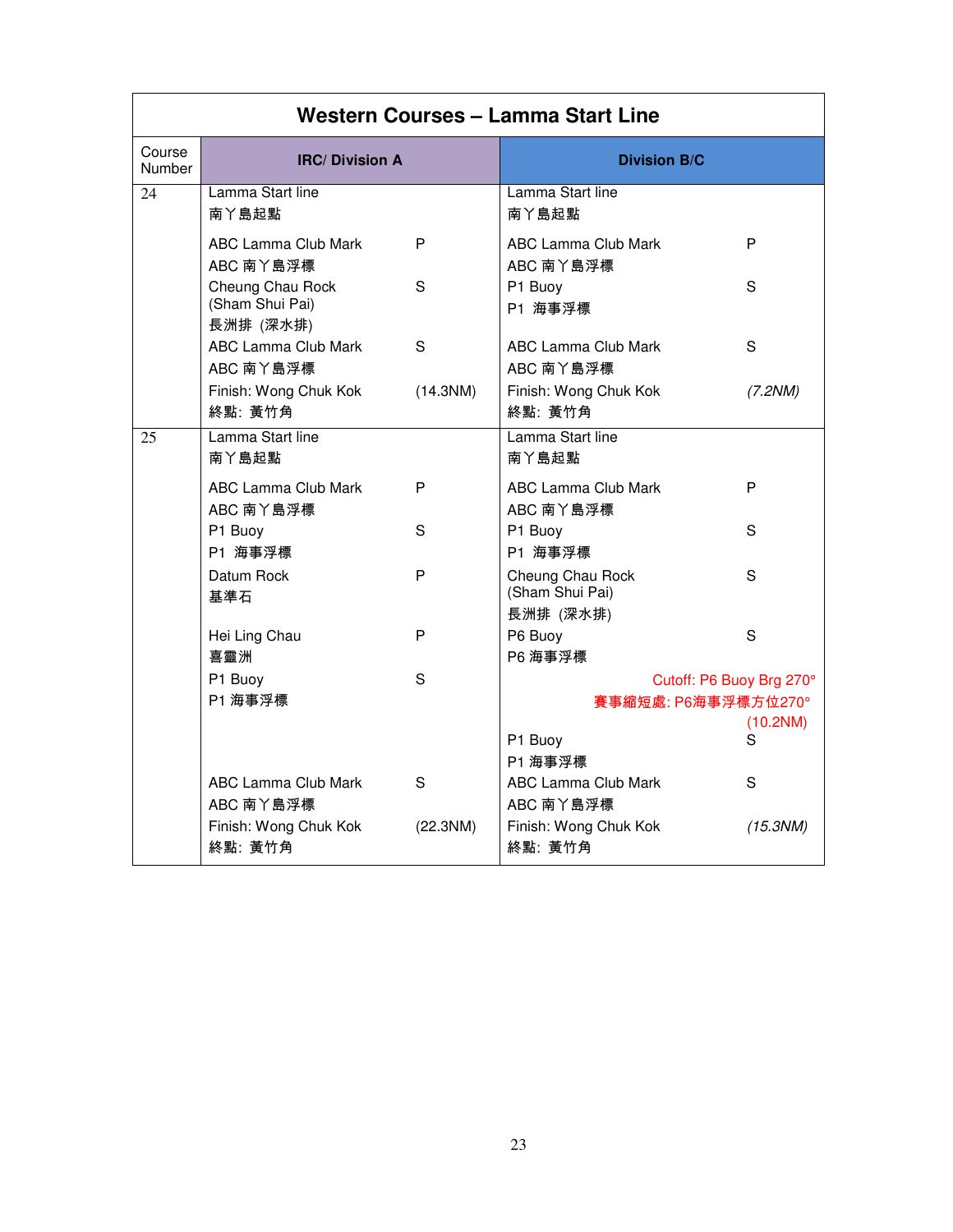| Course<br>Number | <b>IRC/Division A</b>               |          | <b>Division B/C</b>          |               |
|------------------|-------------------------------------|----------|------------------------------|---------------|
| 26               | Lamma Start line                    |          | Lamma Start line             |               |
|                  | 南丫島起點                               |          | 南丫島起點                        |               |
|                  | ABC Lamma Club Mark                 | P        | ABC Lamma Club Mark          | P             |
|                  | ABC 南丫島浮標                           |          | ABC 南丫島浮標                    |               |
|                  | Cheung Chau Rock<br>(Sham Shui Pai) | S        | Cheung Chau Rock             | S             |
|                  | 長洲排 (深水排)                           |          | (Sham Shui Pai)<br>長洲排 (深水排) |               |
|                  | Datum Rock                          | S        |                              |               |
|                  | 基準石                                 |          |                              |               |
|                  | P1 Buoy                             | S        | P1 Buoy                      | S             |
|                  | P1 海事浮標                             |          | P1 海事浮標                      |               |
|                  |                                     |          | Cutoff: P1 Buoy Brg 000°     |               |
|                  |                                     |          | 賽事縮短處: P1 海事浮標方位 000°        |               |
|                  |                                     |          |                              | (10.9NM)      |
|                  | ABC Lamma Club Mark                 | S        | ABC Lamma Club Mark          | S             |
|                  | ABC 南丫島浮標                           |          | ABC 南丫島浮標                    |               |
|                  | Finish: Wong Chuk Kok               | (20.6NM) | Finish: Wong Chuk Kok        | (14.4NM)      |
|                  | 終點: 黃竹角                             |          | 終點: 黃竹角                      |               |
| 27               | Lamma Start line                    |          | Lamma Start line             |               |
|                  | 南丫島起點                               |          | 南丫島起點                        |               |
|                  | ABC Lamma Club Mark                 | P        | ABC Lamma Club Mark          | P             |
|                  | ABC 南丫島浮標                           |          | ABC 南丫島浮標                    |               |
|                  | Cheung Chau Rock                    | S        | Cheung Chau Rock             | S             |
|                  | (Shum Shui Pai)                     |          | (Shum Shui Pai)              |               |
|                  | 長洲排 (深水排)<br>Hei Ling Chau          | S        | 長洲排 (深水排)<br>P6 Buoy         | S             |
|                  | 喜靈洲                                 |          | P6 海事浮標                      |               |
|                  |                                     |          |                              |               |
|                  | Datum Rock                          | S        |                              |               |
|                  | 基準石                                 |          |                              |               |
|                  | P1 Buoy                             | P        | P1 Buoy                      | P             |
|                  | P1 海事浮標                             |          | P1 海事浮標                      |               |
|                  |                                     |          | Cutoff: P1 Buoy Brg 090°     |               |
|                  |                                     |          | 賽事縮短處: P1 海事浮標方位 090°        |               |
|                  | ABC Lamma Club Mark                 | S        | <b>ABC Lamma Club Mark</b>   | (12.0NM)<br>S |
|                  | ABC 南丫島浮標                           |          | ABC 南丫島浮標                    |               |
|                  | Finish: Wong Chuk Kok               | (22.7NM) | Finish: Wong Chuk Kok        | (15.6NM)      |
|                  | 終點: 黃竹角                             |          | 終點: 黃竹角                      |               |
|                  |                                     |          |                              |               |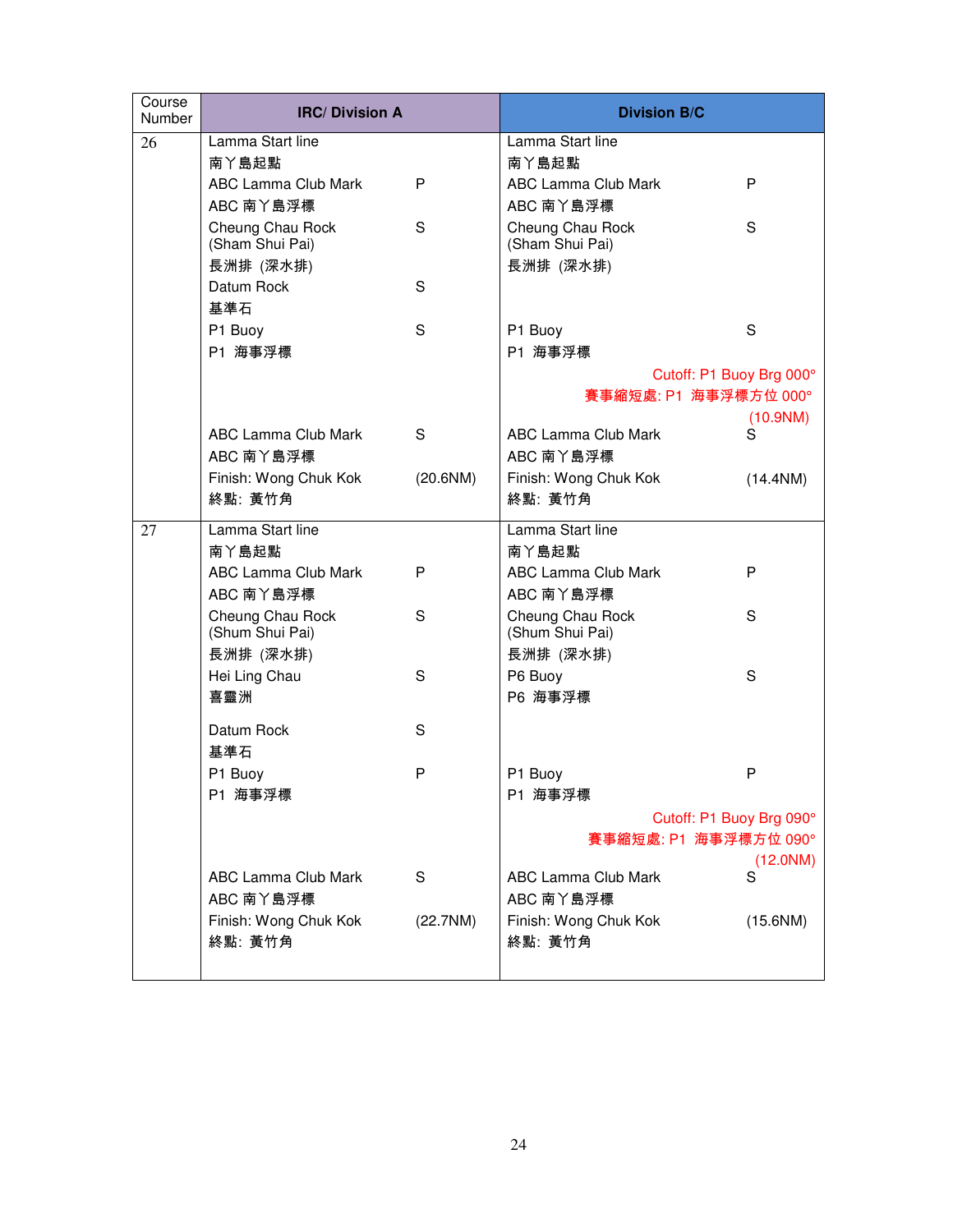|                  | <b>Summer Series Courses</b><br><b>Eastern Courses - Round Island Start Line</b> |                         |                                                  |                         |  |
|------------------|----------------------------------------------------------------------------------|-------------------------|--------------------------------------------------|-------------------------|--|
| Course<br>Number | <b>IRC/Division A</b>                                                            |                         | <b>Division B/C</b>                              |                         |  |
| 31               | Round Island Start line<br>銀洲起點                                                  |                         | Round Island Start line<br>銀洲起點                  |                         |  |
|                  | Chesterman Buoy<br>黃麻角海事浮標                                                       | P                       |                                                  |                         |  |
|                  | Tai Tam Club Mark<br>大潭浮標                                                        | $\overline{\mathsf{s}}$ |                                                  |                         |  |
|                  | <b>Beaufort Island (Passing)</b><br>螺洲(經過)                                       | $\overline{\mathsf{s}}$ | Beaufort Island<br>螺洲                            | S                       |  |
|                  | Po Toi Island<br>蒲台島                                                             | S                       | Po Toi Island<br>蒲台島                             | S                       |  |
|                  | Finish: Off Po Toi Tin Hau temple<br>終點: 蒲台島天后廟外                                 | (10.6 N)                | Finish: Off Po Toi Tin Hau temple<br>終點: 蒲台島天后廟外 | $(9.3 \text{ NM})$      |  |
| 32               | Round Island Start line<br>銀洲起點                                                  |                         | Round Island Start line<br>銀洲起點                  |                         |  |
|                  | Chesterman Buoy<br>黃麻角海事浮標                                                       | $\overline{P}$          |                                                  |                         |  |
|                  | Castle Rock<br>白排                                                                | P                       |                                                  |                         |  |
|                  | <b>Beaufort Island</b><br>螺洲                                                     | S                       | <b>Beaufort Island</b><br>螺洲                     | S                       |  |
|                  | Po Toi Island<br>蒲台島                                                             | $\overline{P}$          | Po Toi Island<br>蒲台島                             | $\overline{P}$          |  |
|                  | Finish: Off Po Toi Tin Hau temple<br>終點: 蒲台島天后廟外                                 | $(8.6$ NM $)$           | Finish: Off Po Toi Tin Hau temple<br>終點: 蒲台島天后廟外 | $(7.3 \text{ NM})$      |  |
| 33               | Round Island Start line<br>銀洲起點                                                  |                         | Round Island Start line<br>銀洲起點                  |                         |  |
|                  | Chesterman Buoy                                                                  | P                       | <b>Chesterman Buoy</b>                           | P                       |  |
|                  | 黃麻角海事浮標                                                                          |                         | 黃麻角海事浮標                                          |                         |  |
|                  | Tai Tam Club Mark<br>大潭浮標                                                        | $\overline{\mathsf{s}}$ |                                                  |                         |  |
|                  | Castle Rock (Passing)<br>白排(經過)                                                  | $\overline{P}$          | Castle Rock (Passing)<br>白排(經過)                  | $\overline{\mathbf{s}}$ |  |
|                  | Finish: Off Po Toi Tin Hau temple<br>終點: 蒲台島天后廟外                                 | $(7.3 \text{ NM})$      | Finish: Off Po Toi Tin Hau temple<br>終點: 蒲台島天后廟外 | $(5.8$ NM)              |  |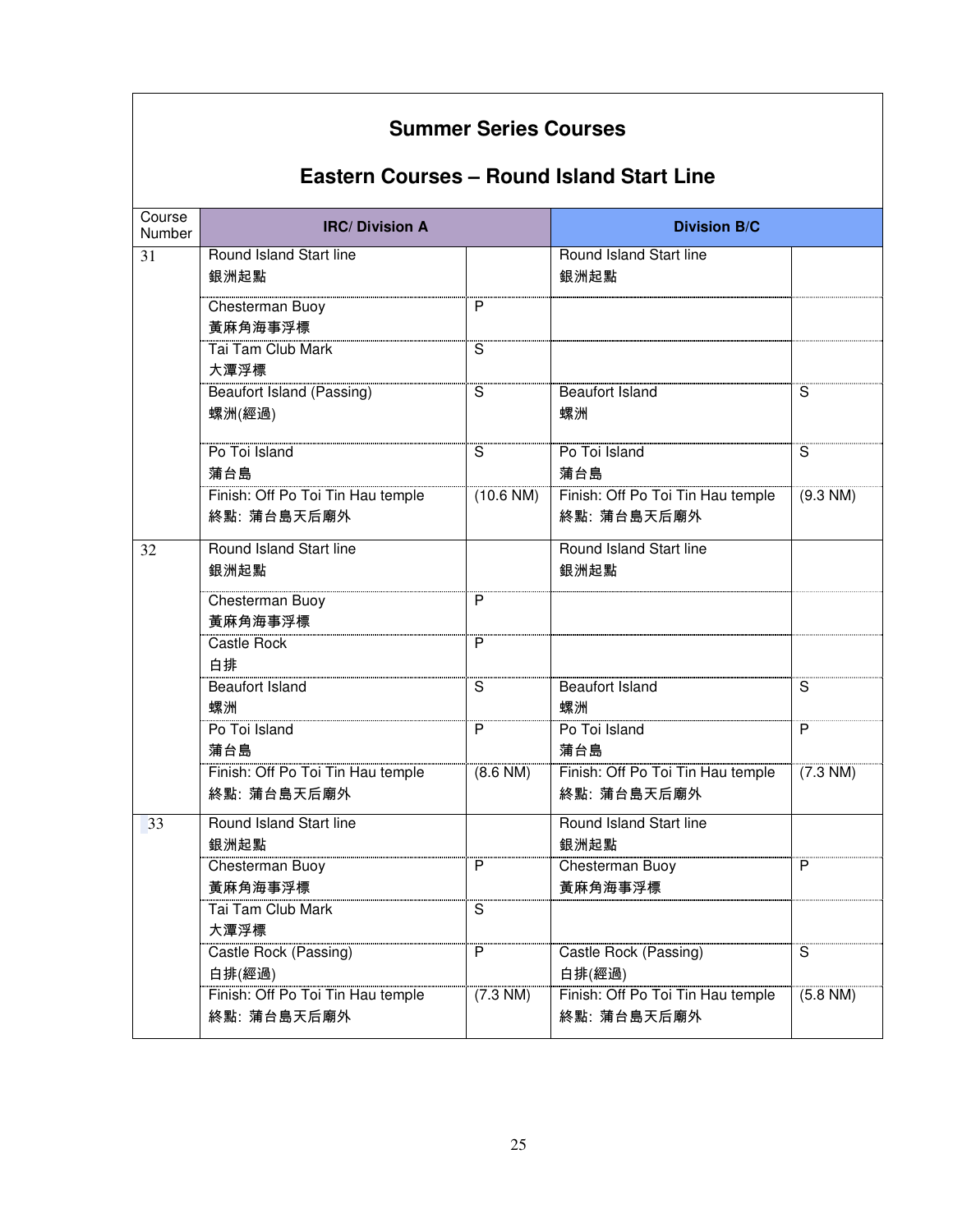| Course<br>Number | <b>IRC/Division A</b>                           |                         | <b>Division B/C</b>                                             |                         |
|------------------|-------------------------------------------------|-------------------------|-----------------------------------------------------------------|-------------------------|
| 34               | Round Island Start line                         |                         | Round Island Start line                                         |                         |
|                  | 銀洲起點                                            |                         | 銀洲起點                                                            |                         |
|                  | Chesterman Buoy                                 | P                       | Chesterman Buoy                                                 | P                       |
|                  | 黃麻角海事浮標                                         |                         | 黃麻角海事浮標                                                         |                         |
|                  | <b>Beaufort Island</b><br>螺洲                    | P                       | <b>Beaufort Island</b><br>螺洲                                    | $\overline{\mathsf{s}}$ |
|                  | Sun Kong                                        | $\overline{\mathsf{s}}$ | Fury Rocks                                                      | S                       |
|                  | 宋崗                                              |                         | 宋崗排                                                             |                         |
|                  | Po Toi Island                                   | $\overline{P}$          | Po Toi Island                                                   | P                       |
|                  | 蒲台島                                             |                         | 蒲台島                                                             |                         |
|                  | Finish: Off Po Toi Tin Hau temple               | (12.2 NM)               | Finish: Off Po Toi Tin Hau temple                               | (9.8 NM)                |
|                  | 終點: 蒲台島天后廟外                                     |                         | 終點: 蒲台島天后廟外                                                     |                         |
| 35               | Round Island Start line                         |                         | Round Island Start line                                         |                         |
|                  | 銀洲起點                                            |                         | 銀洲起點                                                            |                         |
|                  | Chesterman Buoy                                 | P                       |                                                                 |                         |
|                  | 黃麻角海事浮標                                         |                         |                                                                 |                         |
|                  | Castle Rock                                     | $\overline{P}$          |                                                                 |                         |
|                  | 白排                                              |                         |                                                                 |                         |
|                  | <b>Tai Tam Club Mark</b>                        | $\overline{\mathbf{s}}$ |                                                                 |                         |
|                  | 大潭浮標                                            |                         |                                                                 |                         |
|                  | Shek O Rock                                     | $\overline{\mathbf{s}}$ | Shek O Rock                                                     | $\overline{\mathsf{s}}$ |
|                  | 大浪排<br>Finish: Entrance Joss House Bay          | $(11.5$ NM)             | 大浪排<br>Finish: Entrance Joss House Bay                          | $(9.4$ NM)              |
|                  | 終點: 大廟灣入口                                       |                         | 終點: 大廟灣入口                                                       |                         |
|                  |                                                 |                         |                                                                 |                         |
|                  | <b>Finish line position:</b>                    |                         | <b>Finish line position:</b>                                    |                         |
|                  | 22°15.33'N 114°16.69'E                          |                         | 22°15.33'N 114°16.69'E                                          |                         |
|                  |                                                 |                         | Anchorage: Nam Tong Wan, NW side of Tung Lung Chau, depth 8-10m |                         |
|                  |                                                 |                         |                                                                 |                         |
| 36               | Round Island Start line<br>銀洲起點                 |                         | Round Island Start line<br>銀洲起點                                 |                         |
|                  |                                                 |                         |                                                                 |                         |
|                  | <b>Castle Rock</b>                              | P                       | Castle Rock                                                     | P                       |
|                  | 白排                                              |                         | 白排                                                              |                         |
|                  | <b>Beaufort Island</b>                          | $\mathsf{P}$            | Beaufort Island                                                 | P                       |
|                  | 螺洲<br>Shek O Rock                               | P                       | 螺洲<br>Fury Rocks                                                | P                       |
|                  | 大浪排                                             |                         | 宋崗排                                                             |                         |
|                  | Cape D' Aguilar                                 | $\overline{\mathbf{s}}$ |                                                                 |                         |
|                  | 鶴嘴                                              |                         |                                                                 |                         |
|                  | Finish: Stanley Main Beach                      | (13.5 NM)               | Finish: Stanley Main Beach                                      | (10.9 NM)               |
|                  | 終點: 赤柱正灘                                        |                         | 終點: 赤柱正灘                                                        |                         |
|                  |                                                 |                         |                                                                 |                         |
|                  | Anchorage: Stanley Main Beach, depth 2.5 to 5m. |                         |                                                                 |                         |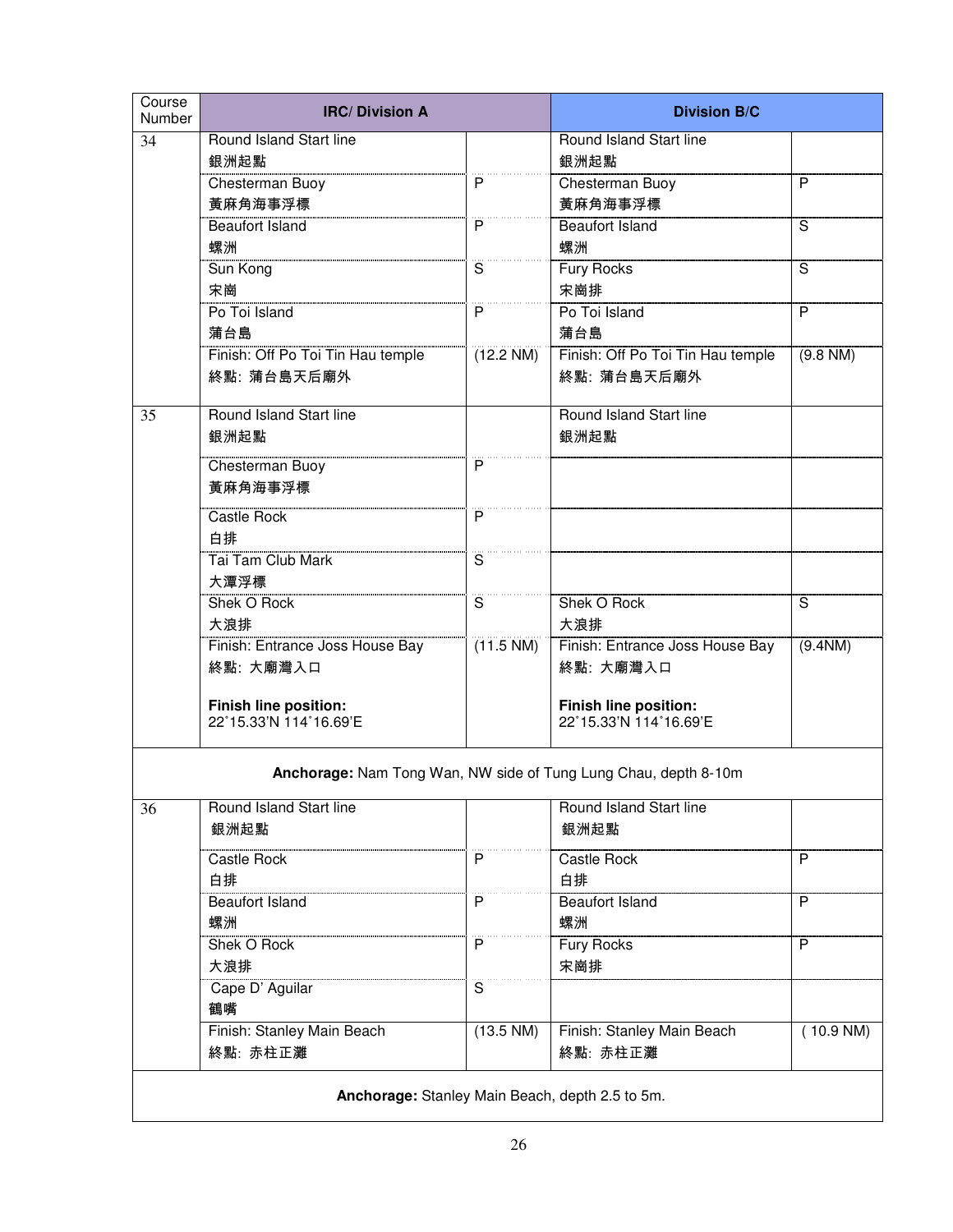| Course<br><b>Number</b> | <b>IRC/Division A</b>                                       |                         | <b>Division B/C</b>                                         |                         |
|-------------------------|-------------------------------------------------------------|-------------------------|-------------------------------------------------------------|-------------------------|
| 37                      | Round Island Start line                                     |                         | Round Island Start line                                     |                         |
|                         | 銀洲起點                                                        |                         | 銀洲起點                                                        |                         |
|                         | Fury Rocks                                                  | P                       | <b>Bluff Head</b>                                           | P                       |
|                         | 宋崗排                                                         |                         | 黃麻角                                                         |                         |
|                         | Tung Lung Chau                                              | P                       | Tung Lung Chau                                              | P                       |
|                         | 東龍洲                                                         |                         | 東龍洲                                                         |                         |
|                         | Steep Island                                                | P                       | Steep Island (Passing)                                      | $\overline{\mathsf{s}}$ |
|                         | 青洲                                                          |                         | 青洲(經過)                                                      |                         |
|                         | Finish:                                                     | $(13 \text{ NM})$       | Finish:                                                     | (11.6 N)                |
|                         |                                                             |                         |                                                             |                         |
|                         | In vicinity of Steep Island and<br>Entrance Clear Water Bay |                         | In vicinity of Steep Island and<br>Entrance Clear Water Bay |                         |
|                         | 終點: 清水灣入口                                                   |                         | 終點: 清水灣入口                                                   |                         |
|                         |                                                             |                         |                                                             |                         |
|                         | Anchorage: Outer Po Toi O, depth 8-10m                      |                         |                                                             |                         |
| 38                      | Round Island Start line                                     |                         | Round Island Start line                                     |                         |
|                         | 銀洲起點                                                        |                         | 銀洲起點                                                        |                         |
|                         |                                                             |                         |                                                             |                         |
|                         | Tai Tam Club Mark                                           | S                       |                                                             |                         |
|                         | 大潭浮標                                                        |                         |                                                             |                         |
|                         | Castle Rock                                                 | $\overline{\mathsf{s}}$ | Castle Rock                                                 | $\overline{s}$          |
|                         | 白排                                                          |                         | 白排                                                          |                         |
|                         | Chesterman Buoy                                             | $\overline{\mathsf{s}}$ | Chesterman Buoy                                             | $\overline{\mathsf{s}}$ |
|                         | 黃麻角海事浮標                                                     |                         | 黃麻角海事浮標                                                     |                         |
|                         | Finish: Round Island                                        | (9.5 NM)                | Finish: Round Island                                        | $(8.4 \text{ NM})$      |
|                         | 終點: 銀洲                                                      |                         | 終點: 銀洲                                                      |                         |
|                         |                                                             |                         |                                                             |                         |
| 39                      | Round Island Start line                                     |                         | Round Island Start line                                     |                         |
|                         | 銀洲起點                                                        |                         | 銀洲起點                                                        |                         |
|                         | Chesterman Buov                                             | P                       | Chesterman Buoy                                             | P                       |
|                         | 黃麻角海事浮標                                                     |                         | 黃麻角海事浮標                                                     |                         |
|                         |                                                             |                         |                                                             |                         |
|                         | Tai Tam Club Mark                                           | S                       | Tai Tam Club Mark                                           | S                       |
|                         | 大潭浮標                                                        |                         | 大潭浮標                                                        |                         |
|                         |                                                             |                         |                                                             |                         |
|                         | Castle Rock                                                 | $\overline{s}$          |                                                             |                         |
|                         | 白排                                                          |                         |                                                             |                         |
|                         | Chesterman Buoy                                             | S                       | Chesterman Buoy                                             | S                       |
|                         | 黃麻角海事浮標                                                     |                         | 黃麻角海事浮標                                                     |                         |
|                         |                                                             |                         |                                                             |                         |
|                         | Finish: Round Island                                        | (10.4 N)                | Finish: Round Island                                        | (8.3 NM)                |
|                         | 終點: 銀洲                                                      |                         | 終點: 銀洲                                                      |                         |
|                         |                                                             |                         |                                                             |                         |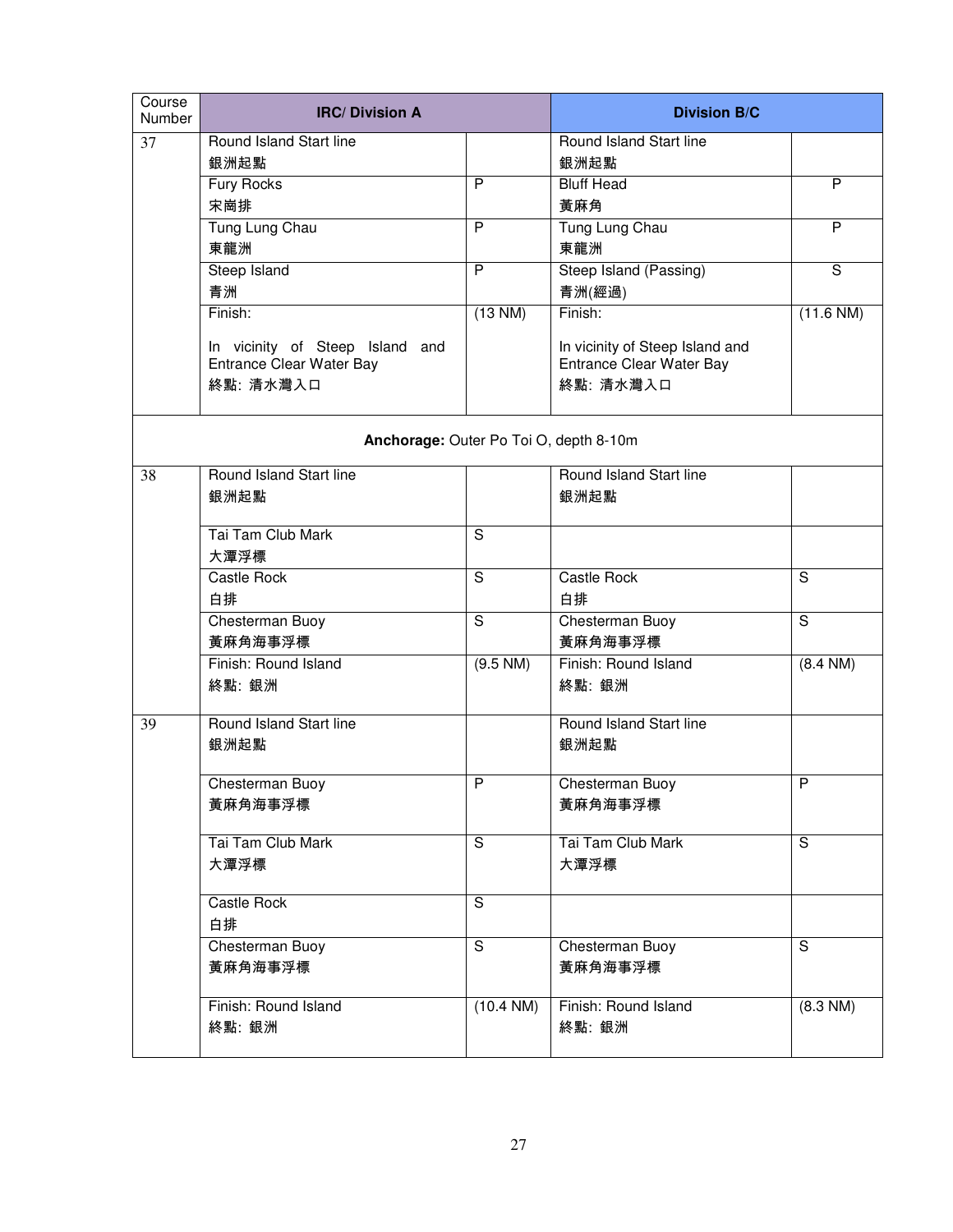| Course<br>Number | <b>IRC/Division A</b>                      |                              | <b>Division B/C</b>                        |                         |
|------------------|--------------------------------------------|------------------------------|--------------------------------------------|-------------------------|
| 40               | Round Island Start line<br>銀洲起點            |                              | Round Island Start line<br>銀洲起點            |                         |
|                  | <b>Beaufort Island</b>                     | S                            | Chesterman Buoy                            | P                       |
|                  | 螺洲                                         |                              | 黃麻角海事浮標                                    |                         |
|                  | Castle Rock                                | $\overline{\mathbf{s}}$      | Castle Rock                                | $\overline{\mathsf{s}}$ |
|                  | 白排                                         |                              | 白排                                         |                         |
|                  | Chesterman Buoy<br>黃麻角海事浮標                 | $\overline{\mathbf{s}}$      | Chesterman Buoy<br>黃麻角海事浮標                 | ์ริ                     |
|                  | Finish: Round Island<br>終點: 銀洲             | $(11.3 \text{ NM})$          | Finish: Round Island<br>終點: 銀洲             | (8.3 NM)                |
| 41               | Round Island Start line<br>銀洲起點            |                              | Round Island Start line<br>銀洲起點            |                         |
|                  | Tai Tam Club Mark                          | $\overline{\mathbf{s}}$      | Tai Tam Club Mark                          | $\overline{s}$          |
|                  | 大潭浮標                                       |                              | 大潭浮標                                       |                         |
|                  | Castle Rock                                | $\overline{\mathbf{s}}$      | <b>Beaufort Island</b>                     | $\overline{s}$          |
|                  | 白排                                         |                              | 螺洲                                         |                         |
|                  | Tai Tam Club Mark                          | $\overline{\mathbf{s}}$      |                                            |                         |
|                  | 大潭浮標                                       |                              |                                            |                         |
|                  | Castle Rock                                | $\overline{\mathbf{s}}$      | Castle Rock                                | $\overline{s}$          |
|                  | 白排                                         |                              | 白排                                         |                         |
|                  | Chesterman Buoy                            | $\overline{\mathbf{s}}$      | Chesterman Buoy                            | $\overline{\mathsf{s}}$ |
|                  | 黃麻角海事浮標                                    |                              | 黃麻角海事浮標                                    |                         |
|                  | Finish: Round Island                       | (12.7)                       | Finish: Round Island                       | (10.9 N)                |
|                  | 終點: 銀洲                                     | NM)                          | 終點: 銀洲                                     |                         |
|                  |                                            | <b>Summer Series Courses</b> | <b>Western Courses: Lamma Start Line</b>   |                         |
| 42               | Lamma Start line                           |                              | Lamma Start line                           |                         |
|                  | 南丫島起點                                      |                              | 南丫島起點                                      |                         |
|                  | Lamma Yuen Kok                             | $\overline{\mathsf{s}}$      | Lamma Yuen Kok                             | S                       |
|                  | 南丫島圓角                                      |                              | 南丫島圓角                                      |                         |
|                  | P1 Buoy                                    | P                            | P1 Buoy                                    | P                       |
|                  | P1 海事浮標                                    |                              | P1 海事浮標                                    |                         |
|                  | <b>Weather Beacon</b>                      | $\overline{s}$               |                                            |                         |
|                  | 天氣浮標                                       |                              |                                            |                         |
|                  | Cheung Chau Rock<br>(Sham Shui Pai)        | P                            | Cheung Chau Rock<br>(Sham Shui Pai)        | P                       |
|                  | 長洲排 (深水排)                                  |                              | 長洲排 (深水排)                                  |                         |
|                  | Cheung Chau                                | S                            | Cheung Chau                                | $\overline{\mathsf{s}}$ |
|                  | 長洲                                         |                              | 長洲                                         |                         |
|                  | Finish: Off Cheung Chau typhoon<br>shelter | $(12.3 \text{ NM})$          | Finish: Off Cheung Chau typhoon<br>shelter | $(10 \text{ NM})$       |
|                  | 終點: 長洲避風塘外                                 |                              | 終點: 長洲避風塘外                                 |                         |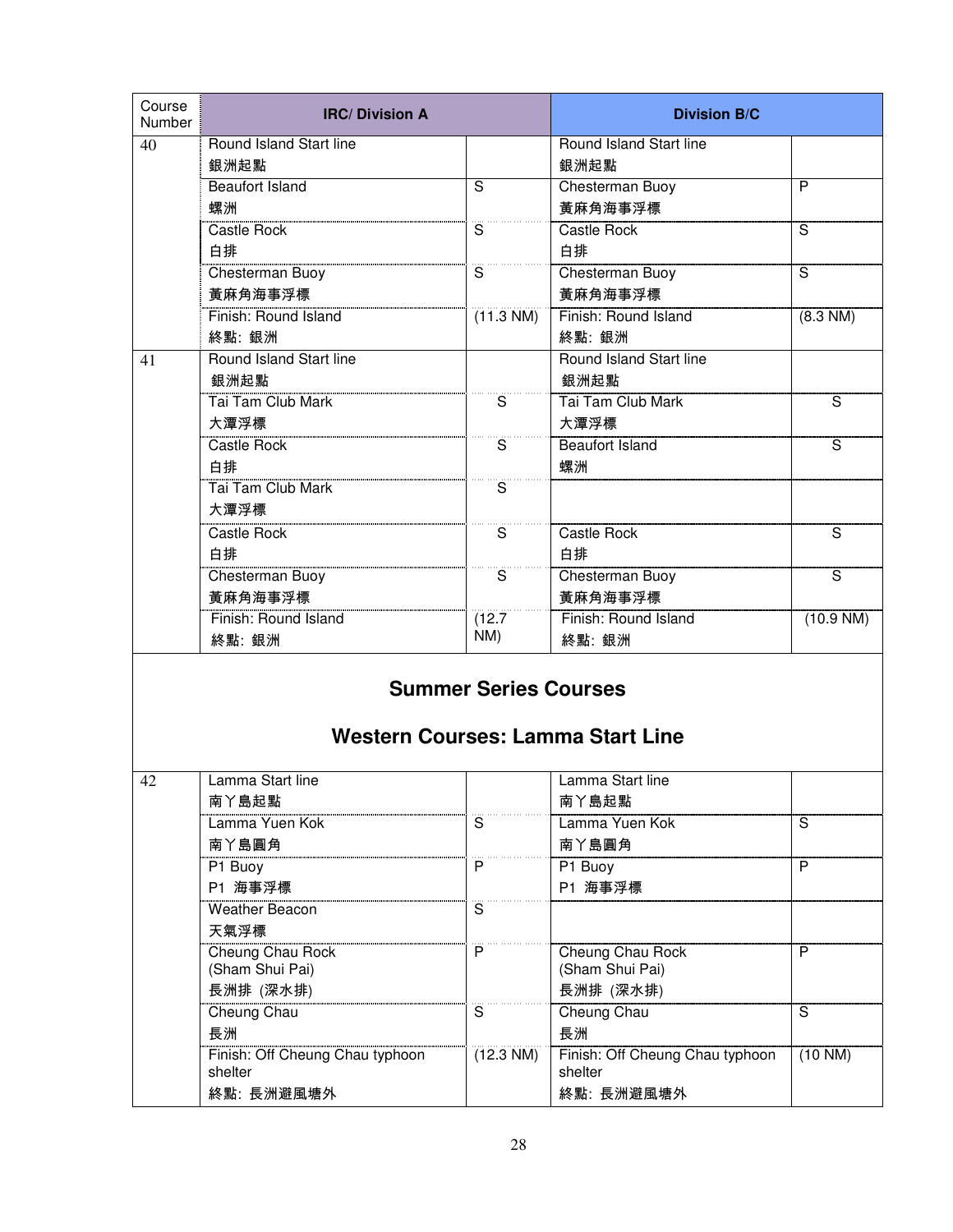| Course<br>Number | <b>IRC/Division A</b>                |                         | <b>Division B/C</b>            |            |
|------------------|--------------------------------------|-------------------------|--------------------------------|------------|
| 43               | Lamma Start line                     |                         | Lamma Start line               |            |
|                  | 南丫島起點                                |                         | 南丫島起點                          |            |
|                  | Lamma Yuen Kok                       | S                       | Lamma Yuen Kok                 | S          |
|                  | 南丫島圓角                                |                         | 南丫島圓角                          |            |
|                  | P1 Buoy                              | P                       | P1 Buoy                        | P          |
|                  | P1 海事浮標                              |                         | P1 海事浮標                        |            |
|                  | Cheung Chau Rock                     | $\overline{\mathbf{s}}$ |                                |            |
|                  | (Sham Shui Pai)                      |                         |                                |            |
|                  | 長洲排 (深水排)                            |                         |                                |            |
|                  | Datum Rock                           | P                       | Datum Rock                     | P          |
|                  | 基準石                                  |                         | 基準石                            |            |
|                  | Peng Chau                            | $\overline{\mathbf{s}}$ | Peng Chau                      | ์ริ        |
|                  | 坪洲                                   |                         | 坪洲                             |            |
|                  | Finish: Discovery Bay Entrance       | (13.7 N)                | Finish: Discovery Bay Entrance | (11.5 NM)  |
|                  | 終點: 大白灣入口                            |                         | 終點:大白灣入口                       |            |
| 44               | Lamma Start line                     |                         | Lamma Start line               |            |
|                  | 南丫島起點                                |                         | 南丫島起點                          |            |
|                  | <b>ABC Lamma Club Mark (Passing)</b> | P                       | ABC Lamma Club Mark (Passing)  | P          |
|                  | ABC 南丫島浮標(經過)                        |                         | ABC 南丫島浮標(經過)                  |            |
|                  | <b>Cheung Chau Rock</b>              | $\overline{\mathbf{s}}$ | P1 Buoy                        | S          |
|                  | (Sham Shui Pai)                      |                         | P1 海事浮標                        |            |
|                  | 長洲排 (深水排)                            |                         |                                |            |
|                  | Finish: Yung Shue Wan                | $(13.6 \text{ NM})$     | Finish: Yung Shue Wan          | (11.6 N)   |
|                  | 終點: 榕樹灣                              |                         | 終點 榕樹灣                         |            |
| 45               | Lamma Start line                     |                         | Lamma Start line               |            |
|                  | 南丫島起點                                |                         | 南丫島起點                          |            |
|                  | Lamma Yuen Kok                       | S                       | Lamma Yuen Kok                 | S          |
|                  | 南丫島圓角                                |                         | 南丫島圓角                          |            |
|                  | P1 Buoy                              | P                       |                                |            |
|                  | P1 海事浮標                              |                         |                                |            |
|                  | <b>Weather Beacon</b>                | S                       |                                |            |
|                  | 天氣浮標                                 |                         |                                |            |
|                  | P1 Buoy                              | $\mathsf S$             | P1 Buoy                        | S          |
|                  | P1 海事浮標                              |                         | P1 海事浮標                        |            |
|                  | P6 Buoy                              | S                       | P6 Buoy                        | S          |
|                  | P6 海事浮標                              |                         | P6 海事浮標                        |            |
|                  | Finish: Yung Shue Wan                | (10.9 N)                | Finish: Yung Shue Wan          | $(6.5$ NM) |
|                  | 終點: 榕樹灣                              |                         | 終點: 榕樹灣                        |            |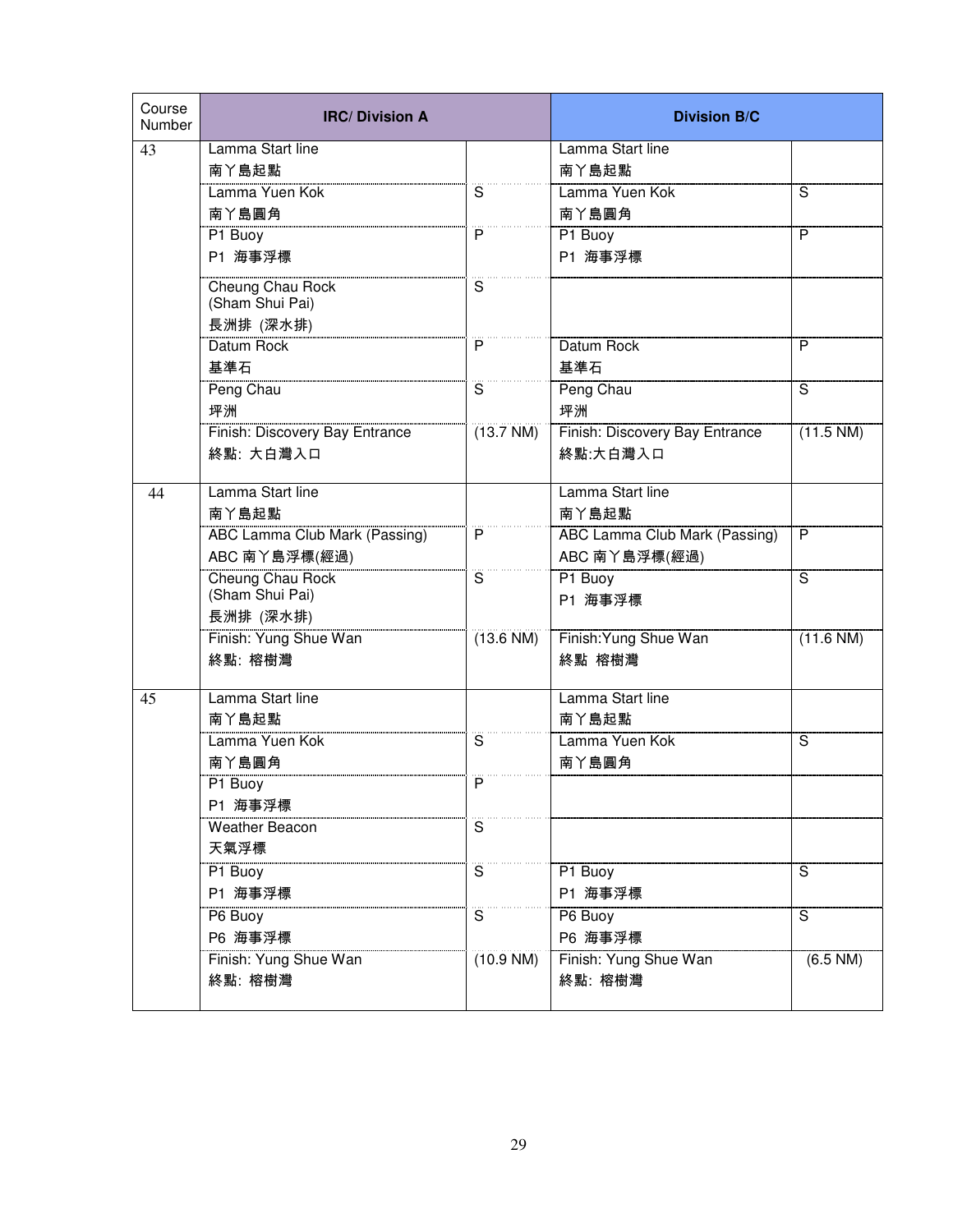| Course<br>Number | <b>IRC/Division A</b>                |                         | <b>Division B/C</b>           |                         |
|------------------|--------------------------------------|-------------------------|-------------------------------|-------------------------|
| 46               | Lamma Start line                     |                         | Lamma Start line              |                         |
|                  | 南丫島起點                                |                         | 南丫島起點                         |                         |
|                  | <b>ABC Lamma Club Mark (Passing)</b> | P                       | Lamma Yuen Kok                | $\overline{\mathsf{s}}$ |
|                  | ABC 南丫島浮標(經過)                        |                         | 南丫島圓角                         |                         |
|                  | P1 Buoy                              | P                       | P1 Buoy                       | P                       |
|                  | P1 海事浮標                              |                         | P1 海事浮標                       |                         |
|                  | <b>Weather Beacon</b>                | S                       |                               |                         |
|                  | 天氣浮標                                 |                         |                               |                         |
|                  | <b>Shek Kok Tsui Beacon</b>          | S                       | <b>Shek Kok Tsui Beacon</b>   | S                       |
|                  | 石角咀燈塔                                |                         | 石角咀燈塔                         |                         |
|                  | Luk Chau/                            | $\overline{\mathbf{s}}$ | Luk Chau/                     | $\overline{\mathsf{s}}$ |
|                  | St George's Island                   |                         | St George's Island            |                         |
|                  | 鹿洲                                   |                         | 鹿洲                            |                         |
|                  | Finish: Sok Kwu Wan                  | $(14 \text{ NM})$       | Finish: Sok Kwu Wan           | (10 N)                  |
|                  | 終點: 索罟灣                              |                         | 終點: 索罟灣                       |                         |
| 47               | Lamma Start line                     |                         | Lamma Start line              |                         |
|                  | 南丫島起點                                |                         | 南丫島起點                         |                         |
|                  | <b>ABC Lamma Club Mark (Passing)</b> | $\overline{P}$          | ABC Lamma Club Mark (Passing) | $\overline{P}$          |
|                  | ABC 南丫島浮標(經過)                        |                         | ABC 南丫島浮標(經過)                 |                         |
|                  | P 1 Buoy                             | $\overline{\mathsf{s}}$ | P 1 Buoy                      | $\overline{\mathsf{s}}$ |
|                  | P1 海事浮標                              |                         | P1 海事浮標                       |                         |
|                  | P 6 Buoy                             | S                       |                               |                         |
|                  | P6 海事浮標                              |                         |                               |                         |
|                  | P 1 Buoy                             | $\overline{P}$          |                               |                         |
|                  | P1 海事浮標                              |                         |                               |                         |
|                  | <b>ABC Lamma Club Mark</b>           | $\overline{\mathsf{s}}$ | <b>ABC Lamma Club Mark</b>    | S                       |
|                  | ABC 南丫島浮標                            |                         | ABC 南丫島浮標                     |                         |
|                  | Finish: Wong Chuk Kok                | (10.4 N)                | Finish: Wong Chuk Kok         | $(7 \text{ NM})$        |
|                  | 終點:黃竹角                               |                         | 終點: 黃竹角                       |                         |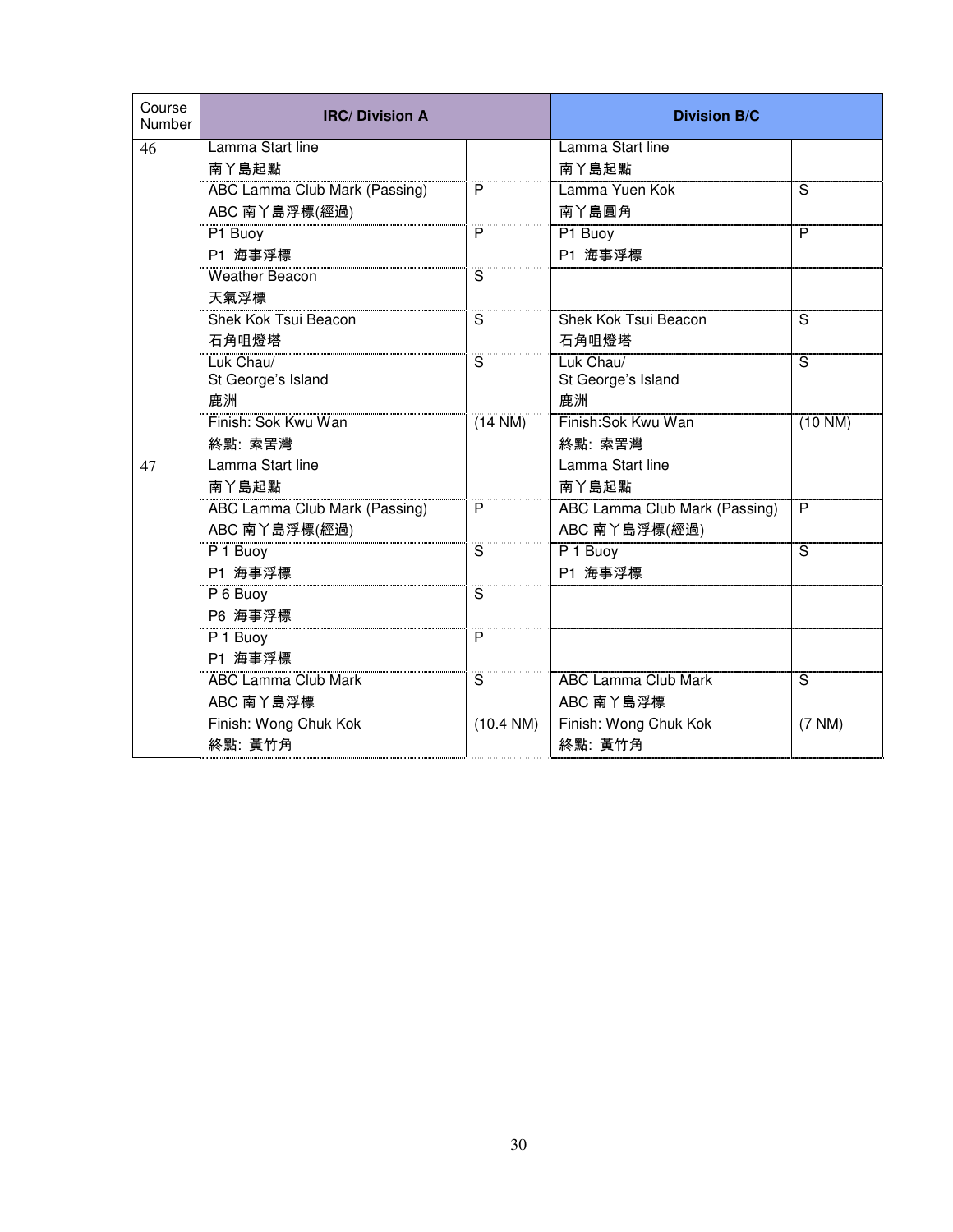|                  | <b>ABC COASTAL RACES</b>                                                    |                         |                                                               |  |  |
|------------------|-----------------------------------------------------------------------------|-------------------------|---------------------------------------------------------------|--|--|
| Course<br>Number | For details of start in Tai<br>Tam Bay and finish at<br>Shek O Rock see NOR | Port /<br>Starboard     | cut-off                                                       |  |  |
| 51               | Starting line<br>起點                                                         |                         |                                                               |  |  |
|                  | Waglan Island<br>橫瀾島                                                        | $\overline{\mathbf{s}}$ |                                                               |  |  |
|                  | Po Toi Island<br>蒲台島                                                        | S                       |                                                               |  |  |
|                  | Weilingding Dao (Passing)<br>外伶仃島 (經過)                                      | P                       |                                                               |  |  |
|                  | SE Soko (Tau Lo Chau)<br>索罟群島東南(頭螺洲)                                        | S                       | 1. Highest Point of SE Soko brg 090°<br>索罟群島東南(頭螺洲)最高點方位 090° |  |  |
|                  | <b>Castle Rock</b><br>白排                                                    | P                       | 2. Highest point of Castle Rock Brg 000°<br>白排最高點方位 000°      |  |  |
|                  | North Ninepin<br>北果洲群島                                                      | P                       |                                                               |  |  |
|                  | TCS <sub>2</sub><br>TCS 2 浮標                                                | S                       |                                                               |  |  |
|                  | Finish at Shek O Rock<br>終點:大浪排                                             | (60.2NM)                |                                                               |  |  |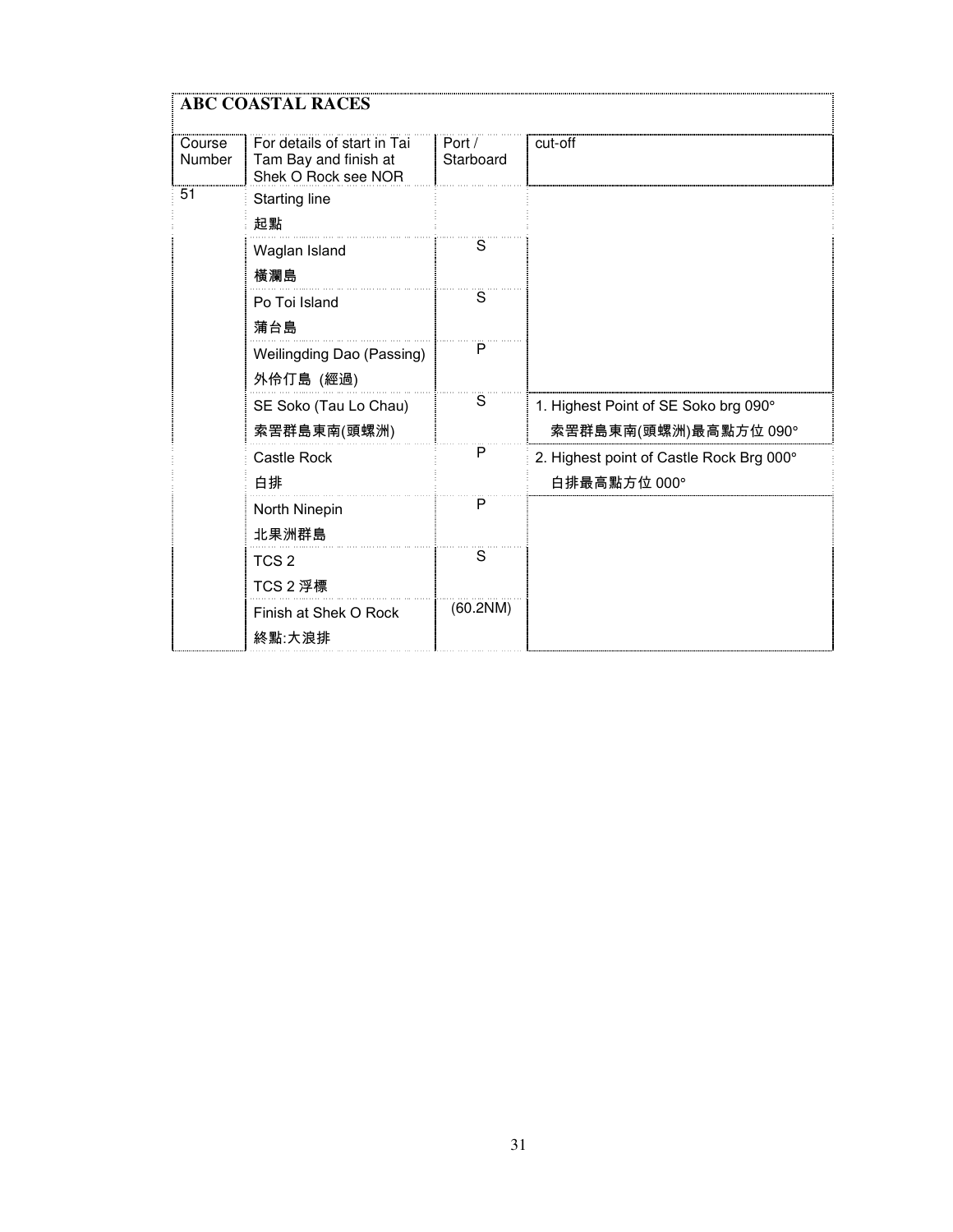| $\overline{52}$ | Starting line<br>起點    |                |                                      |
|-----------------|------------------------|----------------|--------------------------------------|
|                 | Fury Rocks<br>宋崗排      | P              |                                      |
|                 | TCS <sub>2</sub>       | S              |                                      |
|                 | TCS 2 浮標               |                |                                      |
|                 | Waglan Island          | $\overline{s}$ |                                      |
|                 | 橫瀾島                    |                |                                      |
|                 | Po Toi Island          | $\overline{s}$ |                                      |
|                 | 蒲台島                    |                |                                      |
|                 | Cheung Chau Rock       | $\overline{P}$ |                                      |
|                 | (Sham Shui Pai)        |                |                                      |
|                 | 長洲排 (深水排)              |                |                                      |
|                 | SE Soko (Tau Lo Chau)  | P              | 1. Highest point of SE Soko Brg 090° |
|                 | 索罟群島東南(頭螺洲)            |                | 索罟群島東南(頭螺洲)最高點方位 090°                |
|                 | Castle Rock            | P              |                                      |
|                 | 白排                     |                |                                      |
|                 | <b>Beaufort Island</b> | $\overline{s}$ |                                      |
|                 | 螺洲                     |                |                                      |
|                 | North Ninepin          | $\mathbf S$    | 2. North Ninepin Lt Brg 180°         |
|                 | 北果洲群島                  |                | 北果洲群島燈方位 180°                        |
|                 | East Ninepin           | $\overline{s}$ |                                      |
|                 | 東果洲群島                  |                |                                      |
|                 | One Foot Rock Buoy     | $\overline{s}$ |                                      |
|                 | 一尺排海事浮標                |                |                                      |
|                 | Waglan Island          | $\overline{s}$ |                                      |
|                 | 橫瀾島                    |                |                                      |
|                 | Finish at Shek O Rock  | (68.5NM)       |                                      |
|                 | 終點:大浪排                 |                |                                      |
|                 |                        |                |                                      |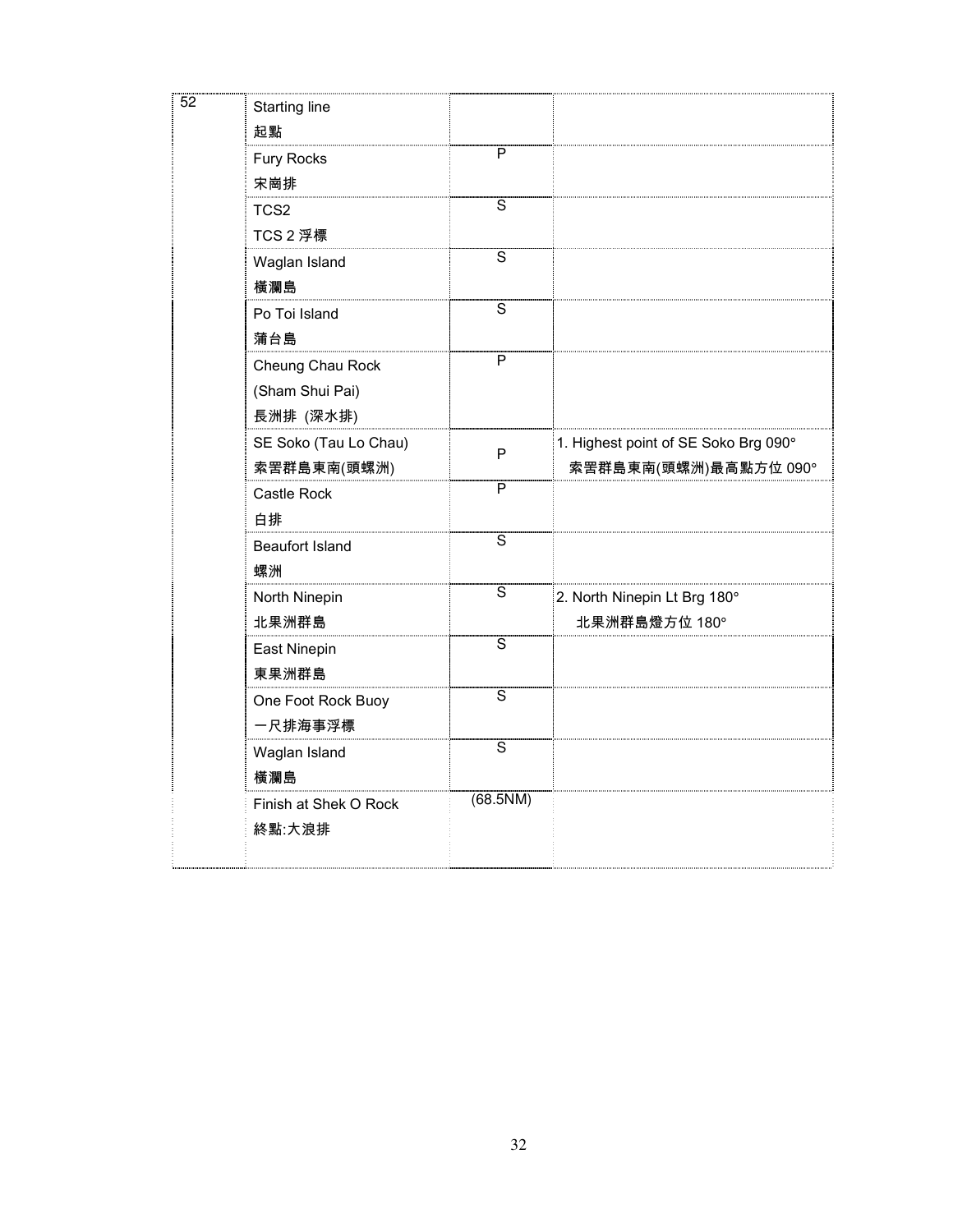| 53             | <b>Starting line</b>       |                         |                                |
|----------------|----------------------------|-------------------------|--------------------------------|
| Caution        | 起點                         |                         |                                |
| 注意             | Castle Rock                | P                       |                                |
|                | 白排                         |                         |                                |
| <b>Breaker</b> | <b>Beaufort Island</b>     | P                       |                                |
| Reef           | 螺洲                         |                         |                                |
| 打浪排            | Shek O Rock (Tai Long Pai) | $\overline{\mathsf{s}}$ |                                |
| 22             | 大浪排                        |                         |                                |
| 27'.7N         | TCS <sub>2</sub>           | P                       |                                |
| 114            | TCS2 浮標                    |                         |                                |
| 25'.2E         | North Ninepin (passing)    | $\mathbf S$             |                                |
|                | 北果洲群島 (經過)                 |                         |                                |
|                | Shek Ngau Chau             | $\overline{P}$          |                                |
|                | 石牛洲                        |                         |                                |
|                | Wong Mau Chau              | $\overline{P}$          |                                |
|                | 黃茅洲                        |                         |                                |
|                | One Foot Rock Buoy         | S                       | 1. One Foot Rock Buoy Brg 270° |
|                | 一尺排海事浮標                    |                         | 一尺排海事浮標方位 270°                 |
|                | Po Toi Island              | $\overline{\mathsf{s}}$ |                                |
|                | 蒲台島                        |                         |                                |
|                | Cheung Chau Rock           | P                       | 2. Cheung Chau Rock Brg 090°   |
|                | (Sham Shui Pai)            |                         | 長洲排 (深水排) 方位 090°              |
|                | 長洲排 (深水排)                  |                         |                                |
|                | SE Soko (Tau Lo Chau)      | P                       |                                |
|                | 索罟群島東南(頭螺洲)                |                         |                                |
|                | <b>Beaufort Island</b>     | P                       |                                |
|                | 螺洲                         |                         |                                |
|                | Fury Rocks                 | P                       |                                |
|                | 宋崗排                        |                         |                                |
|                | Finish at Shek O Rock      | $(92.6$ NM $)$          |                                |
|                | 終點: 大浪排                    |                         |                                |
|                |                            |                         |                                |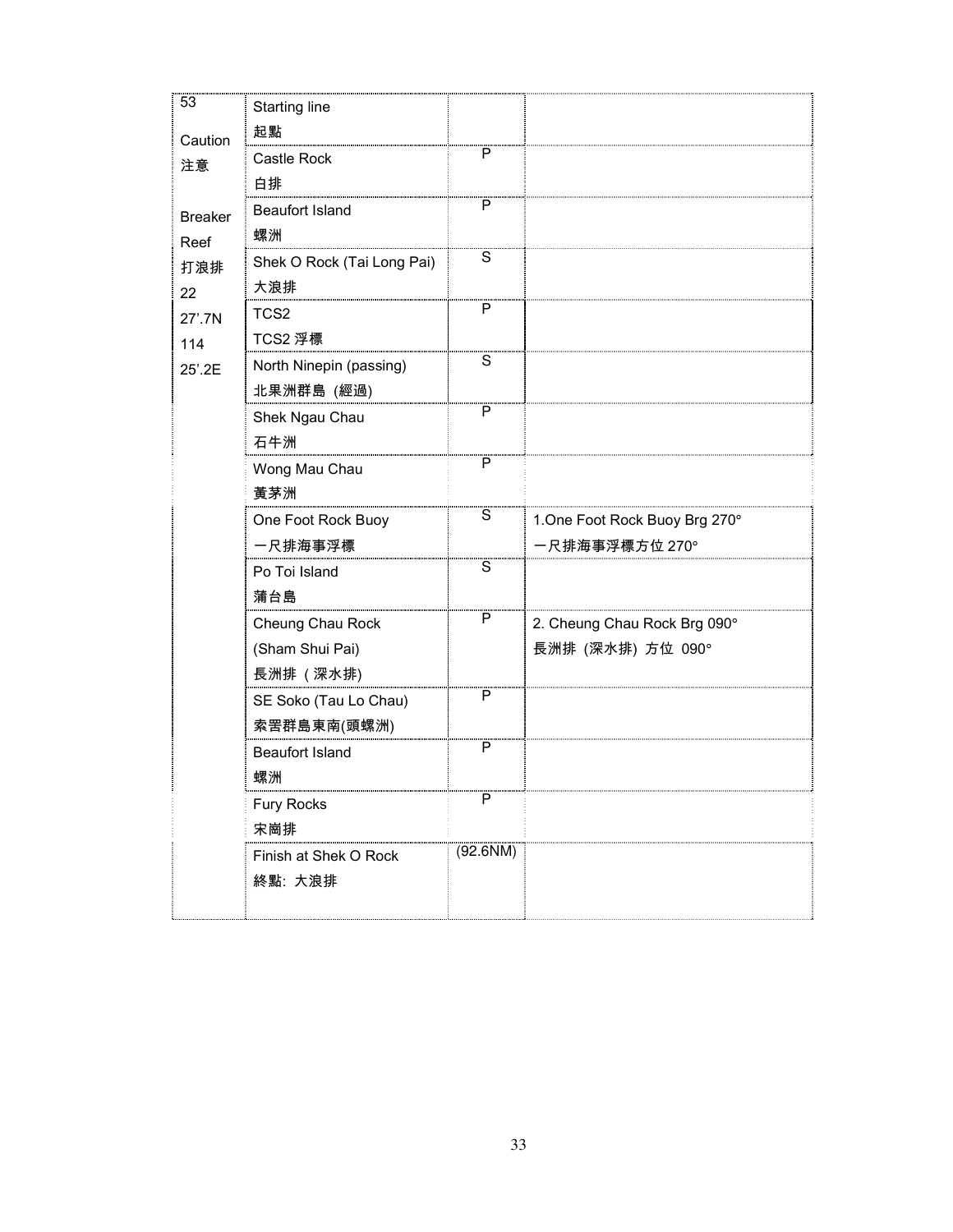| 54 | <b>Starting line</b><br>起點                       |                         |                                                       |
|----|--------------------------------------------------|-------------------------|-------------------------------------------------------|
|    | Sung Kong<br>宋崗                                  | $\overline{s}$          |                                                       |
|    | <b>Beaufort Island</b><br>螺洲                     | P                       |                                                       |
|    | Cheung Chau Rock<br>(Sham Shui Pai)<br>長洲排 (深水排) | P                       |                                                       |
|    | SE Soko (Tau Lo Chau)<br>索罟群島東南<br>(頭螺洲)         | $\overline{\mathsf{P}}$ |                                                       |
|    | Weilingding Dao<br>(passing)<br>外伶仃島(經過)         | $\overline{s}$          |                                                       |
|    | Castle Rock<br>白排                                | $\overline{\mathsf{P}}$ | 1. Highest point Castle Rock Brg 270°<br>白排最高點方位 270° |
|    | <b>Beaufort Island</b><br>螺洲                     | $\overline{P}$          |                                                       |
|    | North Ninepin<br>北果洲群島                           | $\overline{\mathsf{s}}$ | 2. North Nine Pin Lt Brg 180°<br>北果洲群島方位 180°         |
|    | East Ninepin<br>東果洲群島                            | $\overline{s}$          |                                                       |
|    | One Foot Rock Buoy<br>一尺排海事浮標                    | $\overline{s}$          |                                                       |
|    | Po Toi Island<br>蒲台島                             | $\overline{s}$          |                                                       |
|    | Fury Rocks<br>宋崗排                                | $\overline{P}$          |                                                       |
|    | Finish at Shek O Rock<br>終點: 大浪排                 | (70NM)                  |                                                       |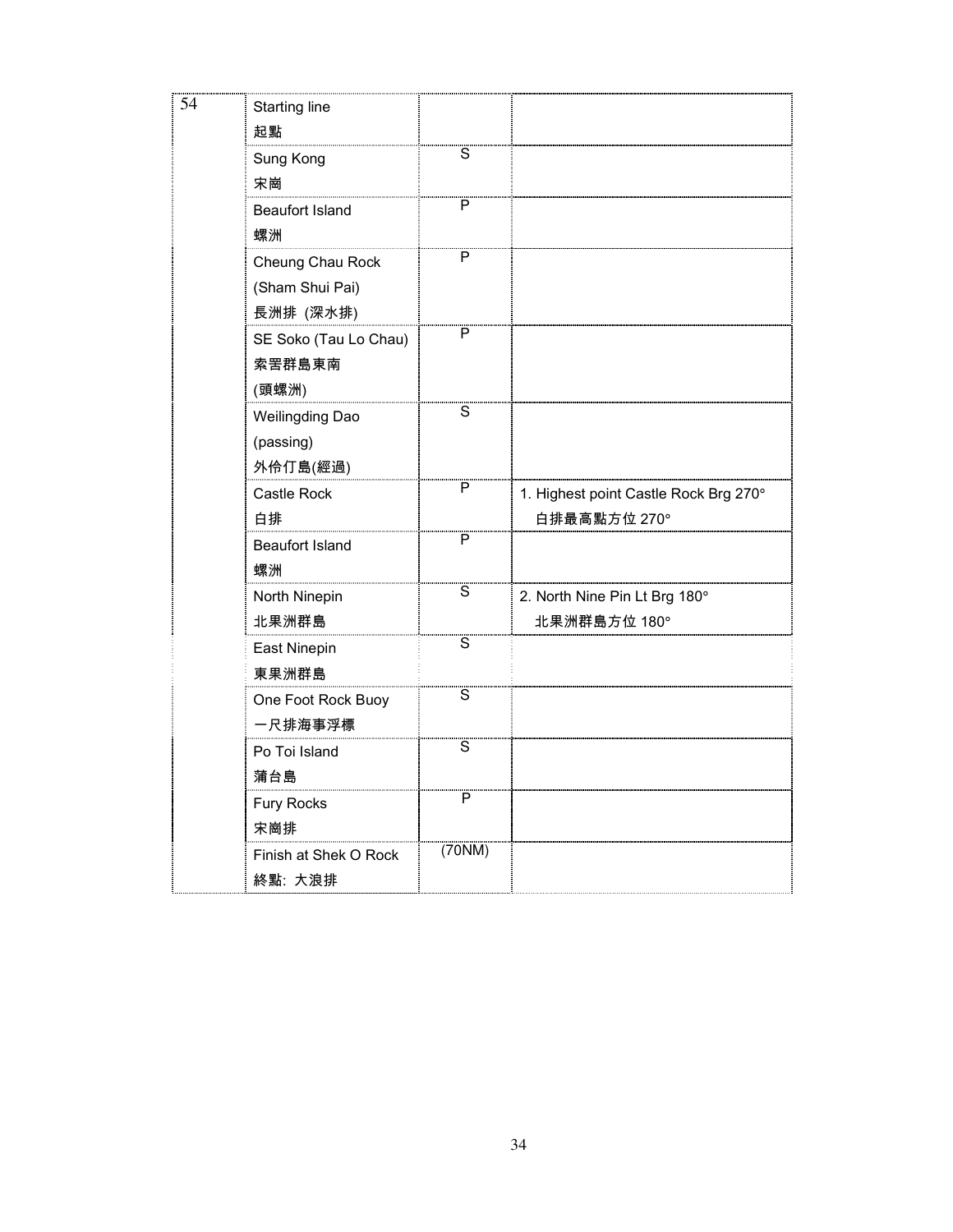| <b>TWO-LEGGED RACE</b> |                                                     |                         |                                                                     |                         |
|------------------------|-----------------------------------------------------|-------------------------|---------------------------------------------------------------------|-------------------------|
| Course<br>Number       | Division A<br><b>Course Marks</b>                   | Port /<br>Starboard     | Division B<br><b>Course Marks</b>                                   | Port /<br>Starboard     |
| 61<br>Saturday         | Round Island Start<br>line<br>銀洲起點                  |                         | Round Island Start line<br>銀洲起點                                     |                         |
|                        | Chesterman Buoy<br>黃麻角海事浮標                          | P                       | Chesterman Buoy<br>黃麻角海事浮標                                          | P                       |
|                        | Castle Rock<br>白排                                   | P                       |                                                                     |                         |
|                        | Tai Tam Club Mark<br>大潭浮標                           | S                       | Tai Tam Club Mark<br>大潭浮標                                           | S                       |
|                        |                                                     |                         | Cutoff: Tai Tam Club Mark Brg 270°<br>賽事縮短處: 大潭浮標方位 270°<br>(4.9NM) |                         |
|                        | Finish 終點<br>Tai Tam off Hobie<br>Club Beach<br>土地灣 | (7.2NM)                 | <b>Finish 終點</b><br>Tai Tam off Hobie Club<br>Beach<br>土地灣          | (5.3NM)                 |
| 62<br>Sunday           | Start: Tai Tam<br>大潭起點                              |                         | Start: Tai Tam<br>大潭起點                                              |                         |
|                        | <b>Fury Rocks</b><br>宋崗排                            | S                       |                                                                     |                         |
|                        | <b>Beaufort Island</b><br>螺洲                        | $\overline{\mathbf{s}}$ |                                                                     |                         |
|                        | Castle Rock<br>白排                                   | S                       | Castle Rock<br>白排                                                   | S                       |
|                        | Chesterman Buoy<br>黃麻角海事浮標                          | S                       | Chesterman Buoy<br>黃麻角海事浮標                                          | $\overline{\mathbf{s}}$ |
|                        |                                                     |                         | Cutoff: Chesterman Buoy Brg 045°<br>賽事縮短處: 黃麻角海事浮標方位 045°           | (4.2NM)                 |
|                        | Castle Rock<br>白排                                   | S                       | Castle Rock<br>白排                                                   | S                       |
|                        | Chesterman Buoy<br>黃麻角海事浮標                          | S                       | Chesterman Buoy<br>黃麻角海事浮標                                          | $\overline{\mathsf{s}}$ |
|                        | Finish:<br>Middle Island<br>終點: 熨波洲                 | (14.1NM)                | Finish:<br>Middle Island<br>終點: 熨波洲                                 | $(10.8$ NM)             |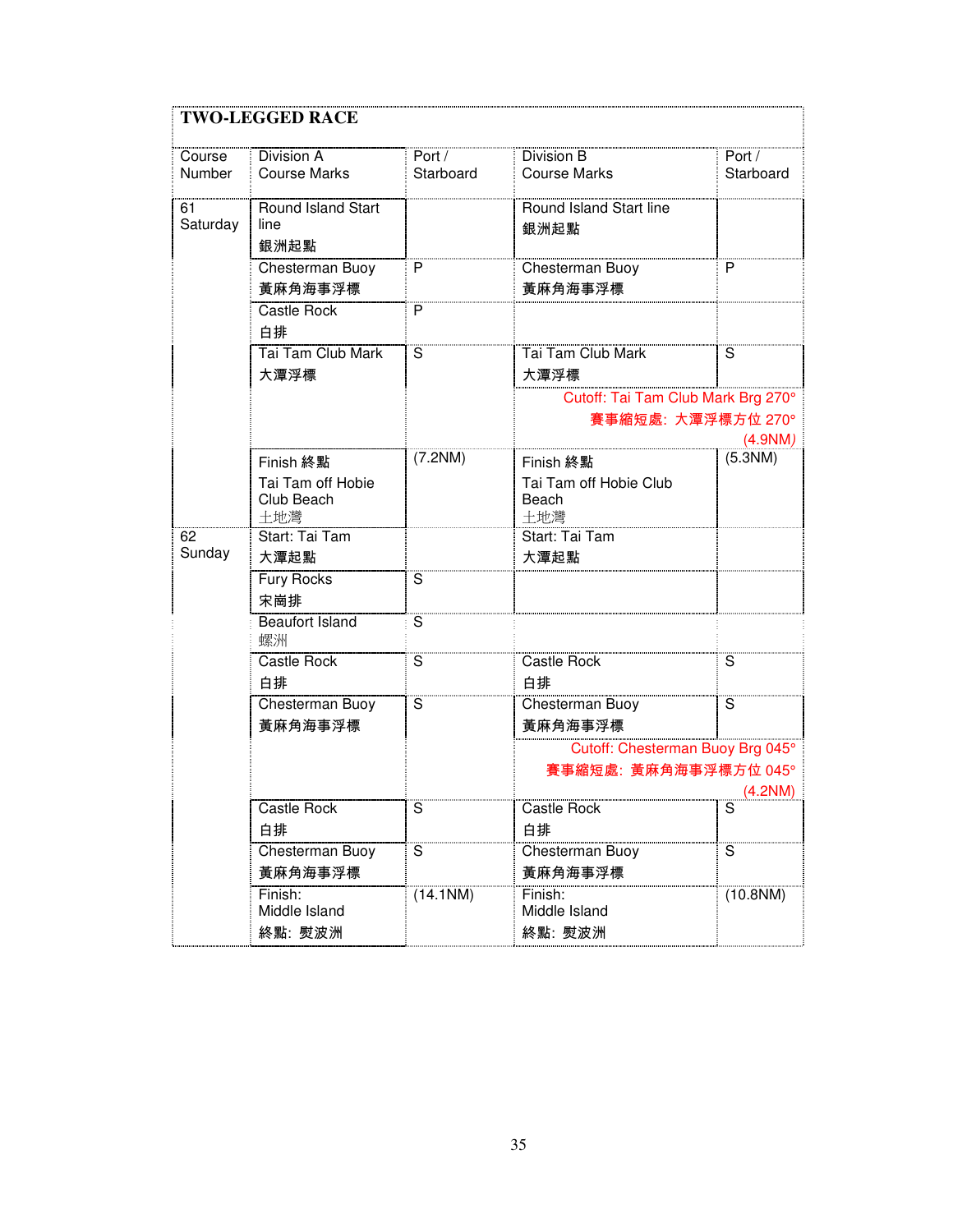# **Annexe C Summer Series**

The Summer Series will be governed by the SSI modified as follows.

### **1. THE START & THE FINISH**

 Races will start in the vicinity of Round Island for Eastern courses and Lamma start line for Western Courses**. The start location on the day will be posted on the Summer Series website by 0900 hours on each race day: http://www.abclubhk.com/Summer\_Series**

### **2. COURSES**

- 2.1 Courses are shown in Annex B: Island Courses Summer Series.
- 2.2 The Racing Area and approximate location of standard course marks are all shown in the chart in Annexe J.

### **3. STARTING TIME**

The first warning signal will be no earlier than 1025 hours.

### **4. TIME LIMITS**

- 4.1 The time limit for the first qualifying boat in any Division will be **1500** hours. The race will be abandoned if the first qualifying boat in any Division has not finished within this time limit.
- 4.2 Any boat that has not finished an island course by **1500** hours will be scored Did Not Finish (DNF).

### **5. GENERAL**

- 5.1 This section is for information only and does not form part of the Sailing Instructions.
- 5.2 The Club will endeavour to set courses that finish between 1300 and 1400 hours. Attempts will be made to notify the selected restaurant on the day, as soon as the course is set. The Club will normally provide a boat at the finish for a reasonable length of time, in order to take crews to and from the shore.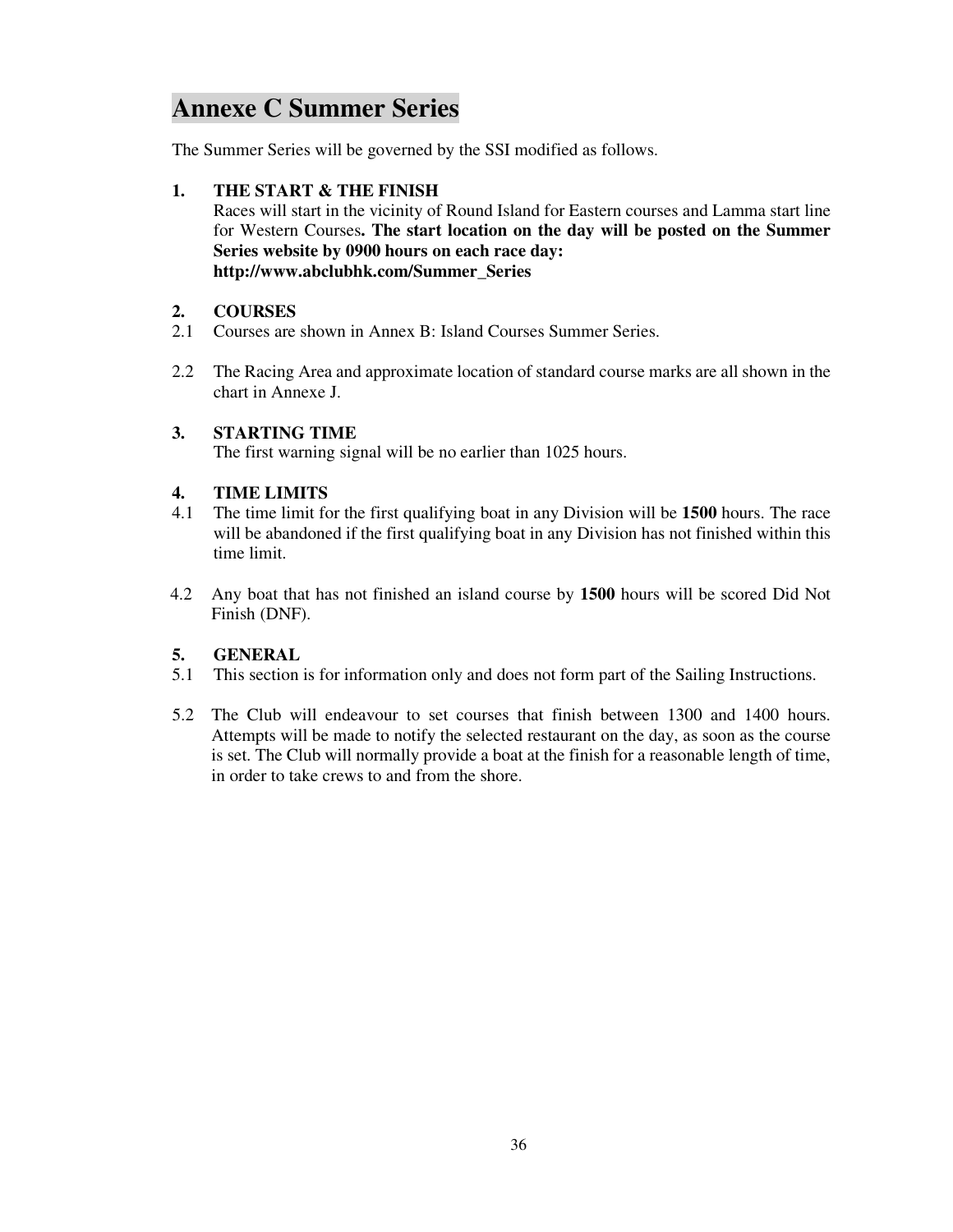# **Annexe D ABC Coastal Races**

The race will be held on a Saturday and Sunday and will be governed by the ABC SSI modified as follows.

### 1. **ENTRY**

- 1.1 Entry for races may be made by submitting a completed online entry form which includes a skipper's declaration at the Club's website at http://www.abclubhk.com, to the Club before 1700 hours on the respective Friday before racing takes place.
- 1.2 Boats may enter on the water, on the day, by informing the committee boat at the discretion of the Race Officer but must submit an online entry form as soon as possible after the race and MUST submit a skipper's declaration prior to racing.

### **2. THE START**

- 2.1 The starting line will be in Tai Tam Bay.
- 2.2 The warning signal for all boats will be at 1455 hours on the Saturday.

### **3. COURSES**

Courses 51-54 are listed in Annexe B: Island courses: ABC Coastal Races.

### **4. TIME LIMIT**

- 4.1 If the leading boat has not passed the first cutoff line by 0600 hours on the Sunday, the race will be abandoned.
- 4.2 If the leading boat has not finished by 1000 hours on the Sunday, the race will be decided on times taken at the cutoffs.
- 4.3 Any boat not finishing by 1400 hours on the Sunday will be scored DNF.

### **5. THE FINISH**

- 5.1 The finish line will be crossed in the direction from the last mark of the course with Shek O Rock Light bearing 090°.
- 5.2 Each boat shall take its own time at the cutoffs and finish line, and report these in its declaration.

### **6. DECLARATIONS**

- 6.1 Each boat, whether or not it finishes, shall submit a written declaration to the Club by 2000 on the Sunday of the race, stating finishing time, and time at cutoffs.
- 6.2 The declaration should also include messages about finishing from any other boats, and where possible, the names and finishing times of the boats ahead and behind.

### **7. PROTESTS**

 The time limit for lodging protests is 1200 hours on the Monday immediately after the race.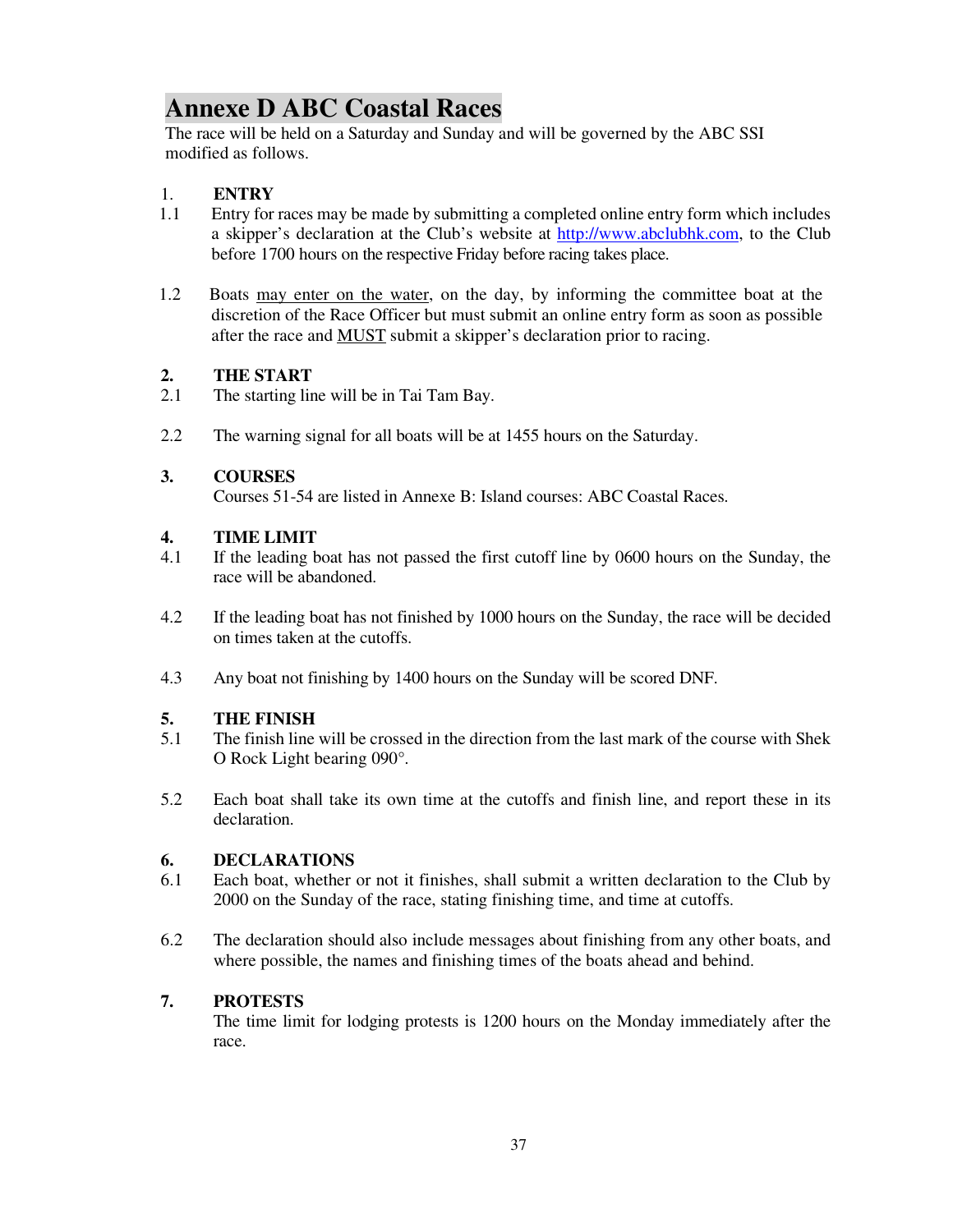### **8. RESULTS**

Boats with valid handicaps shall be given results under both IRC and HKPN.

### **9. SAFETY**

Boats are required to comply with ISAF Offshore Special Regulations Category 4.

### **10. RADIO & COMMUNICATIONS**

- 10.1 All boats shall be equipped with VHF radio and shall stand by on VHF Channel 72.
- 10.2 The leading boat should, if possible, contact other boats if it fails to make the cut- off times or the finish.
- 10.3 If a boat retires, it must inform the Race Officer or club by mobile phone as soon as possible.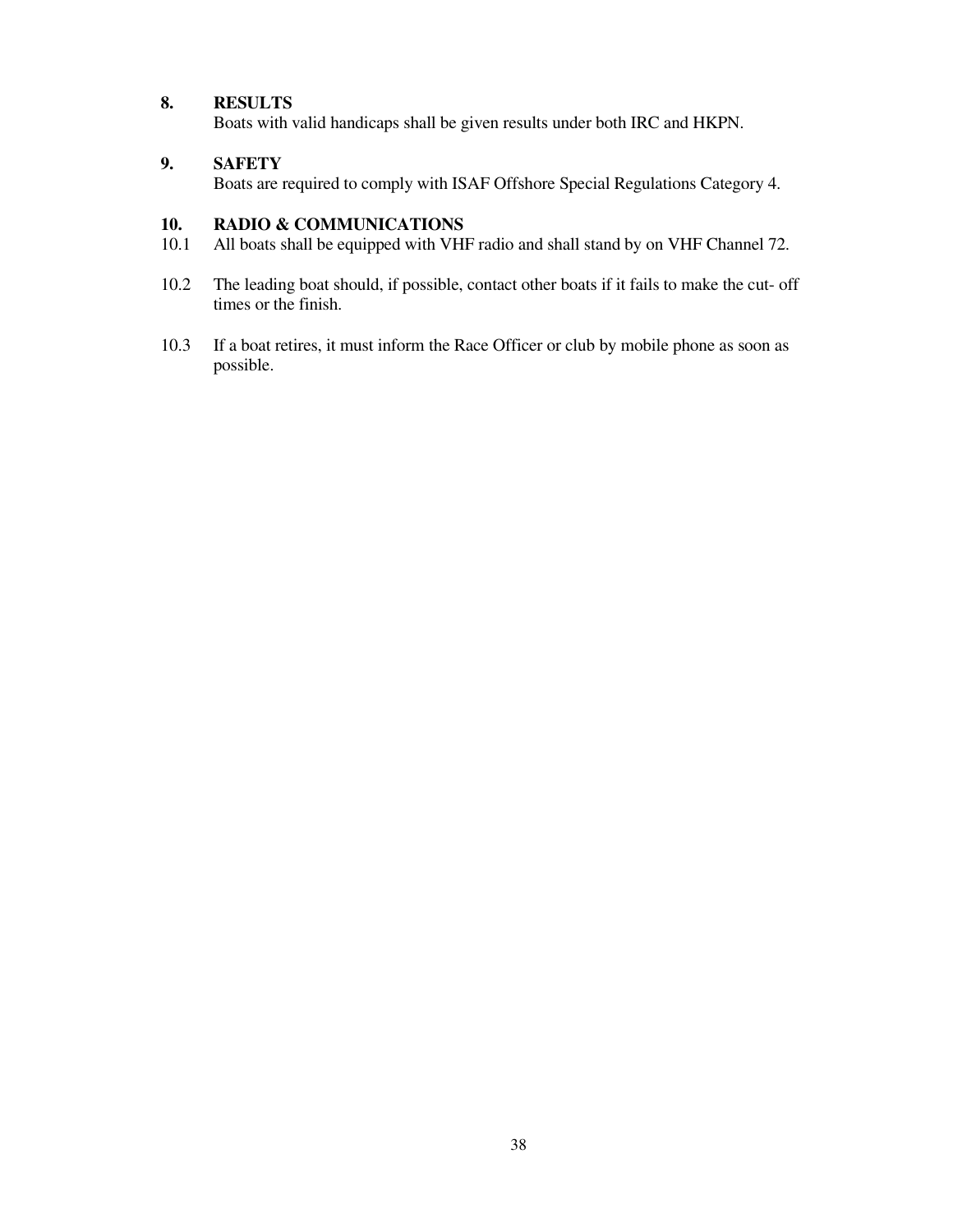# **Annexe E Two-legged Races**

Two-Legged Races will be governed by the SSI modified as follows or by the NOR and SIs for any special race.

### **1. ENTRY**

- 1.1 Entry for races may be made by submitting a completed online entry form which includes a skipper's declaration at the Club's website at http://www.abclubhk.com, to the Club before 1700 hours on the respective Friday before racing takes place.
- 1.2 Boats may enter on the water, on the day, by informing the committee boat at the discretion of the Race Officer but must submit an online entry form as soon as possible after the race and MUST submit a skipper's declaration prior to racing.

### **2. COURSES**

Courses are listed in Annexe B: Two-Legged-Races.

# **3 THE START**<br>**3.1** The starting lin

- The starting line for the Saturday race will be in the vicinity of Round Island.
- 3.2 The starting line for the Sunday race will be stated in the NOR.
- 3.3 The warning signal for all boats will be at 1455 hours on the Saturday.
- 3.4 The warning signal for all boats will be at 1055 hours on the Sunday.

### **4. THE FINISH**

- 4.1 The position of the finishing lines for both days will be stated in the NOR.
- 4.2 Boats will normally take their own times at the finish line unless a committee boat is on station.
- 4.3 Finishing times shall be declared to the race officer or via the Club Office at the end of each leg, or by noon on the Monday following the race.

### **5. SCORING & RESULTS**

- 5.1 A result will be declared for each of the Saturday and Sunday legs, but the results of both legs will be aggregated for the purpose of awarding prizes. In the event of a tie, the better score in the Sunday leg will determine the winner.
- 5.2 Boats must compete in both legs to be eligible for a trophy.
- 5.3 Any boat that competes in only one leg is very welcome but will only qualify for a prize if the other leg has been abandoned or cancelled.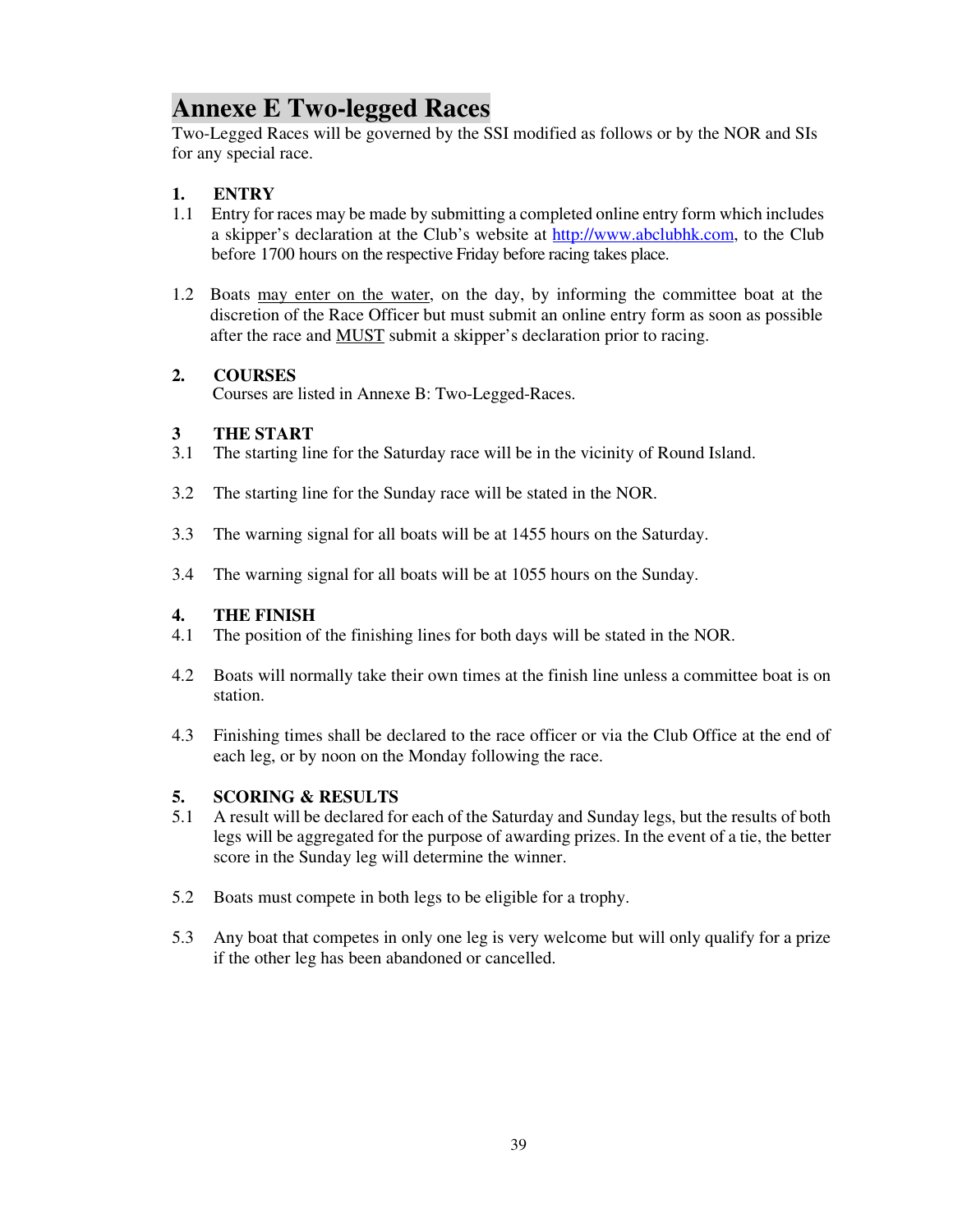# **Annexe F Pursuit Races**

Pursuit Races are governed by the SSI modified as follows.

### **1. ENTRY**

- 1.1 Entry for races may be made by submitting a completed online entry form which includes a skipper's declaration at the Club's website at http://www.abclubhk.com, to the Club before 1700 hours on the respective Friday before racing takes place.
- 1.2 Boats may enter on the water, on the day, by informing the committee boat at the discretion of the Race Officer but must submit an online entry form as soon as possible after the race and MUST submit a skipper's declaration prior to racing.

### **2. COURSES**

Courses will be announced in the NOR. All boats will sail the same course.

### **3. THE START & FINISH**

- 3.1 The starting lines will be described in the NOR.
- 3.2 There will be starting signals: FOR THE FIRST START TIME ONLY.
- 3.3 Pursuit Race starting times will be outlined in a Notice to Competitors according to their current HKPN rating at the time and date of the event.
- 3.4 A boat whose HKPN falls between two of the HKPNs listed shall start at or after the later time for those two HKPNs. Boats with HKPNs significantly higher or lower than those listed will be allocated a start time when entering.

### **4. CUTOFF PROVISIONS**

- 4.1 All boats should take their times at the cut-off, if any. The cut-off will be given when course details are announced.
- 4.2 If the leading boat has not crossed the finishing line by 1500 hours, the race will be decided on times taken at the cut-off.
- 4.3 A boat that has not finished by 1600 hours will be scored DNF.

### **5. THE FINISH**

If there is no committee boat on station at the finishing line, boats will take and declare their finishing time as the actual finishing time or time taken at the cutoff, at the Club as soon as possible.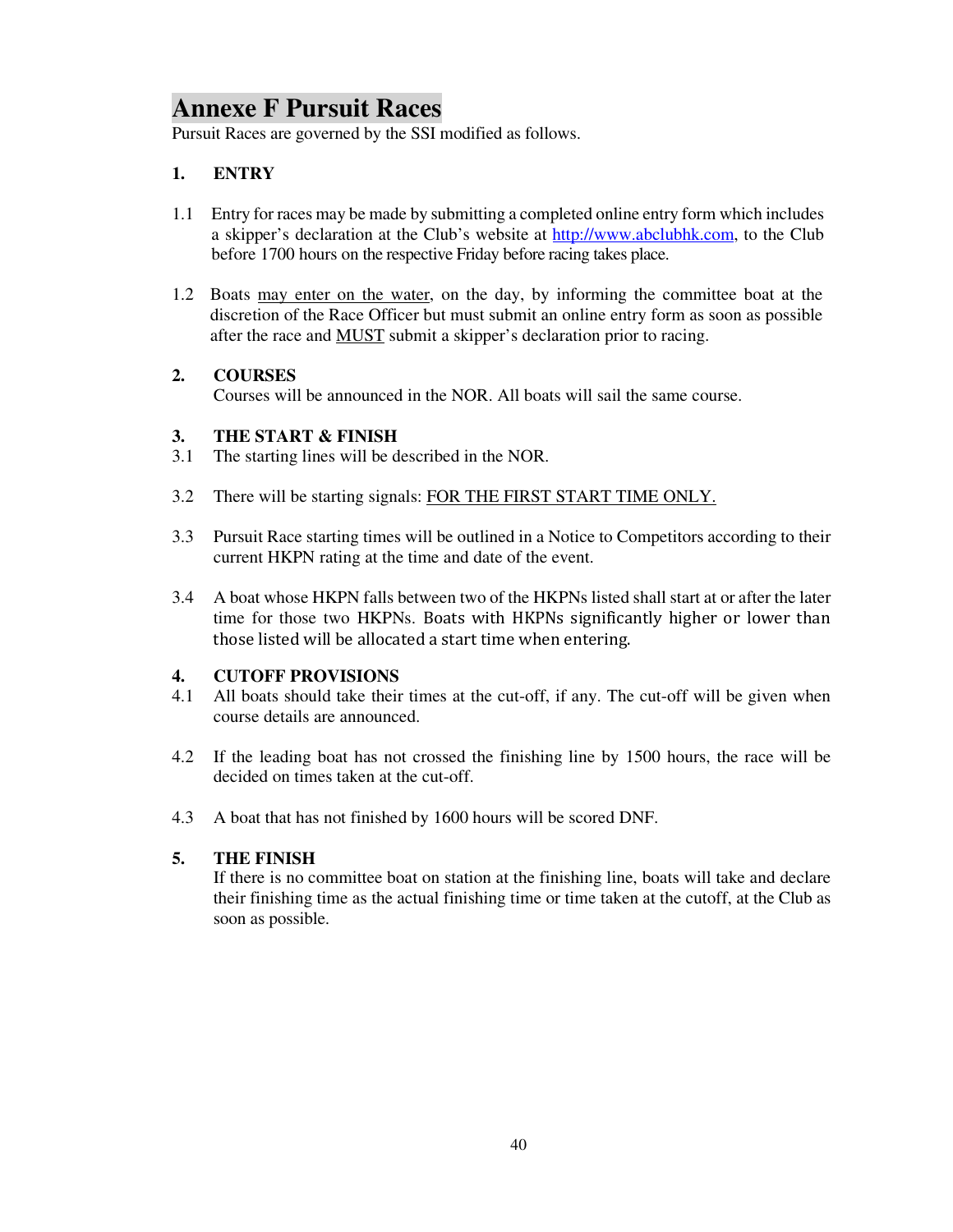# **Annexe G Other Races**

These races will be governed by the SSI modified as stated in the NOR/ SSIs and as follows.

### **1. LADIES HELM RACE**

A lady must helm continuously whilst racing (i.e. from the preparatory signal to the finish).

### **2. MIXED DOUBLES RACE**

The crew must consist of one lady and one gentleman.

## **3. RACES WITH SEPARATE INSTRUCTIONS**

Opening Regatta Four Peaks Race Classic Yacht Rally Round Lantau Race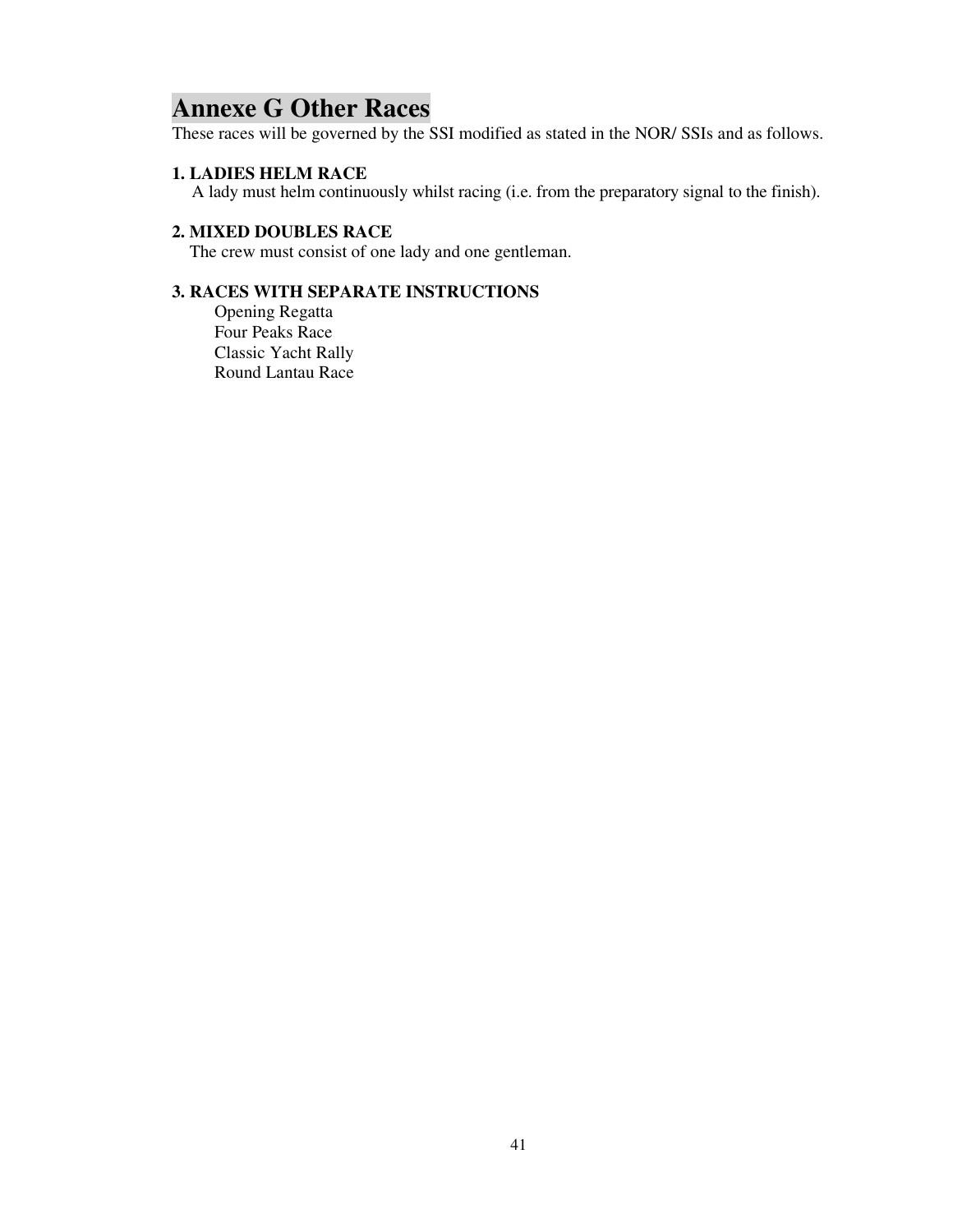# **Annexe H Prizes**

| Race                                     | <b>Division A</b><br><b>IRC</b> | <b>Division A</b><br><b>HKPN</b> | <b>Division B</b><br><b>HKPN</b> |
|------------------------------------------|---------------------------------|----------------------------------|----------------------------------|
| <b>WAGLAN SERIES PRIZES</b>              |                                 |                                  |                                  |
| Waglan 1                                 | Castle Rock Cup                 | Apple Pie Trophy                 | <b>Sunshine Trophy</b>           |
| <b>Waglan 2</b>                          | <b>CYN</b> Trophy               | <b>Manners Trophy</b>            | Tsing Yi Trophy                  |
| <b>Waglan 3</b>                          | Pagoda Cup                      | PYS Cup                          | <b>Butterfly Trophy</b>          |
| Waglan 4                                 | Shivra Trophy                   | <b>Visitors Bowl</b>             | Koala Cup                        |
| Waglan 5                                 | Wanderer Cup                    | Pathfinder Trophy                | <b>Chinook Trophy</b>            |
| Waglan 6                                 | Prior Trophy                    | La Pantera Cup                   | Shogun Trophy                    |
| Waglan 7                                 | International<br>Trophy         | <b>Kismet Hardy Trophy</b>       | <b>Fairweather Coaster</b>       |
| Waglan 8                                 | Mystique Mug                    | Ma Hoi Trophy                    | St. Christopher Cup              |
| <b>Waglan 9</b>                          | <b>Turner Plate</b>             | <b>Barrico Trophy</b>            | Fury Rock Cup                    |
| Waglan 10                                | Waglan Cup                      | Perseverance Plate               | Shek O Cup                       |
| <b>Waglan Series</b><br><b>Overall</b>   | X-Stream Trophy                 | Quaile Trophy                    | Chinook Trophy II                |
|                                          |                                 |                                  |                                  |
|                                          |                                 | <b>SUMMER SERIES PRIZES</b>      |                                  |
| <b>Summer Series 1</b>                   |                                 | <b>Ted Turner Plate</b>          |                                  |
| <b>Summer Series 2</b>                   |                                 | Shum Wan Trophy                  |                                  |
| <b>Summer Series 3</b>                   |                                 | Cheung Chau Trophy               |                                  |
| <b>Summer Series 4</b>                   |                                 | Chung Hom Kok Cup                |                                  |
| <b>Summer Series 5</b>                   |                                 | Lamma Cup                        |                                  |
| <b>Summer Series 6</b>                   |                                 | Po Toi Plate                     |                                  |
| <b>Summer Series 7</b>                   |                                 |                                  |                                  |
| <b>Summer Series</b><br><b>Overall</b>   | The Farr Cup                    | <b>Tamarisk Plate</b>            |                                  |
| <b>OTHER RACES</b>                       |                                 |                                  |                                  |
| <b>ABC Coastal Race</b>                  | Commodore's<br>Cup              | Caperata Cup                     |                                  |
| <b>Ladies Helm</b>                       | Phoenix Trophy                  | <b>Boadicea Trophy</b>           |                                  |
| <b>Single Handed</b><br>Race             | <b>Schmitt Plate</b>            | <b>Simpson Plate</b>             |                                  |
| <b>Mixed Doubles</b><br>Race             |                                 | Press Gang Trophy                |                                  |
| <b>End Season</b><br><b>Pursuit Race</b> |                                 | Po Chong Wan<br><b>Trophy</b>    |                                  |
| <b>Two Legged Race</b>                   |                                 | Tai Tam Cup                      |                                  |
| <b>Round Lantau</b><br><b>Rally</b>      |                                 |                                  |                                  |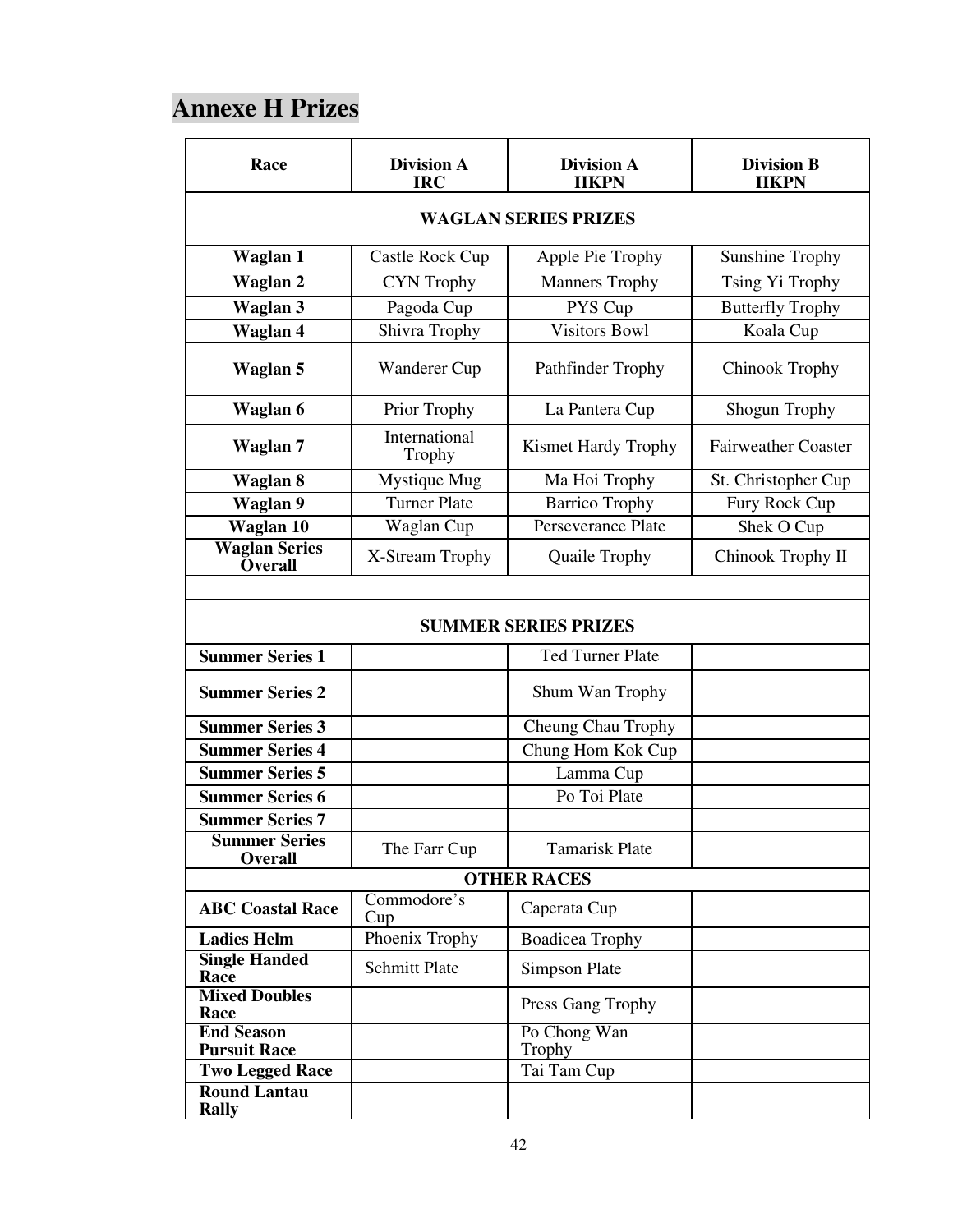## **Annexe I Contacts**

#### **ABERDEEN BOAT CLUB**

| Website                     |                 | www.abclubhk.com             |
|-----------------------------|-----------------|------------------------------|
| General Office              | 2552 8182       | (Fax) 2873 2945              |
| <b>General Manager</b>      | 2553 3231       | genman@abclubhk.com          |
| Marine Services Manager     | 2518 9523 (835) | marine.services@abclubhk.com |
| <b>Yacht Racing</b>         | 2552 8182 (834) |                              |
| Coffee Shop                 | 2554 9494       |                              |
| Middle Island               | 2812 2086       |                              |
| <b>Four Peak Restaurant</b> | 2553 3422       |                              |
| Waglan Bar                  | 2552 8182 (822) |                              |
|                             |                 |                              |

## **EMERGENCY & OFFICIAL**

| Marine Police                                   | 2803 6288 / 2803 6240 |
|-------------------------------------------------|-----------------------|
| Marine assistance at sea                        | 2803 6267             |
| Maritime Search and Rescue Co-ordination Centre | 2233 7999             |
| Ambulance Service Control                       | 2735 3355             |

### **WEATHER & TIDES**

Hong Kong Observatory www.weather.gov.hk

#### **ROYAL HONG KONG YACHT CLUB**

| Website                    |           |
|----------------------------|-----------|
| General Office             | 2832 2817 |
| Sailing Office             | 2239 0362 |
| Middle Island Sampan       | 9427 9038 |
| <b>Shelter Cove Sampan</b> | 9425 9138 |
|                            |           |

www.rhkyc.org.hk

#### **HEBE HAVEN YACHT CLUB**

| Website   |           | www.hhyc.org.hk |
|-----------|-----------|-----------------|
| Reception | 2719 9682 |                 |

#### **HANDICAPS**

#### **HKPN**

The ABC's HKPN representative can be contacted via the Marine & Sailing Office.<br>HKPN Committee racehkon@gmail.com racehkpn@gmail.com Information also at www.sailing.org.hk

#### **IRC ratings**

Hong Kong Sailing Federation Tel: 2504 8159, Fax: 2504 0681 Enquiry & application irc@sailing.org.hk. Information also at www.sailing.org.hk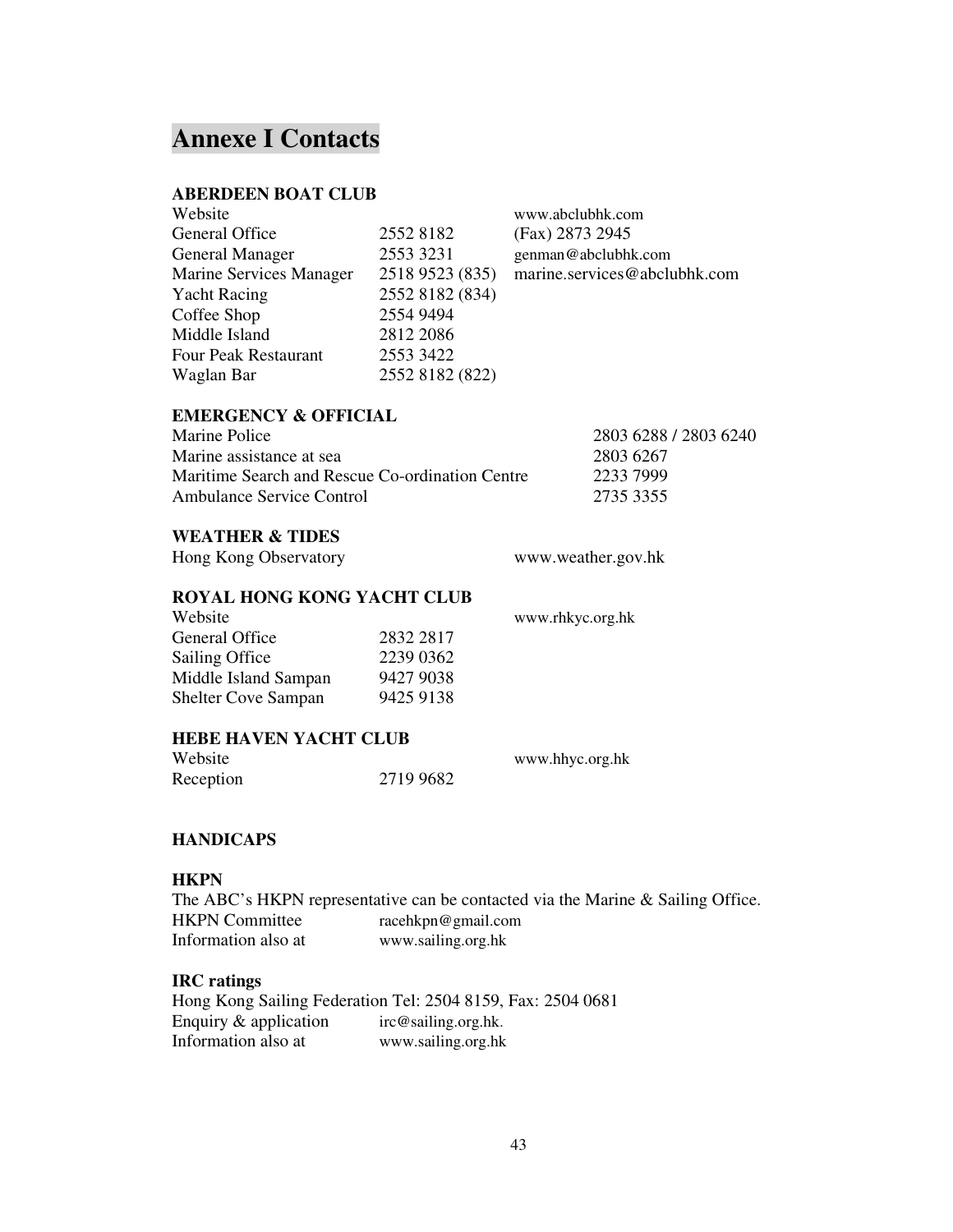## **RESTAURANTS CONTACTS**

| Po Toi                                                                        |                        |
|-------------------------------------------------------------------------------|------------------------|
| Ming Kee                                                                      | 2849 7038              |
| Lamma                                                                         |                        |
| <b>Sok Kwu Wan</b>                                                            |                        |
| Fu Kee Seafood Restaurant (富記海鮮酒家)                                            | 2982 8516              |
| Peach Garden Seafood Rest (桃源海鮮酒家)                                            | 2982 8581              |
| Shum Kee Seafood Restaurant (森記酒家)                                            | 2982 8241              |
| <b>Yung Shue Wan</b><br>Andy's Seafood - Sau Kee<br>Sampan Seafood Restaurant | 2982 0210<br>2982 2313 |
| <b>Cheung Chau</b>                                                            |                        |
| New Baccarat Seafood Restaurant<br>(新金湖海鮮酒家)                                  | 2981 0606              |
| <b>Shek O</b><br>Shek O Chinese and Thai Restaurant                           | 2809 4426              |
| Po Toi O                                                                      |                        |
| Fai Kee Seafood Restaurant (發記海鮮酒家)                                           | 2719 9129              |
| Seafood Island Seafood Restaurant (海鮮島海鮮酒家)                                   | 2719 5730              |
| <b>Peng Chau</b>                                                              |                        |
| <b>Good Lucky Restaurant</b>                                                  | 2983 8892              |
| Tino Club Thai Restaurant                                                     | 6495 6015              |